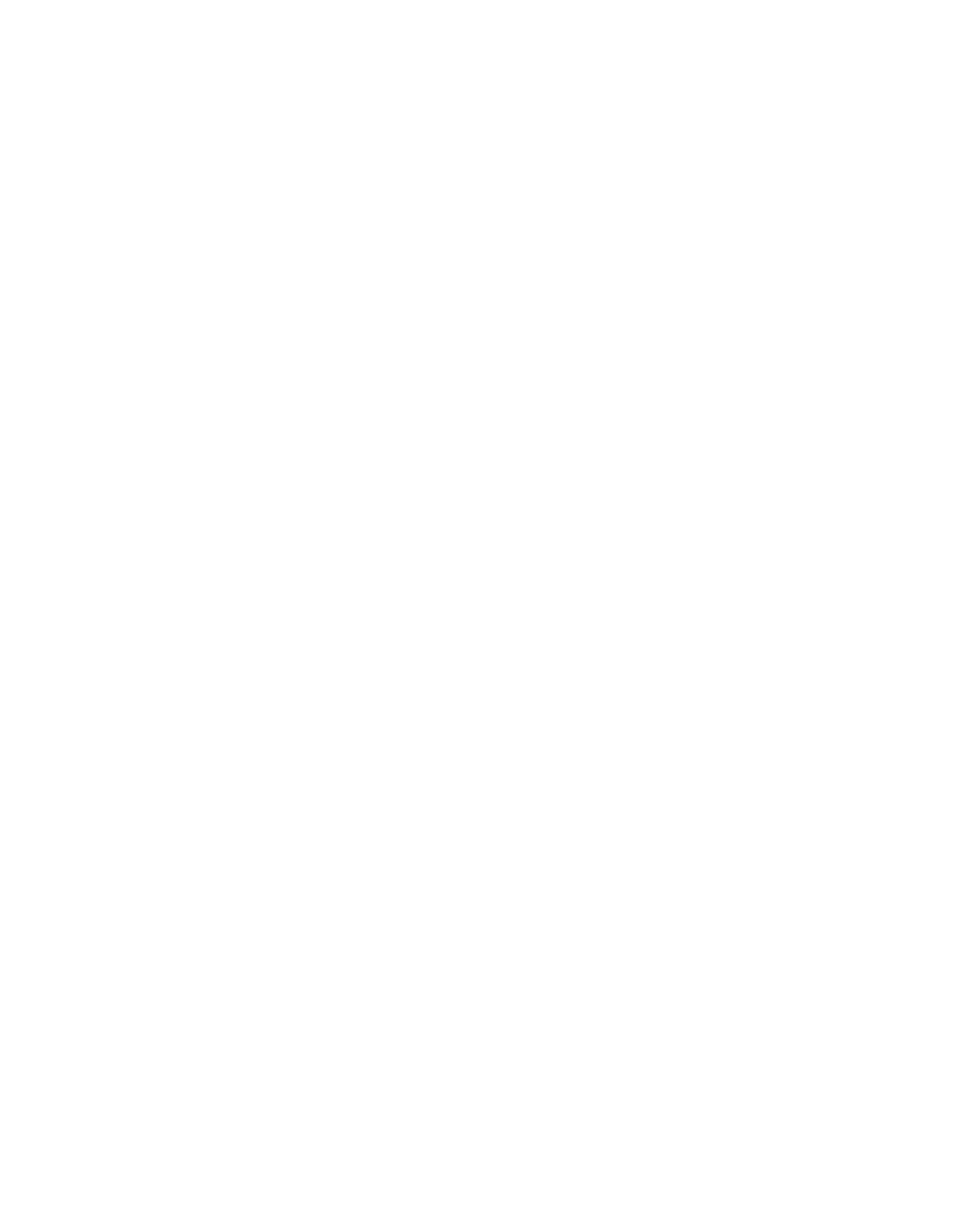# **None of Us Are As Good As All of Us: Early Lessons From the CORE Districts**

**August 2015**

**Joel Knudson**

**Mark Garibaldi**



2800 Campus Drive Suite 200 San Mateo, CA 94403-2555 650.843.8100 | TTY: 650.493.2209 Fax: 650.843.8200

#### **www.air.org**

Copyright © 2015 American Institutes for Research. All rights reserved.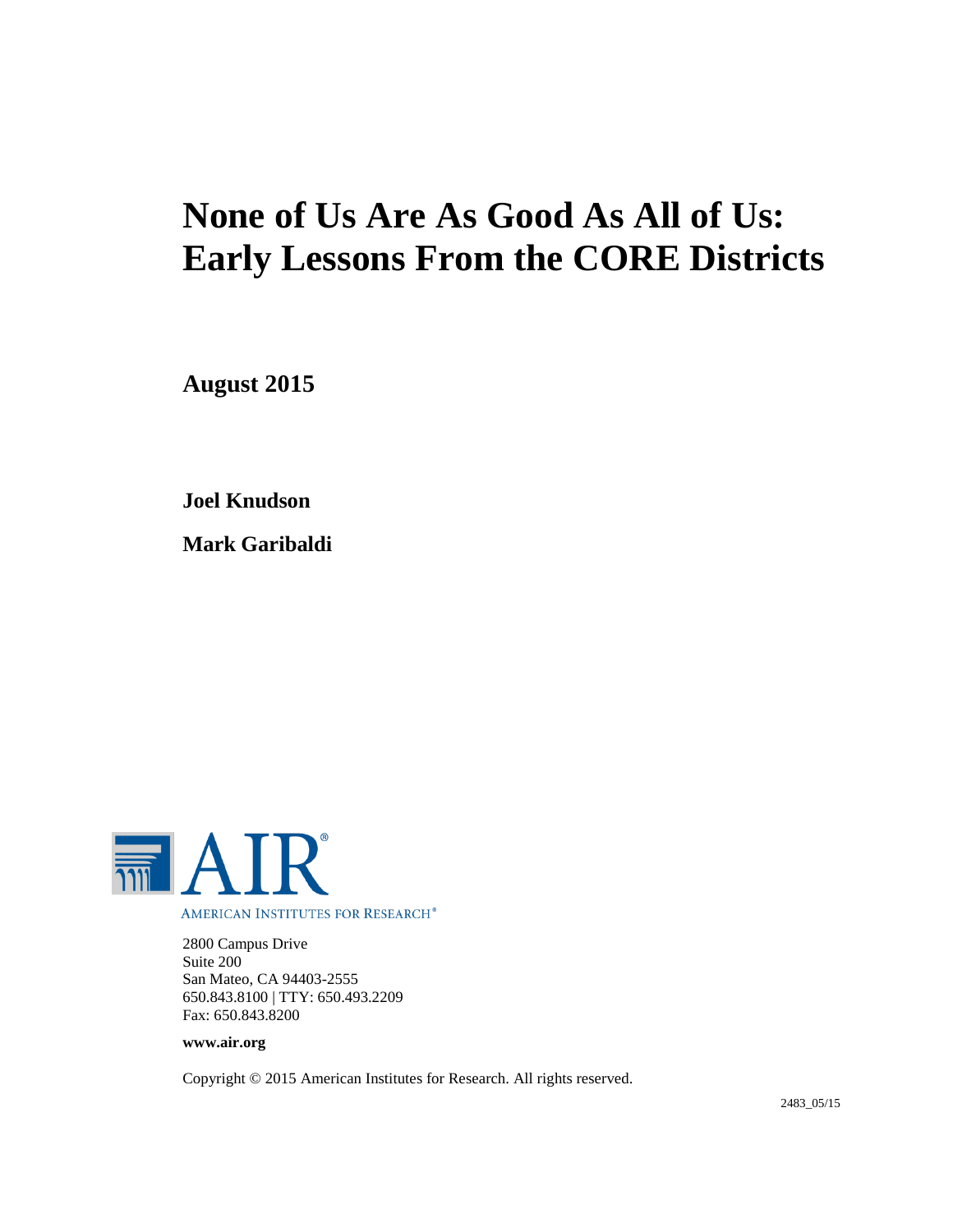## **Acknowledgements**

The authors would like to thank the district leaders, CORE staff, policymakers, funders, and other interview respondents who generously gave their time to share their insights and experiences. In particular, we thank Jennifer Goldstein, Natasha Hoehn, Rick Miller, and Michelle Steagall for providing documents that captured critical elements of CORE's development. We also gratefully acknowledge the contributions of Jennifer O'Day, whose careful review and thorough feedback on early drafts of this report informed notable improvements to its overall quality; Bea Birman, whose input on the brief that accompanies this report and portions of the report itself strengthened the clarity and organization of both; and Emily Anderson, whose enthusiastic research support helped organize and inform key aspects of the CORE story. Finally, we thank the Stuart Foundation and the Silver Giving Foundation for their support of this documentation project. Note that the views expressed in this report do not necessarily reflect those of the foundations; all errors in fact and interpretation are our own.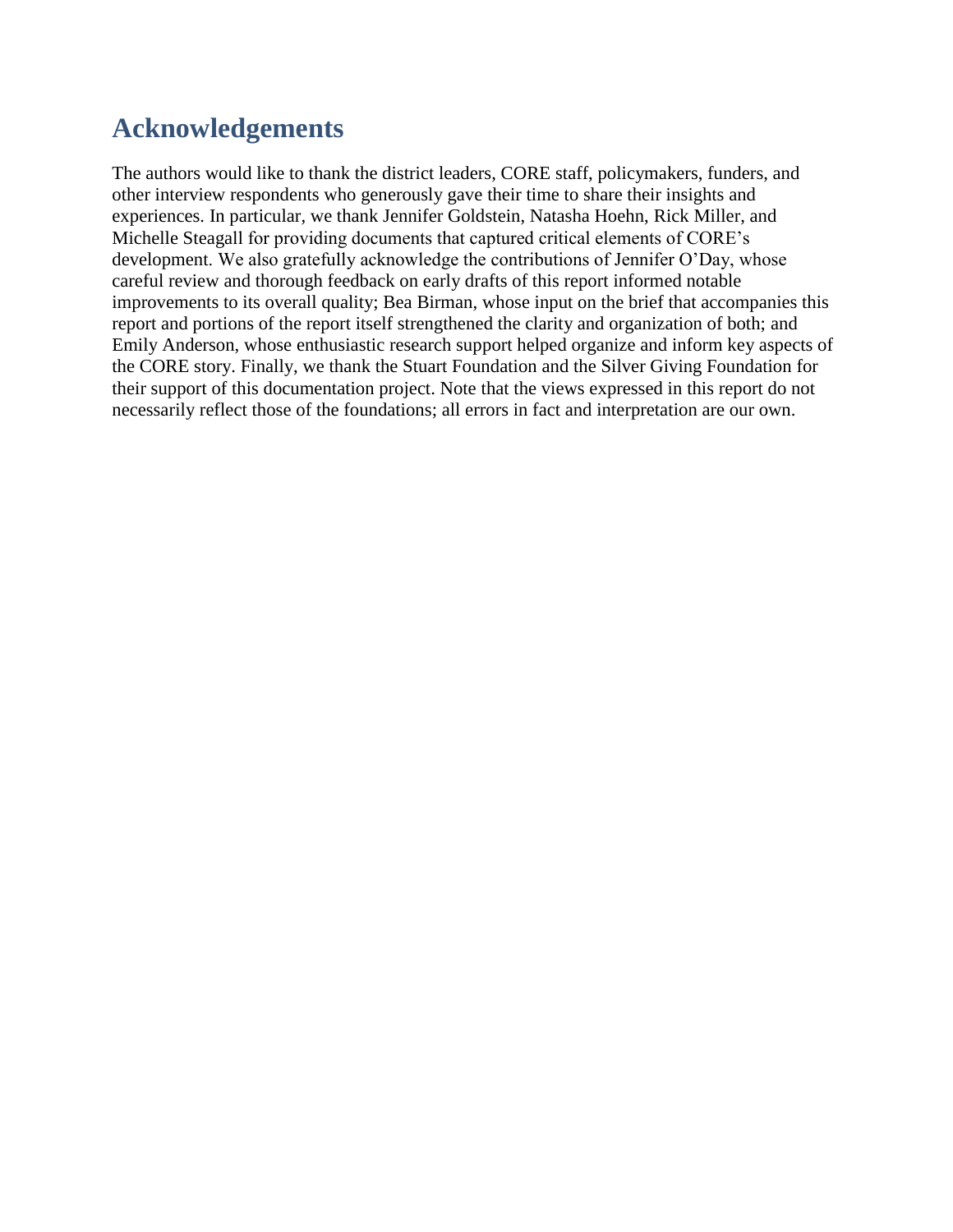## **Contents**

| A Seed Is Planted: District Leaders and Policymakers Set the Stage for CORE to Emerge6 |
|----------------------------------------------------------------------------------------|
| Relationships Develop: District Leaders Break Ground in Cross-System Learning          |
| Opportunity Knocks: The Political Context Creates the Conditions for Innovation        |
|                                                                                        |
|                                                                                        |
|                                                                                        |
|                                                                                        |
|                                                                                        |
|                                                                                        |
|                                                                                        |
|                                                                                        |
|                                                                                        |
|                                                                                        |
|                                                                                        |

## **Page**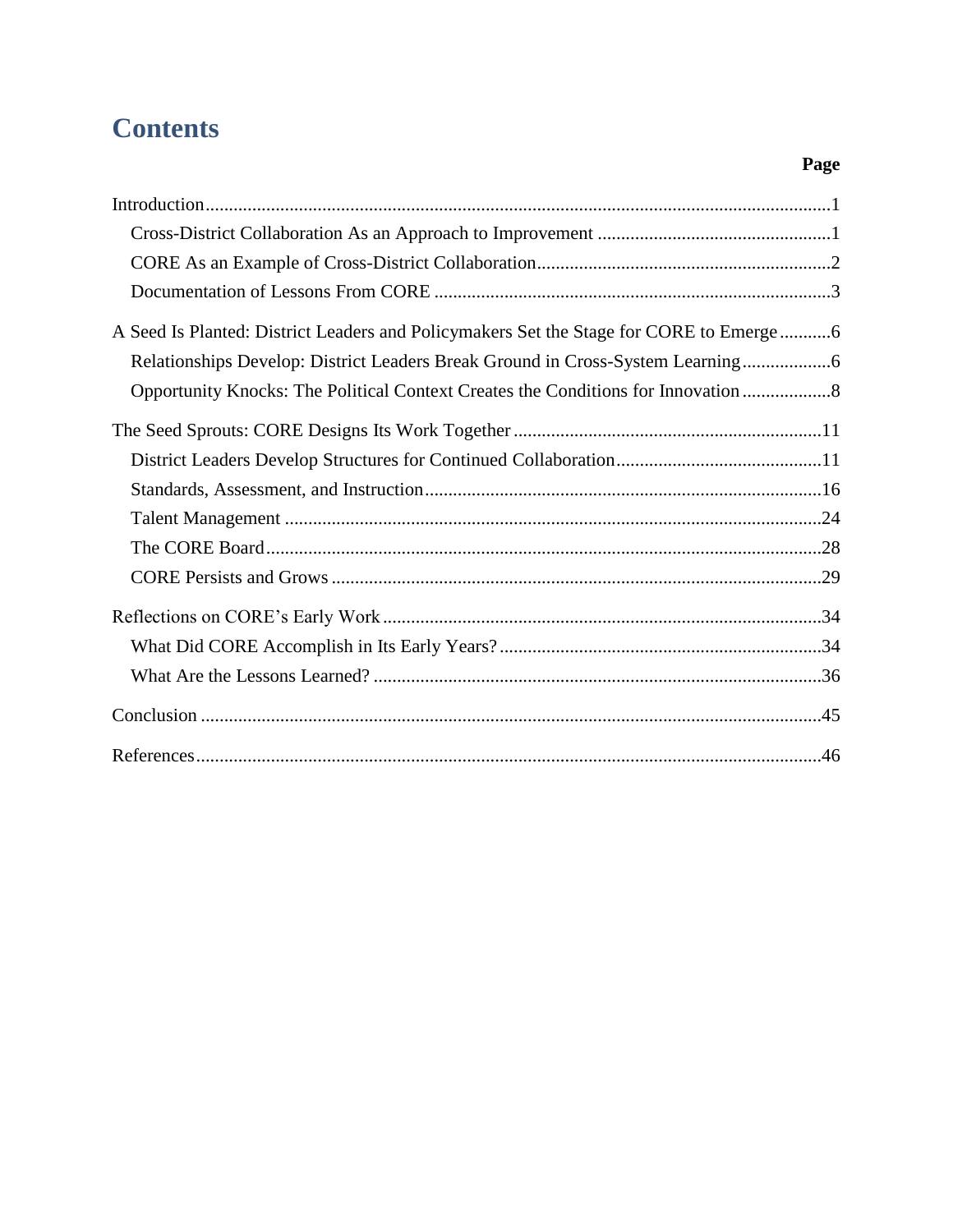## <span id="page-5-0"></span>**Introduction**

"None of us are as good as all of us." This refrain is common among educators within the CORE Districts.<sup>1</sup> Now in its fifth year, this collection of 10 California districts came together to address jointly some of the key challenges they face as they try to improve instruction and student learning. Rather than operate in silos, district leaders in CORE have created an avenue to adapt promising ideas from colleagues in other districts to meet their own local needs. They seek to avoid the pitfalls that have slowed progress in other systems. They even work together on shared products intended to enrich the learning and accelerate the progress of all participants in the service of student achievement. In the process, CORE has attracted a great deal of attention. As interest in cross-district collaboration grows, CORE can provide a useful example from which the field of K– 12 educators can learn.

## <span id="page-5-1"></span>**Cross-District Collaboration As an Approach to Improvement**

Networking opportunities for district leaders have existed for years. Conferences and professional associations have created avenues for superintendents and other leaders to meet one another, learn about various district strategies, and even engage in political advocacy. The relationships developed in these settings, however, build on infrequent interactions and tend to focus on superficial commonalities among individuals and districts. Presentations that share progress typically shine a spotlight on successes without acknowledging areas of continuing struggle. Political engagement efforts, because they often seek compromise in order to reflect the diverse priorities and needs of a wide range of contributors, tend to produce a watered-down point of view that insufficiently addresses the challenges of many districts.

Recently, the field of education has turned to collaboration on shared work as a vehicle for improving student learning. The literature on organizational learning has long recognized the power of communities of practice for stewarding knowledge. These social structures bring members together around a sense of joint enterprise, facilitate regular interactions that enhance members' abilities to do their jobs better, and produce a shared repertoire of communal resources through their joint work (e.g., Wenger 2000; Wenger, 1998). Wenger (2000) notes that communities of practice "are nothing new," and in fact "communities of practice are everywhere" (p. 207), but suggests that they may be underutilized as mechanisms for learning and improvement.

School systems have attempted to build and leverage communities of practice as a means of building teacher knowledge and skills to improve instruction, most notably through the creation of "professional learning communities" (PLCs) (DuFour, 2004). PLCs composed of teacher teams, for example, often jointly create assessments, review student work, and design lessons to meet student needs more effectively. They can observe one another's classrooms and exchange feedback with peers about their teaching practices. In the process, these teachers learn from their peers' best practices. They bring a range of experiences and perspectives together to address their most persistent challenges. In places where these learning communities operate effectively, they have helped schools and districts transform their approaches to teaching and learning.

 $\overline{a}$ <sup>1</sup> The name "CORE" began as an acronym for "California Office to Reform Education," a name that emerged through the writing process of California's Race to the Top Phase II application. The organization has since renamed itself the CORE Districts. Throughout this report, we refer to the group as CORE.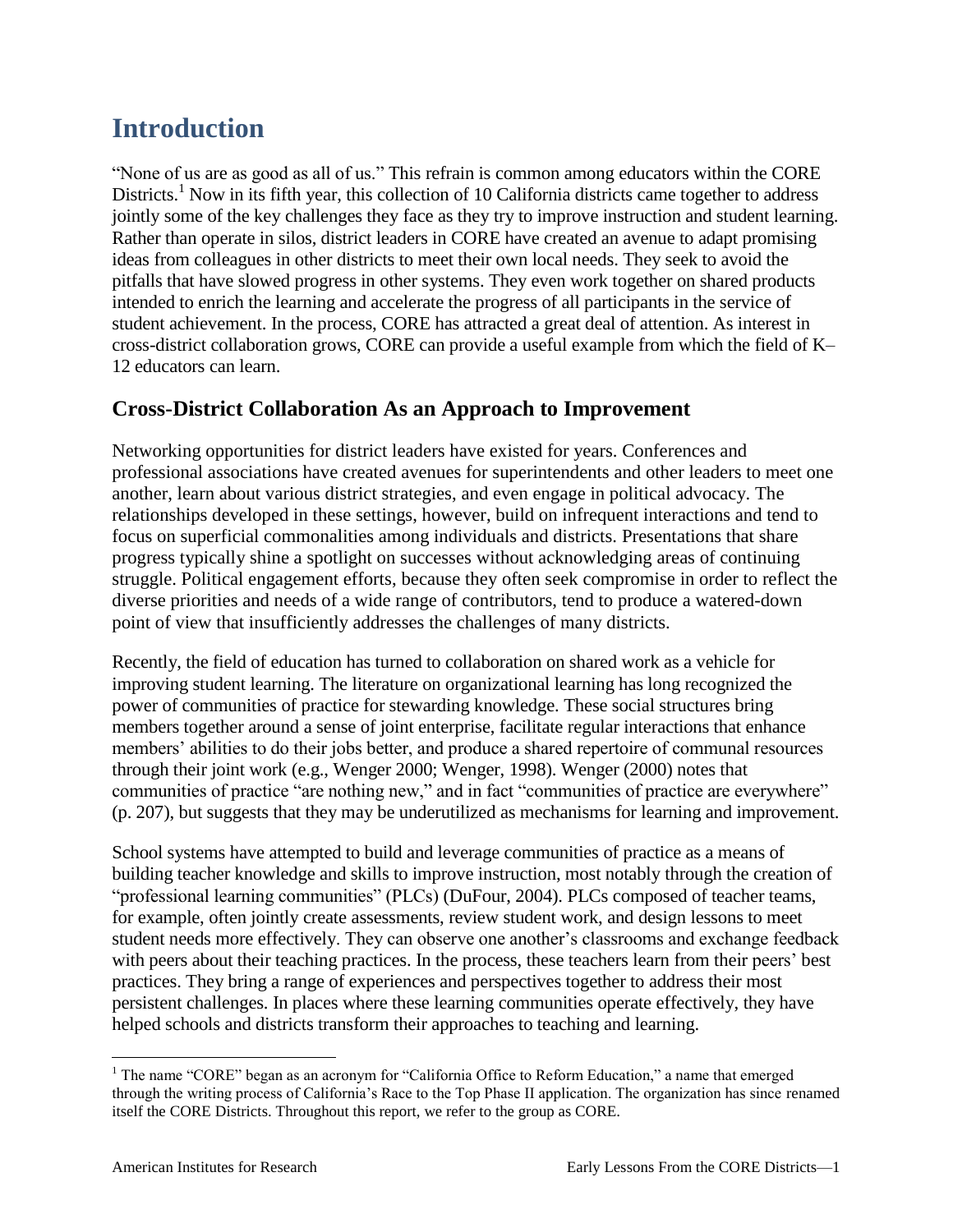From this context, a new model of cross-district collaboration has emerged. Groups of districts are increasingly coming together to share successes and challenges. District leaders who have traditionally operated in isolation from their peers are creating venues for cross-system learning. Educators are applying the principles of professional learning communities to the challenge of district-level reform. Responding to and guiding this trend, nonprofit organizations, the philanthropic community, and even California's political system have evolved from relying heavily on external sources of support to embracing cross-district collaboration as a vehicle for school improvement.

Cross-district collaboration offers particular promise for district leaders seeking to address longstanding trends of inequity. Achievement differences among subgroups of students reflect opportunity gaps between students who are Latino, African-American, low-income, and English learners (ELs) and their more advantaged counterparts. At the same time, the percentage of traditionally underserved students in our schools, especially ELs, continues to grow. Educators in many districts and schools have demonstrated a commitment to addressing the fundamental barriers to student learning, yet the solutions to these persistent challenges are not always clear. For those district leaders dedicated to issues of equity and access, the opportunities that collaboration offers to accelerate system learning and better meet the needs of all students may be especially important.

## <span id="page-6-0"></span>**CORE As an Example of Cross-District Collaboration**

Perhaps no emerging cross-district partnership has received as much attention as CORE. The CORE districts attracted a nationwide spotlight when the U.S. Department of Education (ED) approved a set of waivers from the accountability provisions of the Elementary and Secondary Education Act (ESEA) in August 2013—the only such waivers awarded at the district level.<sup>2</sup> Although many know of CORE solely because of the waivers, CORE actually operated as a cross-district learning community well before the waiver decision. Irrespective of the waivers, the districts' collaborative efforts highlight several important elements of cross-district learning.

First, the CORE districts set out to engage in joint work. The nature of the collaboration rested not only on a platform of sharing ideas, but on actually developing systems and processes together. The waiver—and the new accountability system it created—would become the most tangible example of this platform, but even CORE's earliest efforts to implement the Common Core State Standards featured the collective development of assessment tasks as a vehicle for accelerating the standards transition process. This approach set CORE apart from some other emerging models of collaboration because it leveraged the resources and collective expertise of multiple school systems in service of a shared product.

Second, the CORE districts deliberately sought to include voices throughout the central office and beyond in their work together. Cross-district collaborations often bring together role-alike groups to create a support network and opportunity to share improvement strategies. CORE extended this

 $\overline{a}$ 

<sup>&</sup>lt;sup>2</sup> Eight of the 10 districts in CORE applied for and received a waiver. Clovis and Garden Grove Unified School Districts remained a part of CORE, but chose not to pursue the waiver. Note that although the participating districts jointly developed the waiver, ED accepted and approved the applications from each of the eight districts individually.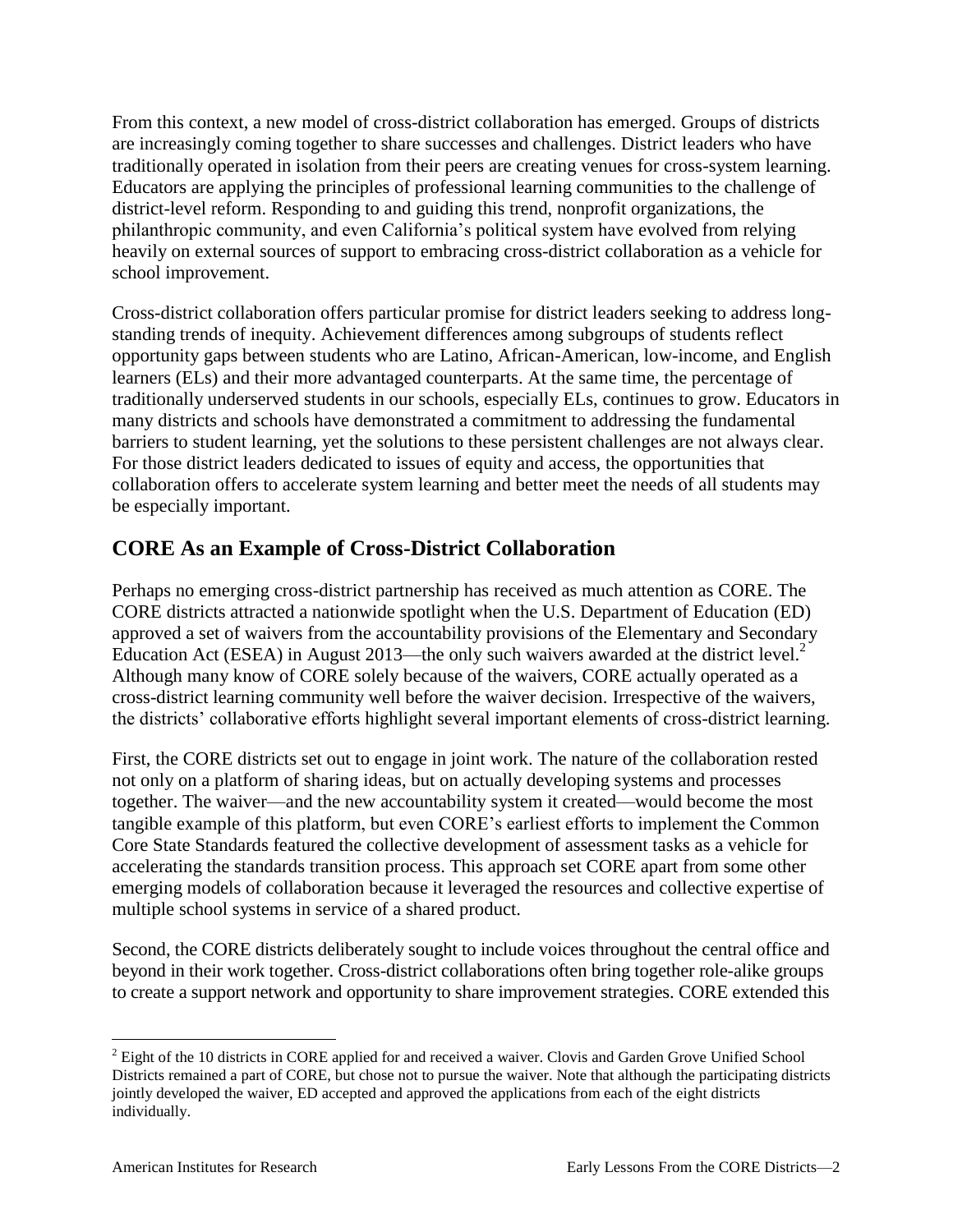approach to building connections across districts by convening teams throughout the system to more thoroughly embed collaboration into the way entire districts do business.

Finally, the scale of CORE distinguishes it from many other cross-district collaboration efforts. The participating districts—Clovis, Fresno, Garden Grove, Long Beach, Los Angeles, Oakland, Sacramento City, San Francisco, Sanger, and Santa Ana Unified School Districts (USDs) collectively serve 1.1 million California students; roughly one in six of the state's K–12 student population; and more than 37 other entire states (National Center for Education Statistics, 2012). Table 1 and Figure 1 provide a summary of the CORE districts' student demographics. The potential to transform student learning opportunities is tremendous. At the same time, with the attention garnered through the ESEA waiver, CORE has attracted an audience for its work that does not exist for many other cross-district partnerships. CORE is therefore well positioned to serve not only as a vehicle for helping its own students, but as a beacon for learning in other settings as well.

| <b>District</b>                      | <b>Enrollment</b> | $\mathbf{FRPM}^{\rm a}$ | <b>ELs</b> | <b>Special</b><br>Education $\overline{b}$ | African-<br>American | Asian | Latino | White |
|--------------------------------------|-------------------|-------------------------|------------|--------------------------------------------|----------------------|-------|--------|-------|
| <b>Clovis USD</b>                    | 41,169            | 36%                     | 6%         | 8%                                         | 3%                   | 13%   | 35%    | 43%   |
| <b>Fresno USD</b>                    | 73,543            | 87%                     | 25%        | 10%                                        | 9%                   | 11%   | 67%    | 11%   |
| <b>Garden Grove USD</b>              | 46,177            | 75%                     | 42%        | 11%                                        | ${<}1\%$             | 33%   | 54%    | 9%    |
| <b>Long Beach USD</b>                | 79,709            | 66%                     | 23%        | 11%                                        | 14%                  | 7%    | 55%    | 14%   |
| <b>Los Angeles USD</b>               | 646,683           | 76%                     | 25%        | 13%                                        | 9%                   | 4%    | 74%    | 10%   |
| <b>Oakland USD</b>                   | 48,077            | 75%                     | 32%        | 11%                                        | 27%                  | 13%   | 44%    | 10%   |
| <b>Sacramento City</b><br><b>USD</b> | 46,868            | 64%                     | 22%        | 13%                                        | 17%                  | 17%   | 38%    | 18%   |
| <b>San Francisco USD</b>             | 58.414            | 62%                     | 28%        | 12%                                        | 10%                  | 35%   | 29%    | 13%   |
| <b>Sanger USD</b>                    | 11,204            | 76%                     | 20%        | 6%                                         | 2%                   | 10%   | 70%    | 15%   |
| Santa Ana USD                        | 56,815            | 86%                     | 46%        | 11%                                        | ${<}1\%$             | 3%    | 93%    | 3%    |
| <b>California State</b>              | 6,236,672         | 59%                     | 22%        | 11%                                        | 6%                   | 9%    | 54%    | 25%   |

#### **Table 1. CORE District Demographics, 2014-15**

<sup>a</sup> Free and reduced-price meals

b Special Education data are calculated based on 2013-14 enrollment

<span id="page-7-0"></span>*Source:* DataQuest

## **Documentation of Lessons From CORE**

This report tells the beginning of the CORE story. It draws on two primary data sources. The first source is a set of 44 interviews conducted between February and May 2015. The study team interviewed every superintendent who led a CORE district between 2010 and 2012, additional central office employees from each participating district, CORE staff members, policymakers, funders, and other stakeholders who were involved with CORE's work at the time.

The reader should note a few important points about this set of interview data. The district leaders who participated in interviews were typically those most prominently involved in CORE's early activities. As a result, these interviews may reflect the perspectives of individuals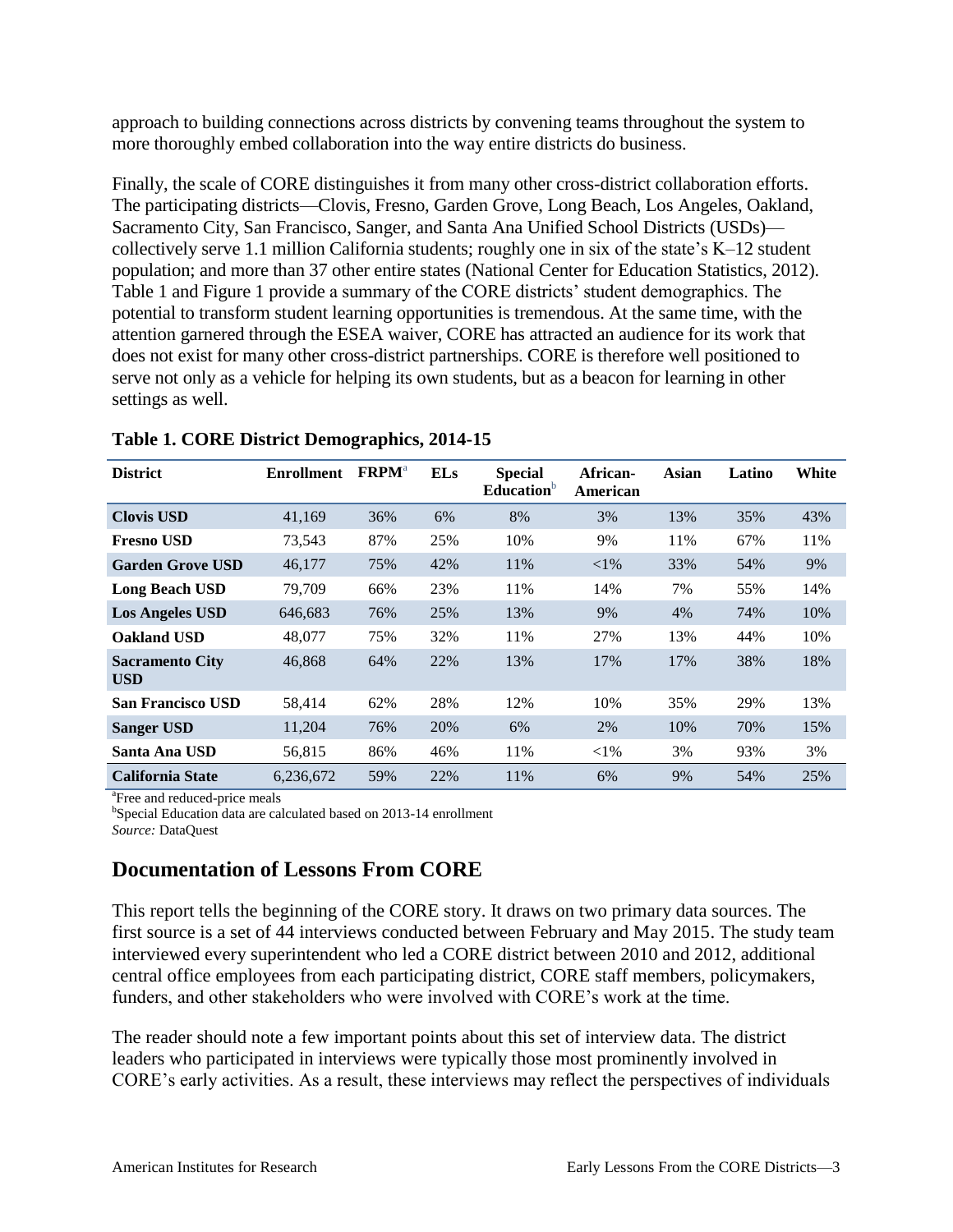who saw the most value in their CORE experience (and therefore chose to continue participating) and underrepresent the perspectives of those with less positive experiences (who consequently

disengaged before developing a deeper familiarity with the group). The interviews also asked individuals to reflect on activities that took place as many as five years ago. Respondents are therefore likely to have constructed a story line about the past that fits current perspectives and conditions. Some of the twists and turns that characterized CORE's early work may not appear in this reconstruction of history.

The second data source is a document review that featured hundreds of written records, including grant applications, media accounts, research reports, meeting agendas, presentations, internal communication, and other files that described the activities and products associated with the CORE districts. These documents provided historical



#### **Figure 1. CORE District Geographical Representation**

accounts of the group's inception, examples of ways CORE positioned itself to outside audiences, and the priorities and discussion topics that drove internal conversations among CORE leaders.

Using these data sources, the authors have written this report to achieve two goals. The first goal is to document CORE's early history, beginning with its inception and continuing until the districts' decision to apply for the ESEA waiver in early 2013. CORE emerged from a particular set of circumstances that shaped its design and goals in important ways. The report offers a record of the process and an accounting of the key decisions that shaped CORE in its early years. It deliberately focuses on the development of CORE as a learning community, including the motivation for and vehicles through which the districts designed their collaborative efforts. It therefore does not discuss the ESEA waiver, which later added new dynamics to the districts' shared endeavors and shaped their work in new ways. Future phases of this project will track the districts' decision to apply for a waiver and CORE's subsequent evolution.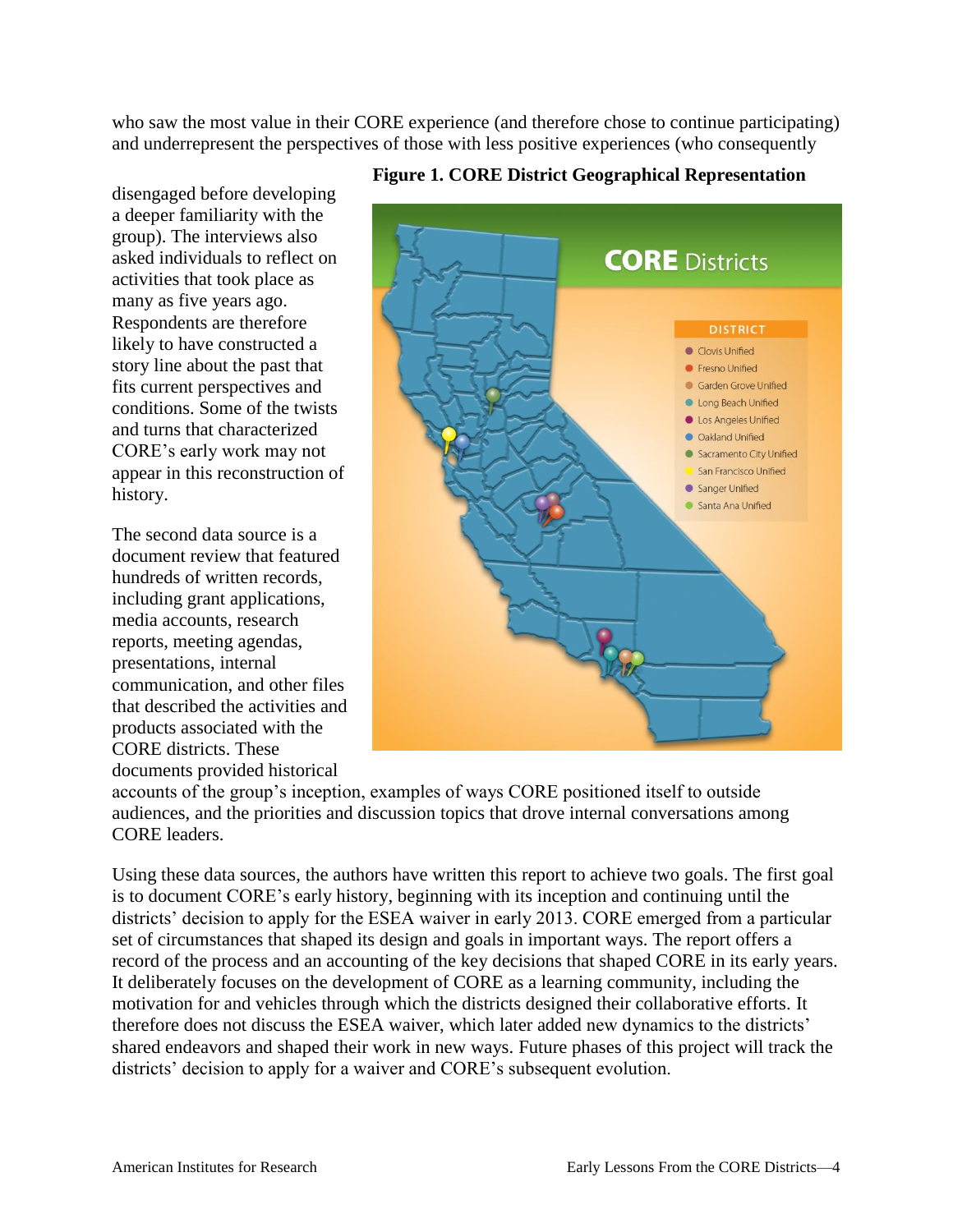The second goal is to identify lessons learned from CORE's early efforts. CORE continues to evolve at the same time that additional cross-district partnerships are emerging throughout California—and perhaps beyond. It is important to identify the successes, challenges, and tensions that exist in the work if these models of collaboration are to fulfill the promise that working together offers. Readers should view the documentation of CORE in this context. Other districts are unlikely to replicate the conditions that produced this particular instance of crossdistrict learning. Examining the development of a partnership that has operated for nearly five years, however, can accelerate learning not only for CORE, but for other similar efforts, and provide useful considerations for embracing the work of cross-district collaboration.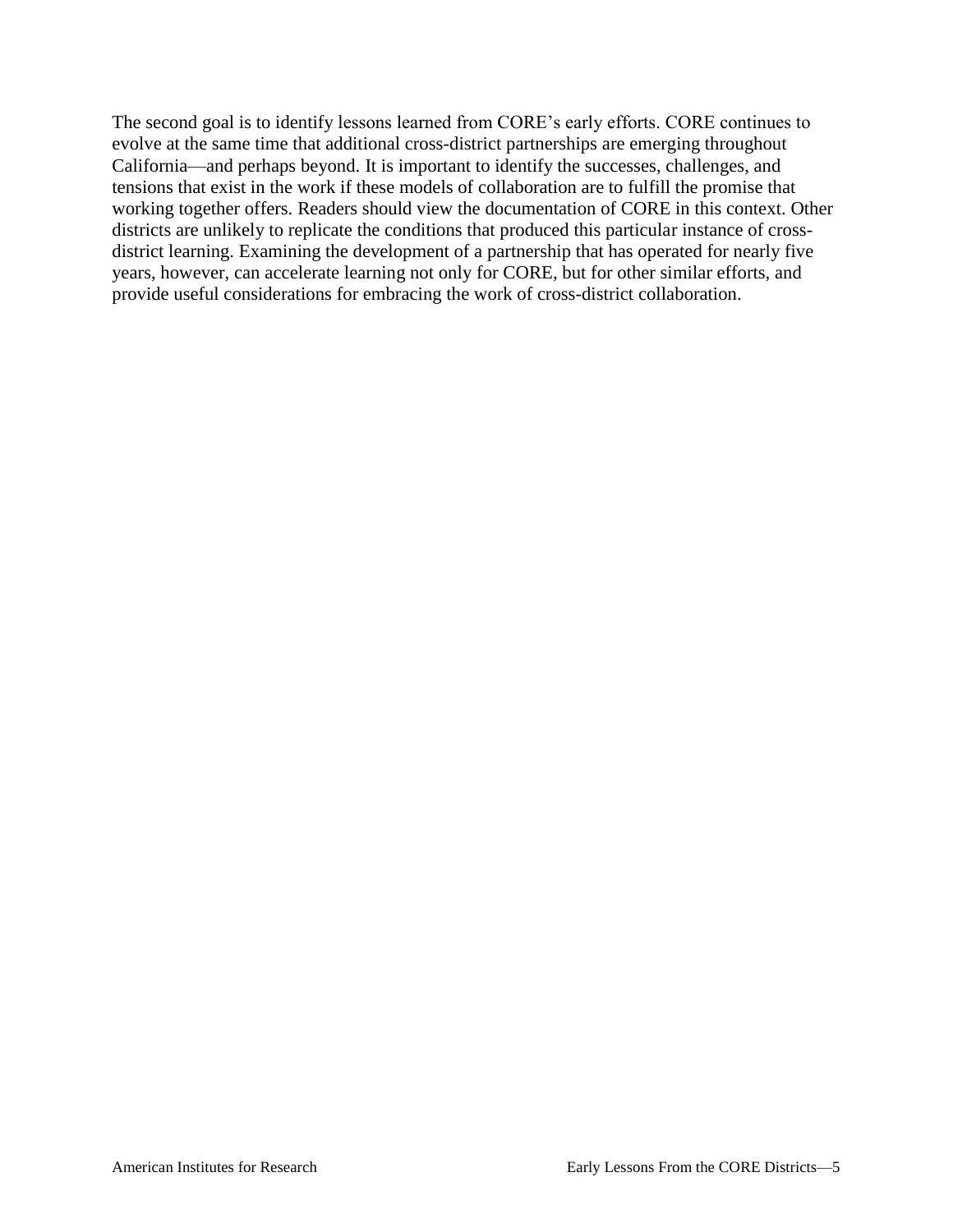## <span id="page-10-0"></span>**A Seed Is Planted: District Leaders and Policymakers Set the Stage for CORE to Emerge**

Predating CORE's official beginning, the participating districts began working together in new ways in response to a particular set of circumstances and opportunities. CORE was an extension of existing relationships among participating superintendents and early efforts among those superintendents to work together on a set of shared challenges. At the same time, the California political setting created an opportunity to translate those relationships and approaches to collective work into a new model of collaboration.

## <span id="page-10-1"></span>**Relationships Develop: District Leaders Break Ground in Cross-System Learning**

By the time CORE officially began in fall 2010, two established venues had helped build relationships among participating district leaders through which they communicated regularly about their work. The first venue was the Urban Education Dialogue (UED), a forum of large urban district superintendents designed to foster dialogue about the challenges and opportunities associated with running  $K-12$  school systems in California.<sup>3</sup> Six of the superintendents who eventually brought their districts into CORE regularly attended the semiannual UED meetings. Through these interactions, those leaders developed an understanding of one another's situations and general approaches to district leadership. They also built a set of personal relationships with peers who faced similar challenges and had similar priorities.

In addition to UED, the California Collaborative on District Reform (California Collaborative) had created a venue for district leaders and other education leaders—including policymakers, researchers, reform support providers, and funders—to explore problems of practice together since it formed in 2006.<sup>4</sup> The California Collaborative met three times per year, each meeting hosted by a member district leader, and focused on a concrete challenge facing that district. Like UED, the California Collaborative forged relationships among superintendents who would eventually form CORE; eight CORE districts had central office leaders who regularly attended meetings. The California Collaborative took these relationships a step further, however, by exploring the day-to-day strategies that participating districts employed and struggles these districts encountered—especially strategies and struggles related to issues of equity and access. The opportunities to observe and reflect on the improvement strategies employed throughout California allowed district leaders to learn from and provide feedback on their colleagues' work.

Comments from district leaders suggest that these learning opportunities sparked an appreciation of the potential for cross-district collaboration. As Fresno Superintendent Michael Hanson reflected, "We would show up in these conversations together, and learn, and grow, and get better." Jonathan Raymond, superintendent of Sacramento City USD at the time CORE began, echoed this sentiment: "There was a sense that practitioners share a kinship and a camaraderie and I think just a sense of the work that is often really missing in this field of education, and that

 $\overline{a}$ 

<sup>&</sup>lt;sup>3</sup> For more information on UED, visit http://pricephilanthropies.org/tag/urban-education-dialogue/

<sup>&</sup>lt;sup>4</sup> For more information on the California Collaborative, visit www.cacollaborative.org. Note that one of the report authors serves as the deputy director for the California Collaborative.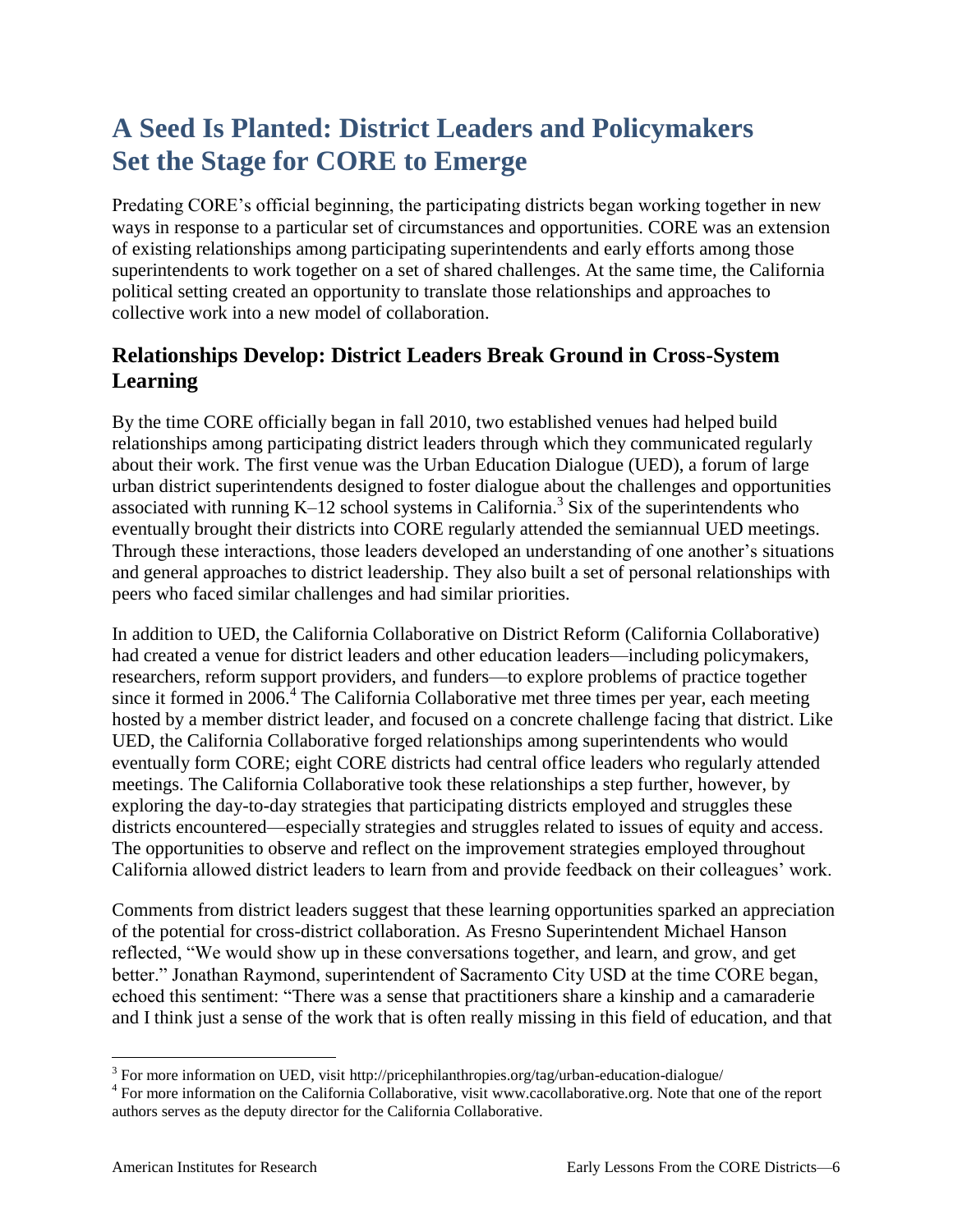because we have had experiences, there was this underlying curiosity as to 'What might this look like on a broader scale?" Because of these experiences, the superintendents later approached their interaction through CORE with a preexisting belief in the power of collaboration as a vehicle for improving instruction and student learning.

UED and the California Collaborative also forged important connections between district leaders and stakeholders from other parts of the K–12 education community. Rick Miller, who was then a deputy superintendent with the California Department of Education (CDE), participated regularly in both groups and developed personal and professional relationships with many of the superintendents, as well as a deeper understanding and appreciation of the work taking place at the district level. These ties proved instrumental later when the districts later established a leadership structure for their work in CORE.

Building on the foundation of networking and learning established through UED and the California Collaborative, two districts created another approach to cross-district collaboration by forming the Fresno-Long Beach Learning Partnership. At a California Collaborative dinner in June 2007, Superintendent Hanson and Long Beach Superintendent Chris Steinhauser decided to form what they called a "formal learning partnership" between the two districts. Although the partnership began as an undefined idea generally based on shared priorities and challenges, it evolved to focus on four key areas: mathematics instruction, improving outcomes for ELs, leadership development, and college and career readiness. The superintendents viewed each of these areas as avenues for improving outcomes for all students while closing achievement gaps between traditionally underserved students and their more advantaged peers.

The partnership also featured a different set of participants: In addition to the superintendents, it brought together leaders from other central office roles to work together across district lines, thus more thoroughly integrating cross-district interaction into the ways the organizations worked. The new collaboration was more than a collection of individual members, as the UED and California Collaborative had been; it was a connection between *systems.* District leaders from both systems reported benefits from the partnership, including a deepening of evidence-based leadership and an expanded capacity for developing advanced metrics and best practices (California Collaborative on District Reform, 2012).

In addition to providing these benefits, the Fresno-Long Beach Learning Partnership also raised the profile of the two districts in state policy circles. Long Beach USD had already earned a reputation for excellence: The district received the second ever Broad Prize in 2003 as the nation's best urban school system. In 2010, McKinsey & Company also identified it as one of the world's 20 most improved school systems. The partnership, however, turned the spotlight on both districts as leaders and visionaries in the field of K–12 education. The state board of education invited Hanson and Steinhauser to speak and California Superintendent of Public Instruction Jack O'Connell's 2008 State of Education address recognized the districts' work as "a model pilot that we can soon extend to districts throughout this state" (O'Connell, 2008). The two districts were forging new ground not only in the way they learned together, but in the way policymakers and others viewed them as models for innovation in the field.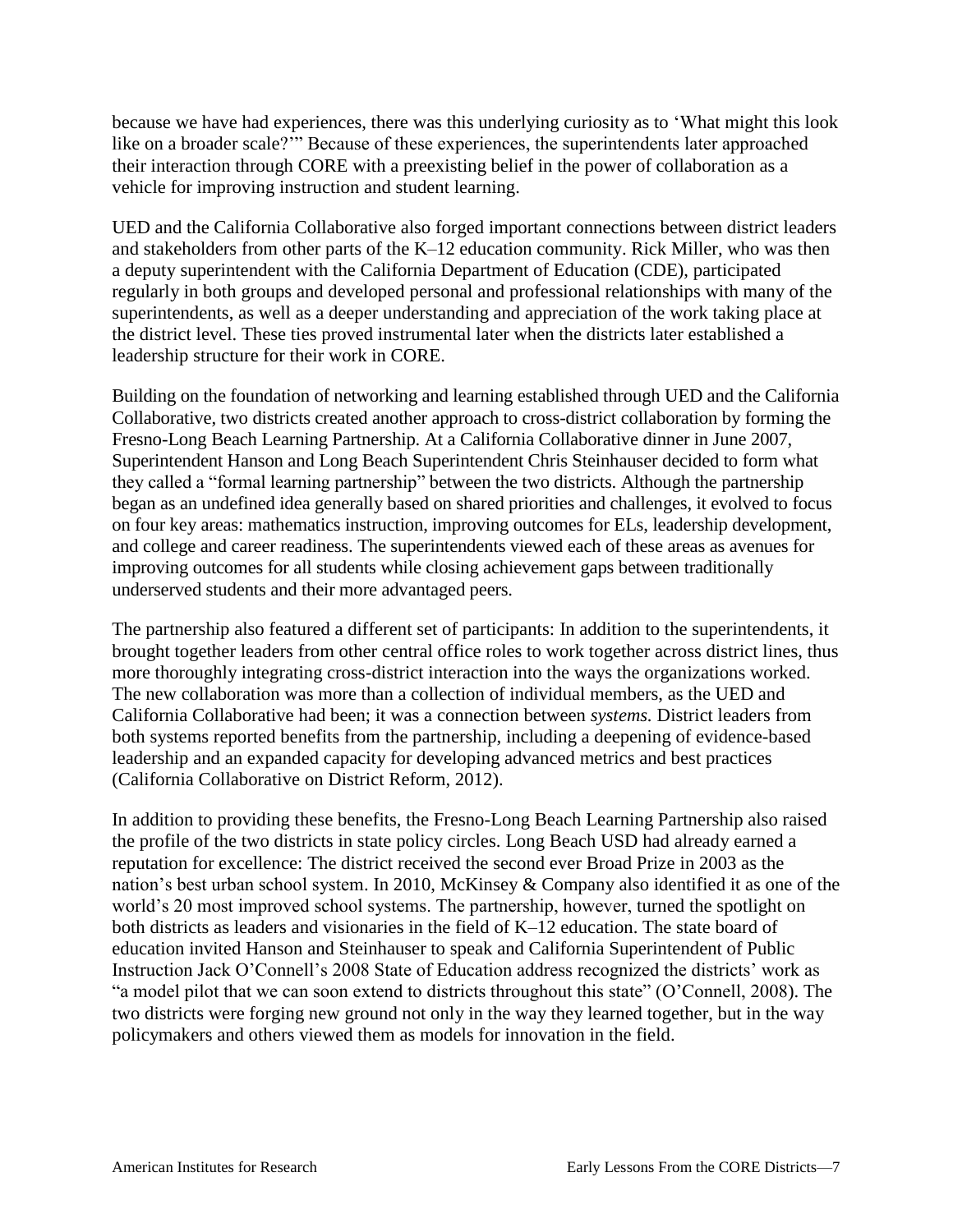## <span id="page-12-0"></span>**Opportunity Knocks: The Political Context Creates the Conditions for Innovation**

At the same time that districts were coming together in new ways, the California policy setting had created a thirst for new ideas and resources. A series of studies collectively known as Getting Down to Facts,<sup>5</sup> released in 2007, had identified some fundamental problems in the way the state education system handled issues of finance and governance. Discussion among superintendents in the aftermath of these studies—including a set of policy briefs that working groups of California Collaborative members created  $\epsilon$ —helped clarify some of their own ideas about how the state might improve. These potential improvements included a break from what many described as the compliance mentality that seemed to govern the CDE and a desire for more local flexibility to improve conditions for students.

Shortly after the *Getting Down to Facts* studies came out, however, California endured a debilitating fiscal crisis. Per-pupil expenditures, already among the lowest in the nation, plummeted from \$8,952 to \$7,452 between the 2006–07 and 2010–11 school years (California Budget Project, 2010). Without sufficient resources to cover their expenses, districts responded with drastic layoffs and program cuts. At the same time, the financial situation made a productive state response to the finance and governance issues almost impossible, adding fuel to the already developing fire of frustration among many district leaders.

Into this situation of fiscal scarcity, ED introduced a new competitive grant program called Race to the Top. States could submit applications that demonstrated a commitment to four federal priority areas—standards and assessments, data systems to support instruction, great teachers and leaders, and turnaround of the lowest-achieving schools—and earn up to 500 points based on their commitments to improvement. The highest-scoring states would then receive grants to support the reform efforts described in the application. The \$350–\$700 million for which California was eligible could provide a lifeline to districts struggling to preserve jobs and programs as revenues continued to decline.

Along with 39 other states and the District of Columbia, California submitted an application for Phase I of the grant program after completing a writing process driven by the governor's office (guided by Undersecretary of Education Kathy Gaither) and CDE (guided by Deputy Superintendent Rick Miller). The state finished in 27th place, more than 100 points behind the winning states Delaware and Tennessee. Although ED announced a second application phase, California policymakers concluded that replicating their initial approach to requesting funding would not produce a competitive application. Gaither later reflected that the extensive compromises required to satisfy the governor's office, CDE, and the Department of Finance undermined the application's effectiveness: "We drafted every word ourselves, and that was a painstaking series of negotiations. You could say that the end result, by being a document that was agreeable to all three of those entities, was probably watered down."

 $\overline{a}$ 

<sup>&</sup>lt;sup>5</sup> For more about the *Getting Down to Facts* studies, see https://cepa.stanford.edu/gdtf/overview

<sup>&</sup>lt;sup>6</sup> These briefs are available at http://www.cacollaborative.org/publication/policy-briefs-california-education-financeand-governance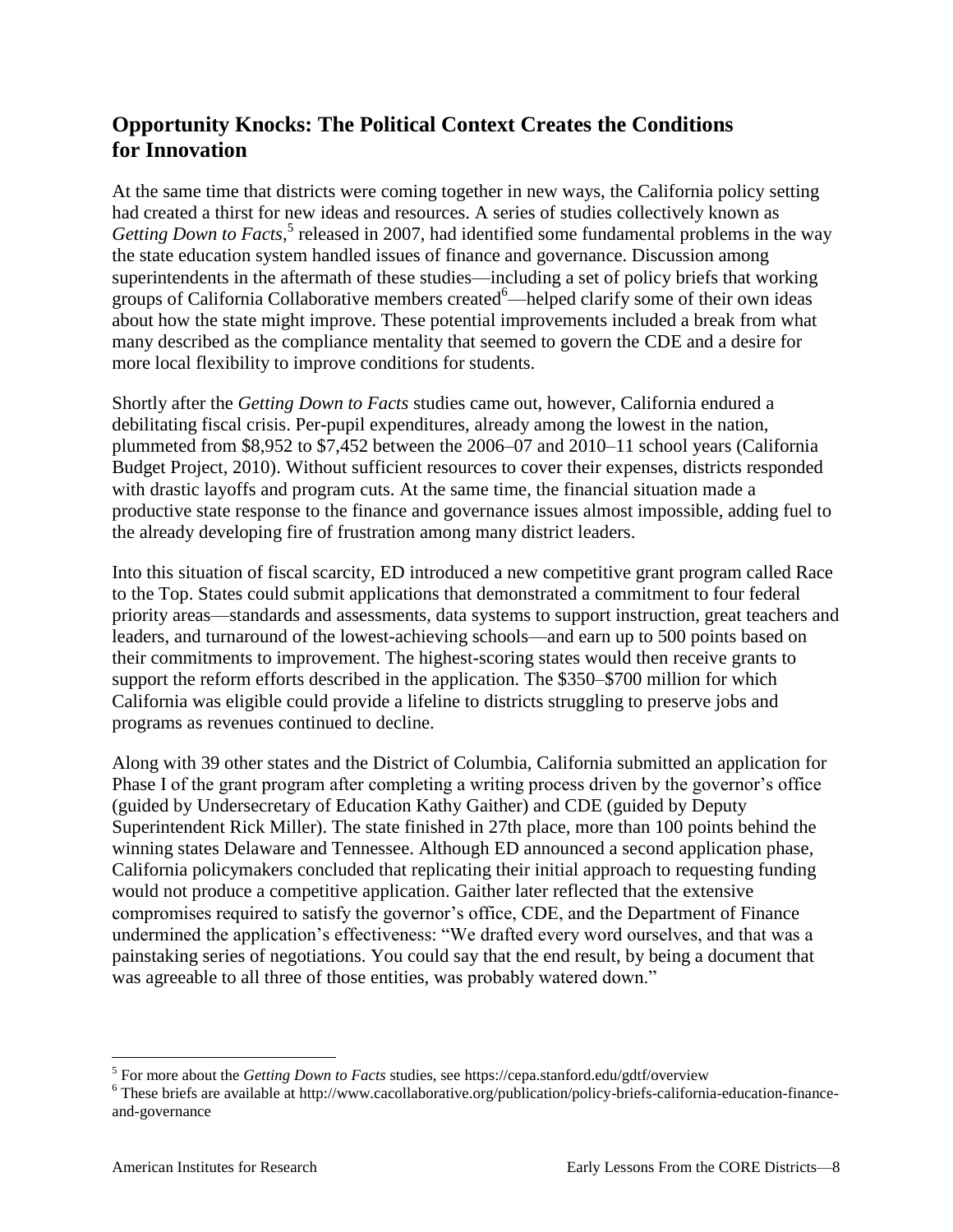The governor's office decided to apply for Race to the Top again, but with a dramatically different strategy for developing the second application. Secretary of Education Bonnie Reiss described the approach in this way:

"The strategy in the second round, rather than top-down, we considered it bottom-up, meaning that instead of the governor's office and the state department of education coming up with a very general plan and then asking LEAs [local education agencies] to sign on to it….Who are the ones actually on the front lines, in the trenches day in and day out, that are actually responsible for delivering education? Well, it's our school districts. It's the superintendents of these school districts. It's the school principals. It's the teachers in each of the school districts."

In March 2010, Hanson and Steinhauser received an unexpected request to meet with Governor Arnold Schwarzenegger in his private Santa Monica office. Flanked by the jet from *True Lies*  and swords from the *Conan* films in which Schwarzenegger had achieved movie fame, the governor, the secretary, and the superintendents explored a writing process in which local superintendents would guide the application on behalf of the state. District leaders, not state policymakers, would design a proposal that could speak to the federal government's priorities while also reflecting and addressing the realities of district and school improvement.

The group, with subsequent input from Los Angeles USD Superintendent Ramon Cortines, went on to select a set of seven districts to write the application together. Schwarzenegger and Reiss insisted on including Los Angeles USD—a condition that Hanson and Steinhauser readily endorsed. A viable statewide application would need the strength of the state's largest district behind it. Beyond that, the writing team needed geographic diversity and a range of district sizes and types.

To flesh out the group, Cortines, Hanson, and Steinhauser turned to the colleagues with whom they had already been working for several years. San Francisco Superintendent Carlos Garcia had served previously as superintendent in Fresno and Sanger and Cortines had hired him into his first principalship years before in San Francisco. Through San Francisco, the application team also featured representation from the Bay Area. Sacramento City Superintendent Raymond had developed relationships with the others through his involvement with UED and the California Collaborative, and his district added a Northern Californian perspective. Sanger Superintendent Marc Johnson had also come to know the others well through his work with the California Collaborative. With Sanger, he brought the weight of a district that had achieved accolades for dramatic districtwide turnaround  $\bar{7}$  and the perspective of a small, rural district. Clovis was somewhat of an outlier in that Superintendent Dave Cash had not participated in some of the same networking channels as the others. Nevertheless, he had a strong relationship with Hanson, built in part on his district's close proximity to Fresno. Inviting Clovis to contribute to the application also enabled the group to incorporate the perspective of a suburban California district.

The resulting set of seven districts spent roughly two months engaged in an intense process of producing California's new Race to the Top application. Superintendents and other leaders from

 $\overline{a}$ 

<sup>&</sup>lt;sup>7</sup> For details on the Sanger USD story, see David & Talbert (2013). Johnson also received recognition in 2011 as the American Association of School Administrators National Superintendent of the Year.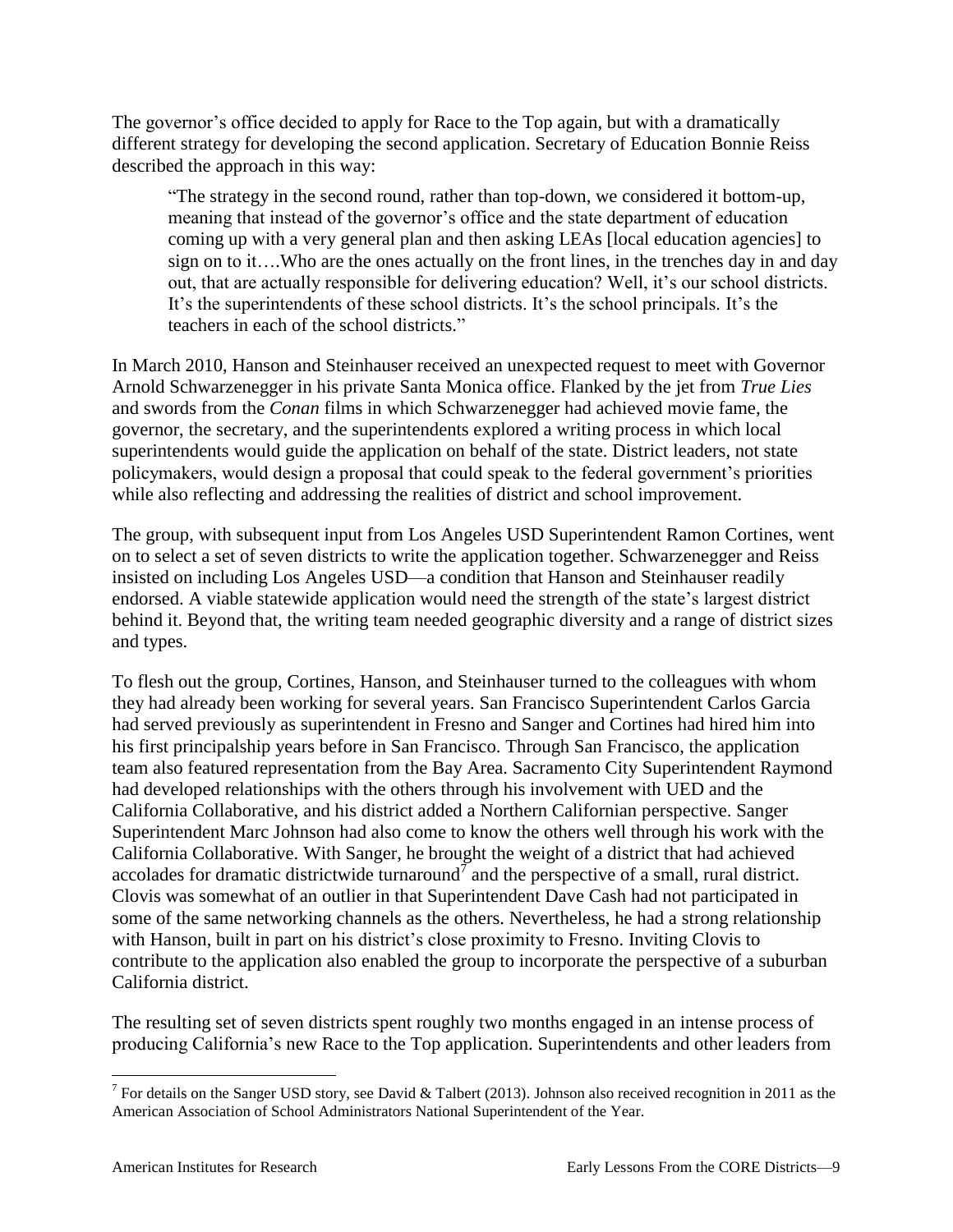their districts met regularly with the governor's office and representatives from CDE and divided into writing teams for each of the four federal priority areas. Through in-person meetings in Sacramento, videoconferences, e-mails, and telephone calls, the teams worked long hours to draft the state's proposal. They sought to produce a competitive application while incorporating the priorities and responding to the concerns of the participating districts.

The strategy consulting firm The Parthenon Group helped facilitate the process. In Phase I of the Race to the Top competition, the Bill & Melinda Gates Foundation had funded Parthenon and other consulting organizations to help a select group of states craft their proposals. California was not one of these states. When California decided to pursue the funding in Phase II, Reiss worked with some philanthropic organizations—including, notably, the Stuart Foundation—to secure funding for similar support for its application and hire Parthenon as a consultant. Parthenon helped coordinate the writing effort and push the state in a more strategic direction. By analyzing other states' applications and scores from Phase I, providing guidance on which elements of the application might be most important in improving California's score, and helping organize the work, the Parthenon team informed the perspectives of the writing team as it developed a more competitive Phase II proposal.

The application itself stretched to roughly 200 pages, plus nearly 900 pages of appendices. ED responded favorably to the proposal, naming California a finalist and inviting a representative team to Washington, D.C. to defend the application. Even at this phase, participants in the process recognized that something special had taken place. The application had generated strategies for how the districts might approach their work together and they were eager to see some of those ideas through. Matt Hill, a senior administrator from Los Angeles and a member of the writing team, described the general sentiment within the group: "There was a small contingent of us that went to D.C. to do the presentation…and the conversations at that point were saying that this work is critical. It's important. I think everyone agreed that it needed to continue whether or not we got Race to the Top funding." Lupita Cortez Alcalá, Deputy Superintendent for Government Affairs and Charter Development Branch at CDE, recalled a similar epiphany: "Whatever happens, whether we win or lose, we can't let this momentum go….This has been incredibly fruitful, just this experience, and we've learned so much from each other, and there's a lot going on that we can really learn from and grow from, and that we need to continue this."

In the end, California once again finished out of the money. Ten states received grants and California, in 16th place, was 17 points shy of a score that would have placed it among the winning states. District leaders responded to the decision with a mixture of disappointment, relief to be free of some of the more daunting commitments they had made in the application, and a strong desire to continue the work they had begun together. As Fresno's Kim Mecum explained, "You couldn't stop it once it started, right? I mean, the ball started to roll. From there, I think all of us—not just the superintendents, but myself included—you clearly see the value of networking and sharing and reaching out to each other." Sanger's Johnson described a similar realization: "There's a lot of power to coming together and having these kinds of conversations. I think that was when we just said, 'You know, maybe we need to keep this going.'" The steps that followed helped transform what began as grant-writing team into a new district partnership.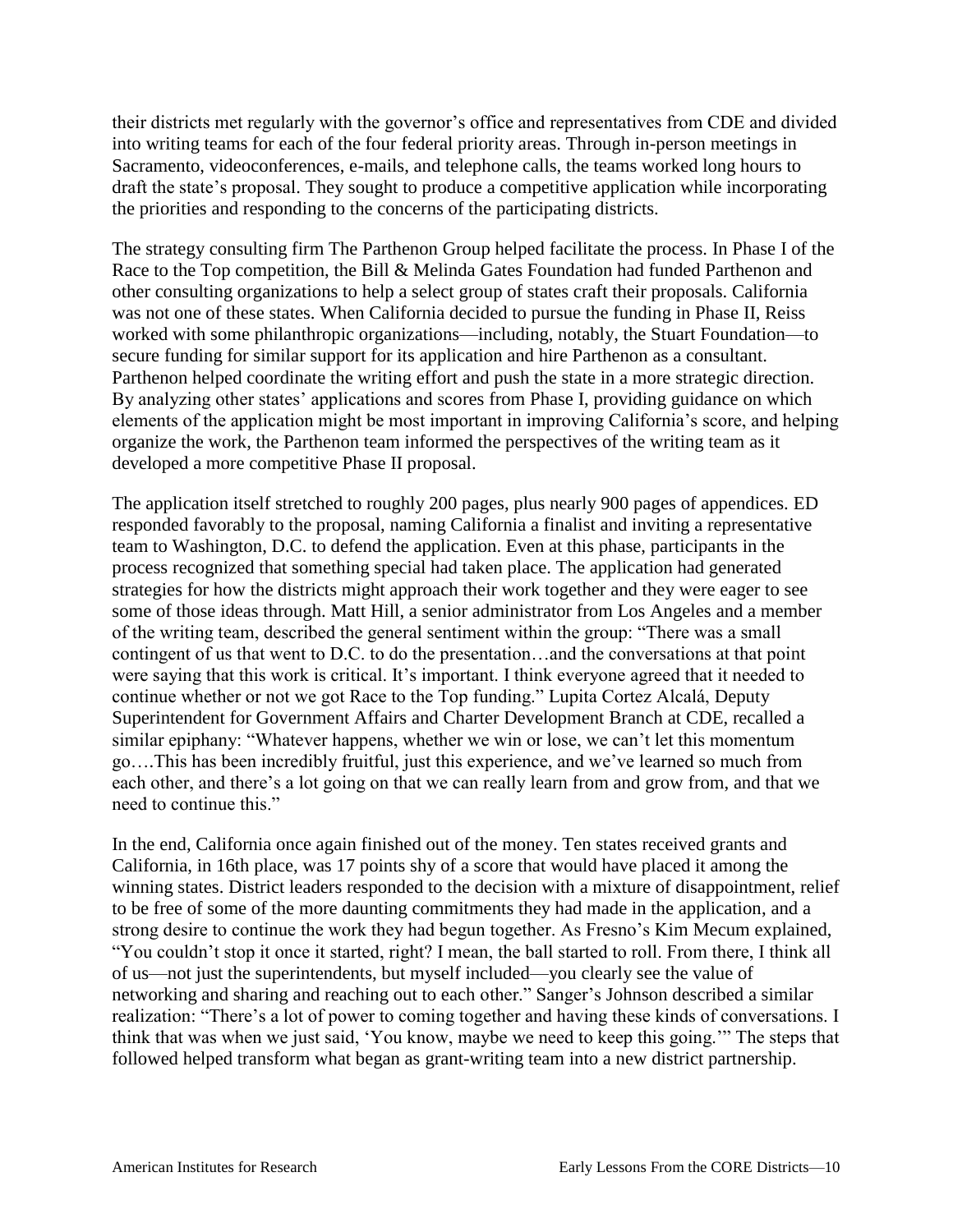## <span id="page-15-0"></span>**The Seed Sprouts: CORE Designs Its Work Together**

Having set the stage for powerful cross-district work to continue, the Race to the Top district leaders went on to establish themselves as a formal learning community united by a commitment to meet the learning needs of all students. In the process, CORE transitioned from an initial group of districts that worked together to pursue a political opportunity to a formal structure of cross-system collaboration focused on the innovation, implementation, and scaling of new strategies in service of student learning.

## <span id="page-15-1"></span>**District Leaders Develop Structures for Continued Work Together**

The momentum that began with the Race to the Top application transformed into action when two key sources of support emerged. With a stable foundation of shared commitment and resources to guide them, the seven districts fleshed out a governance structure and areas of focus that helped shape their continued collaboration.

#### **Funding Opportunities Introduce Resources for Ongoing Collaboration**

Stuart Foundation President Christy Pichel had come to believe in the potential of cross-district collaboration through her experiences supporting the California Collaborative and the Fresno-Long Beach Learning Partnership. As an observer during the Race to the Top application process—having helped to fund The Parthenon Group's coordination of the work—Pichel saw the value that this particular set of districts discovered in working together. In her view, an opportunity existed for the districts to continue their collaboration and to innovate in a way that would resonate with her board:

"We were enthusiastic about the potential of the districts working collaboratively together. The districts' collaboration fit well with the foundation's strategy of supporting the development of the capacity of all educators and leaders throughout a district without what we felt were counterproductive elements of the federal government's compliance requirements."

When the Race to the Top funding fell through, Pichel looked for ways to capitalize on the districts' continued interest in working together. She began by commissioning The Parthenon Group to evaluate the feasibility of the districts moving forward. Parthenon reviewed the Race to the Top application and interviewed key contributors to the writing process to identify priorities and opportunities for the districts. When all seven districts expressed interest in continuing their work together, the Stuart Foundation also approved grants (\$700,000 for Year 1 and \$800,000 for Year 2) to help support the new partnership.

Meanwhile, inspired by the potential of cross-district collaboration, Miller (who had left CDE in spring 2010), Phil Halperin, and Natasha Hoehn were founding a new organization called California Education Partners (Ed Partners). The goal of this organization was to provide opportunities for school districts to address common systemic issues cooperatively. Because of the collaboration emerging through the Race to the Top competition, the seven districts provided an opportune entry point to pursue this mission. Ed Partners offered the districts counsel as a strategic partner and three years of in-kind support to administer and operate the collaborative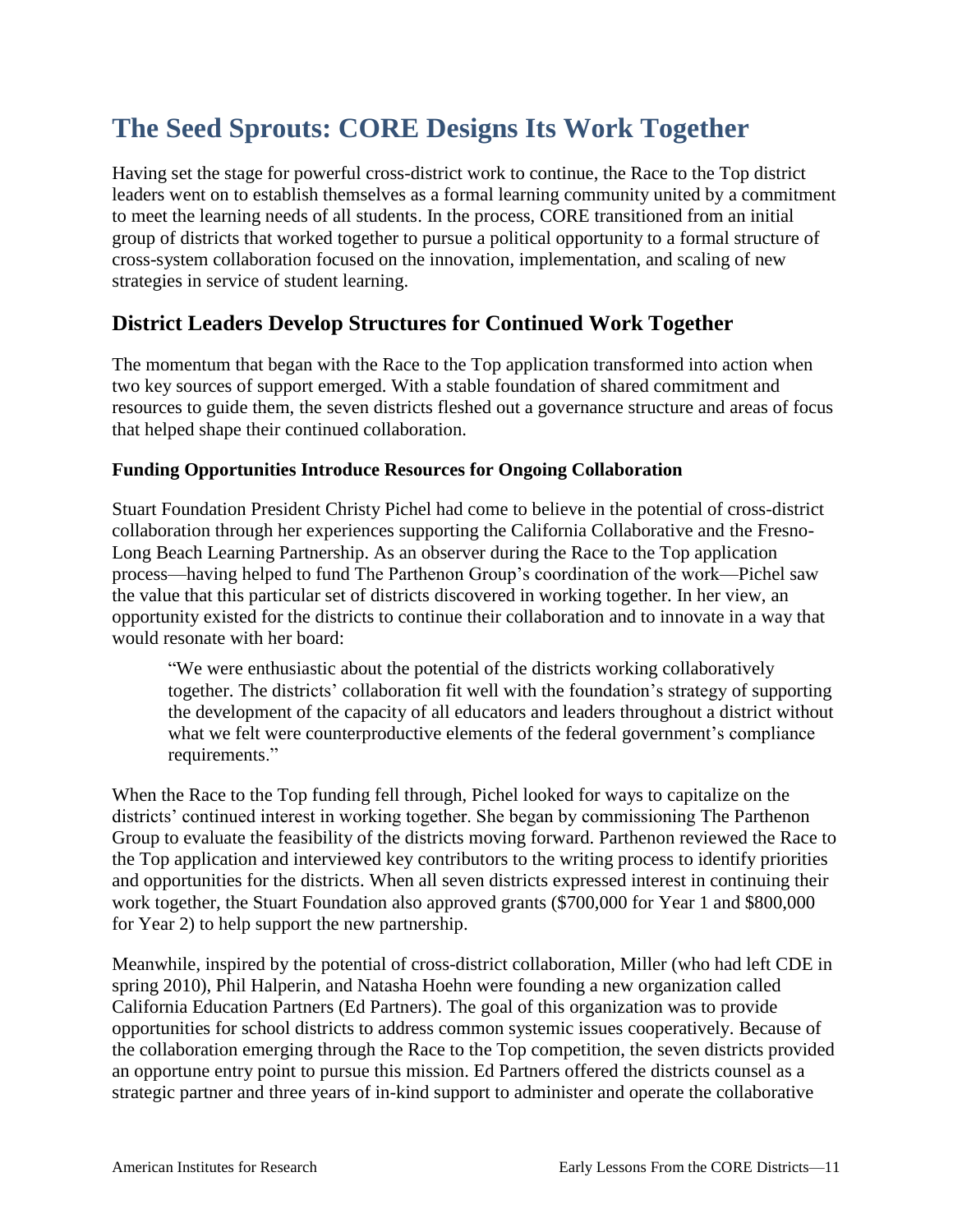work, including hiring staff members to facilitate the group's work. Miller, Halperin, and Hoehn's history of advocating for the district voice—Miller through his role in CDE and as a member of both UED and the California Collaborative, and Halperin and Hoehn through many years of work in San Francisco and California overall—may have helped with their credibility. By offering the structure of an existing organization, Ed Partners enabled CORE to design its efforts without having to worry about operational details such as fundraising, finance, legal incorporation, or structures for hiring and payroll. As Halperin said, "From our perspective, it also enabled them to focus on the work of CORE as opposed to establishing the organization of CORE."

Subsequent fundraising efforts strengthened the financial foundation for the districts to continue collaborating. In addition to financial contributions from the Stuart Foundation and in-kind support from Ed Partners, the group secured grants from the California Endowment, The David and Lucile Packard Foundation, the Dirk and Charlene Kabcenell Foundation, the William and Flora Hewlett Foundation, and The James Irvine Foundation.

#### **CORE Creates a Governance Structure to Organize Its Work**

At this point, the districts knew they wanted to continue working together and had the financial means to do so. The next step was to organize the work.

#### *An Oversight Panel from the Race to the Top Application Becomes CORE's Governing Body*

In the Race to the Top application, the districts had to identify a fiscal agent to oversee the distribution of federal money and execution of the reform plans. The writing team had been reluctant to let CDE oversee the work because district leaders thought that CDE's size and bureaucracy would prevent the group from being what Reiss described as "a more nimble, collaborative entity." District leaders also had concerns that CDE did not have the capacity to evaluate and assist the districts to help them meet their goals. Indeed, frustrations with CDE had provided some impetus for the districts to work together in the first place. As an alternative to CDE oversight, the application called for the creation of an Implementation Board of Directors. The board would include representatives from several groups: superintendents (seven); charter schools (one); institutions of higher education (three); state representatives (two); and foundations or nonprofits (four). As part of the application process, the legal entity had already been created and named the California Office to Reform Education, or CORE.

When the superintendents came together to craft their work without Race to the Top funding, they decided to leverage the board they had already conceived for the proposal and adopt its name, CORE.<sup>8</sup> Because the scope of this board's work would not be as expansive as the plans in the federal application, however, this board would not need the full range of organizations described in the application. Instead, the district leaders created a board consisting of the seven superintendents; the superintendent of public instruction (at that time, Jack O'Connell); and the secretary of education. O'Connell declined his invitation, however, and Reiss resigned from her position after a short period of time. The governing board for CORE has therefore comprised the

 $\overline{a}$ <sup>8</sup> Although the seven districts crafted the Race to the Top application, the state invited all California districts to commit. Had the state's application been successful, the board would have overseen the grant administration statewide. Absent the Race to the Top funding, the board's scope related only to the work of the CORE districts.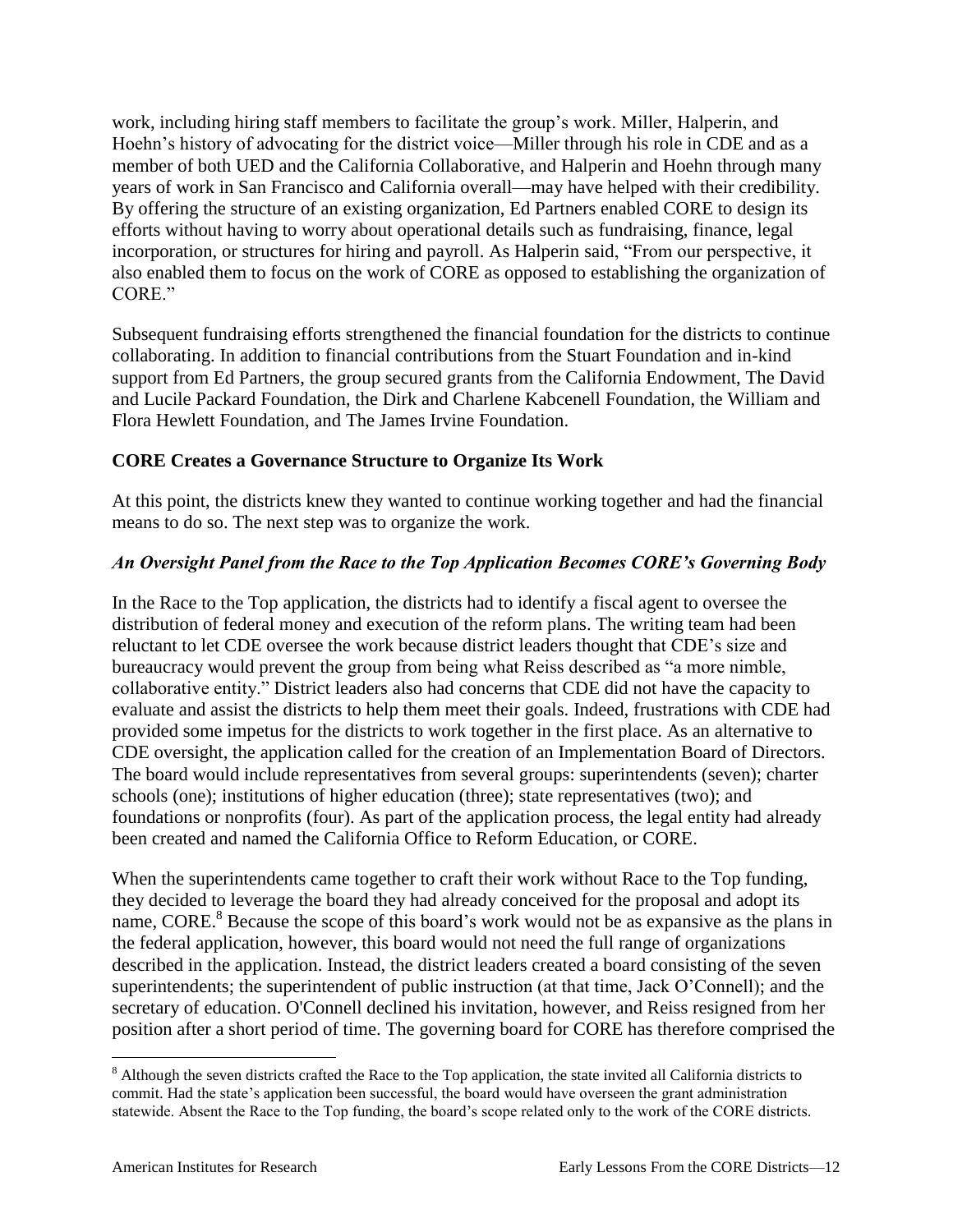member superintendents ever since. CORE hired Miller—who had come to know many of the superintendents well during his time at CDE and was now a senior partner at Ed Partners—to serve as the group's full-time executive director. CORE established itself in 2010 as a limited liability company subsidiary of California Education Partners, which is a 501(c)(3) nonprofit organization. Figure 2 provides the 2010 organization chart for CORE.





### *CORE Officially Begins*

After the districts lost the Race to the Top competition, Gaither announced in an August 2010 email to the districts and other stakeholders involved with the application that CORE was being formed despite the loss. A press release officially announced the establishment of CORE on October 8, 2010, and named Cortines (Los Angeles); Steinhauser (Long Beach); Hanson (Fresno); Cash (Clovis); Johnson (Sanger); Raymond (Sacramento); and Garcia (San Francisco) as participating superintendents.<sup>9</sup>

Quotes in the press release highlighted some of the key motivations for the CORE districts to work together. Cortines spoke of the value of this cross-district collaboration to his district in the press release, saying, "We strongly believe there is benefit and efficiency to the seven school districts continuing to work together. Together our districts represent well over a million students; students who deserve our best effort to help them succeed" (Los Angeles Unified School District, 2010). Steinhauser echoed this sentiment and emphasized the importance of the Common Core as an anchor for the districts' work together: "We are committed to refining California's rigorous state standards by adopting internationally benchmarked common core

 $\overline{a}$ 

 $9^9$  For a full timeline of key CORE events, please see page 33.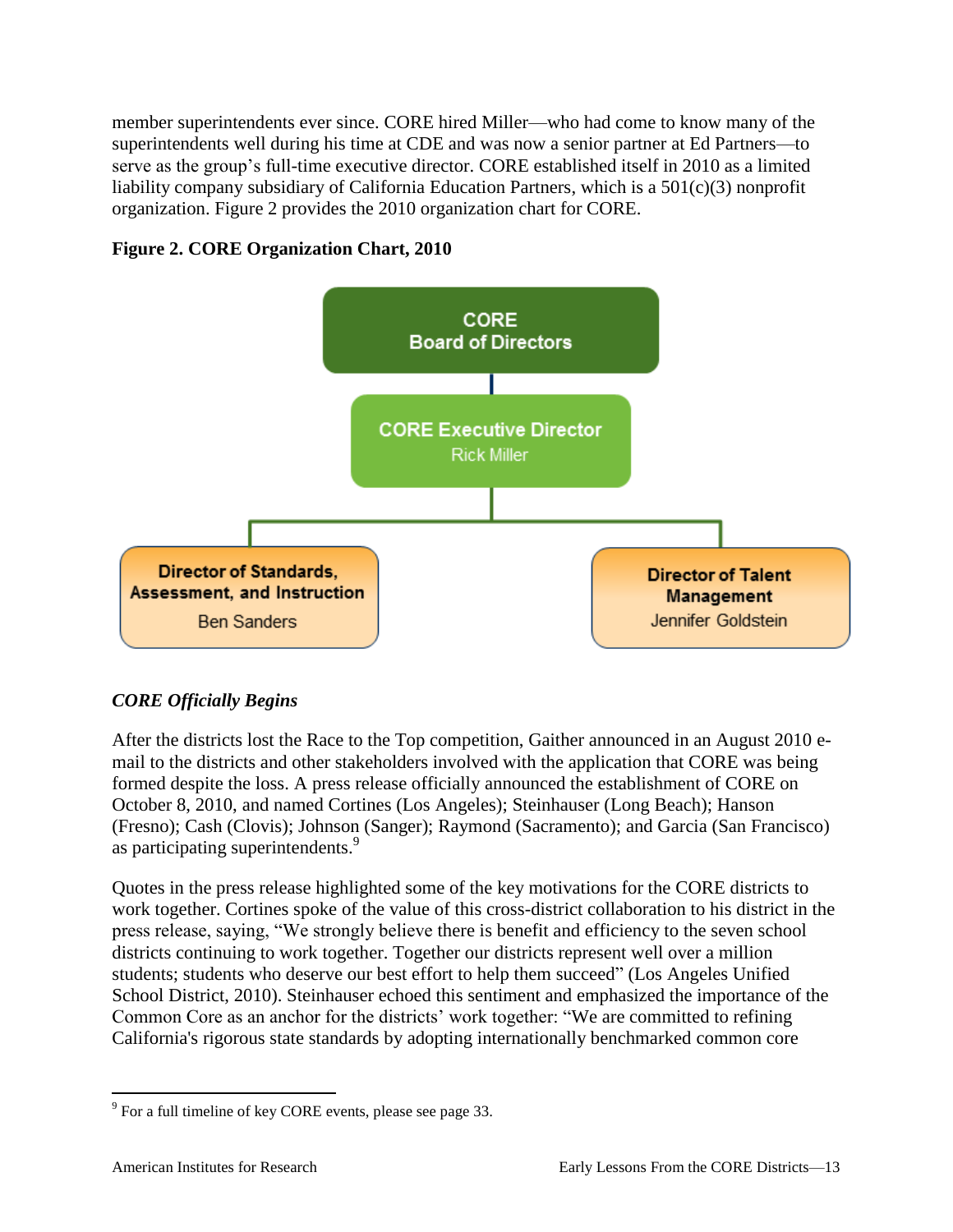standards and aligned assessments that better prepare students for success in college and the workplace" (Los Angeles Unified School District, 2010).

#### **The Districts Build on Their Race to the Top Experience to Create a Focus for Their Work**

Having officially created CORE as an entity through which to collaborate, the districts turned to identifying areas of focus and principles for their work together.

#### *Mission*

The seven superintendents fundamentally viewed the new collaboration not as an end in and of itself, but as a means for achieving shared goals for system effectiveness and student outcomes. The CORE mission statement reflects the higher purpose for which the group came together: "As a collaboration of districts, we work together to innovate, implement, and scale new strategies and tools that help our students succeed, so that our districts are improved to meet the challenges of the 21st century." Underlying this mission was a commitment to equity and meeting the needs of all students, a shared moral purpose that had united many of the superintendents since their early days in UED and the California Collaborative.

#### *Areas of Focus*

The Parthenon Group interviewed district leaders, funders, and other members of the California education community to get their thoughts about the four federal priority areas that shaped the Race to the Top application and the viability of those areas as focal points for collaboration. The group shared findings from its work with the superintendents in December 2010, including priority areas identified by various interview respondents, costs associated with different activities, and a proposed governance structure to manage the work.

Armed with Parthenon's input, district leaders identified two areas to anchor their work: standards and assessments (which CORE initially called Standards, Assessment, and Data) and great teachers and leaders (branded as Talent Management). Through the Standards, Assessment, and Data line of work, CORE developed and piloted new instructional materials and formative assessments aligned with the Common Core. Talent Management focused on issues of teacher quality. According to an internally developed concept paper, CORE espoused a belief that "empowering and supporting teachers and leaders is one of the best levers to improve outcomes for students" (California Office to Reform Education, 2011, p. 5). The concept paper states that CORE also looked to facilitate the sharing of tools, strategies, and best practices that would help serve this goal, with a particular focus on teacher and principal evaluation and professional development.

### *Principles of Collaboration*

Early conversations among CORE leaders identified not only shared areas of focus, but also principles for working together. Many district leaders' descriptions of CORE's initial goals highlighted the importance of collaboration itself; most endorsed a gestalt philosophy that Raymond described by explaining, "true collaboration is that the whole is greater than the sum of its parts." District work also was too often isolated and burdensome; collaboration helped to diffuse the risk and reward. Exposure to new approaches can help introduce districts to new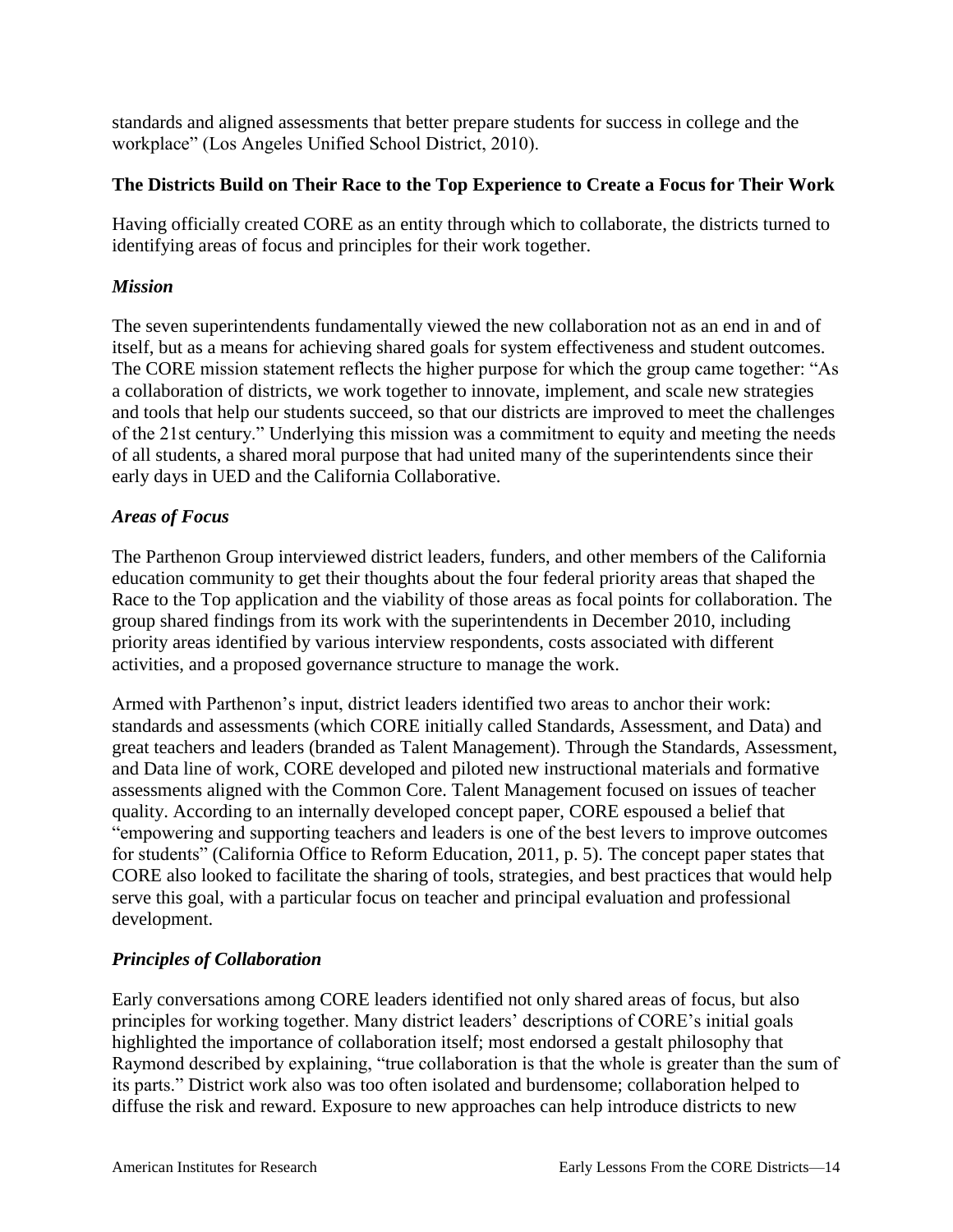ideas. As Garcia observed, "You get so focused when you're dealing in a district with just your own issues that sometimes you realize that somebody else might be doing something that might be better than what you're doing or might complement what you're doing." Oakland's Nicole Knight reflected on the added benefits of working together on challenges for which districts have not yet developed solutions:

"It is just so important that we're not doing this work in isolation. The changes [and] the shifts are too big, are too significant, and are too high stakes to just figure out on our own….Wouldn't it be nice if we could share resources, if we could learn from each other, and in doing so each carry a little bit lighter of a burden?"

Staff members and district leaders' reflections on CORE's work also revealed some key details about the nature of the collaboration. A clear distinction existed between shared learning and implementation. CORE provided a forum for sharing and learning with one another, but adapting ideas to local settings and translating them into structures, policies, and practices was left to individual districts. Districts also had the freedom to draw on the joint CORE work in ways that were appropriate to their own context. Members would commit their time and energy to their peers, but had no obligation to make any specific changes when they returned to their districts. This flexibility enabled the full complement of seven districts to participate without reservation. As Miller later recalled, "We want them to be a part of this and we want to work to get them to buy into this….Any barrier we put up will be a reason for them not to be a part of it."

Early internally-focused documents articulate the following set of partnership design principles that guided CORE's initial work:

- Upholding an unwavering **belief in equity and access for all students**
- Maintaining an **instructional focus** and **practice orientation**
- Committing infrastructure to be **data-driven**
- Fostering flexibility and independence with mutual accountability that is **outcomesfocused**
- Incorporating local leadership from local communities to be **educator-driven**
- Upholding **clear and accessible** language for optimal collaboration, communication, and implementation of new strategies

A nearly identical set of design principles persist today and appear on the section of CORE's website describing its purpose (http://coredistricts.org/why-is-core-needed/).

### *Theory of Action*

The areas of focus and principles of collaboration informed a theory of action for how CORE's work might lead to system improvement. Although this causal chain was not described explicitly in most participant interviews or official CORE documents, it did appear in a March 2011 grant application to The James Irvine Foundation:

CORE's theory of change is as follows:

■ *If* member districts work together to address a common set of high-priority challenges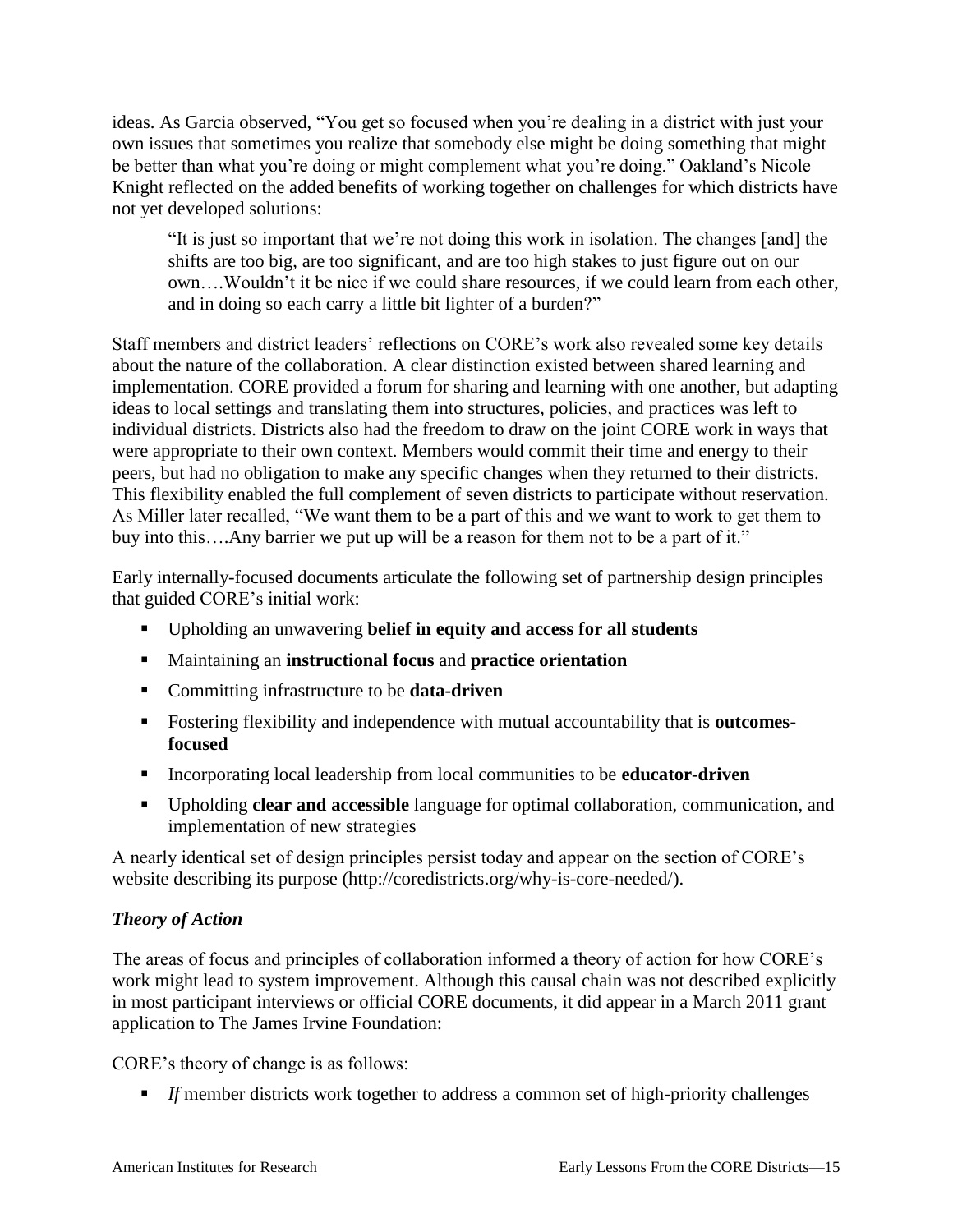- And CORE staff coordinates these collaborations, bringing in outside experts, fundraising to support the joint work, leveraging technology to facilitate the collaboration, and ensuring ongoing communication between, among, and about the districts to advance the work
- **Then California's school districts will benefit from new, more efficient, sustainable,** easily leveraged strategies for implementing effective reforms, and teaching and learning will improve at a more rapid, sustainable, and scaled pace (California Education Partners, 2011)

With the goals and structures in place, CORE set out to design its work in Standards, Assessment, and Instruction (SAI) as well as Talent Management.

## <span id="page-20-0"></span>**Standards, Assessment, and Instruction**

The Common Core is a set of academic standards that defines the knowledge and skills that will prepare students for success in college and careers. The Race to the Top application had provided district leaders with an opportunity to flesh out plans for what a transition to the new standards might look like. Parthenon's interviews with district leaders in fall 2010 cemented an interest in continuing this work together—with particular attention focused on an idea from the federal proposal, the development of a shared Common Core-aligned item bank. SAI therefore became the first and longest-lasting area of mutual focus among the CORE districts.

The details that follow reflect participants' recollections of the early stages of the SAI work. Note that because of the retrospective nature of the interview data, the story may not fully capture some of the details—including missteps and challenges that participants later addressed—that characterized early stages of the work.

#### **Determining an Area of Focus for SAI**

When California adopted the Common Core in August 2010, each of the CORE districts committed independently to transitioning to the new standards as a move in the best interest of their teachers and students. Because the standards had been finalized only months before CORE began, however, each district was essentially at the same starting line in trying to navigate the implementation process. As Noah Bookman, who first became involved with CORE as a Los Angeles district leader, explained, "Everybody's starting Common Core, so this was a moment in time where [we were] all kind of at the same place trying to figure out how to adopt and adapt these new standards." CORE leaders envisioned that focused collaboration could help them identify and develop strategies to transition to the Common Core.

#### **Establishing the SAI Team**

As one of CORE's first personnel moves, Ed Partners hired Ben Sanders in March 2011 as director of standards, assessment, and data (later SAI) to facilitate CORE's Common Core efforts. Prior to this position, Sanders' professional experience included time in the classroom as a high school teacher and roles in designing and delivering professional development for teachers and leaders.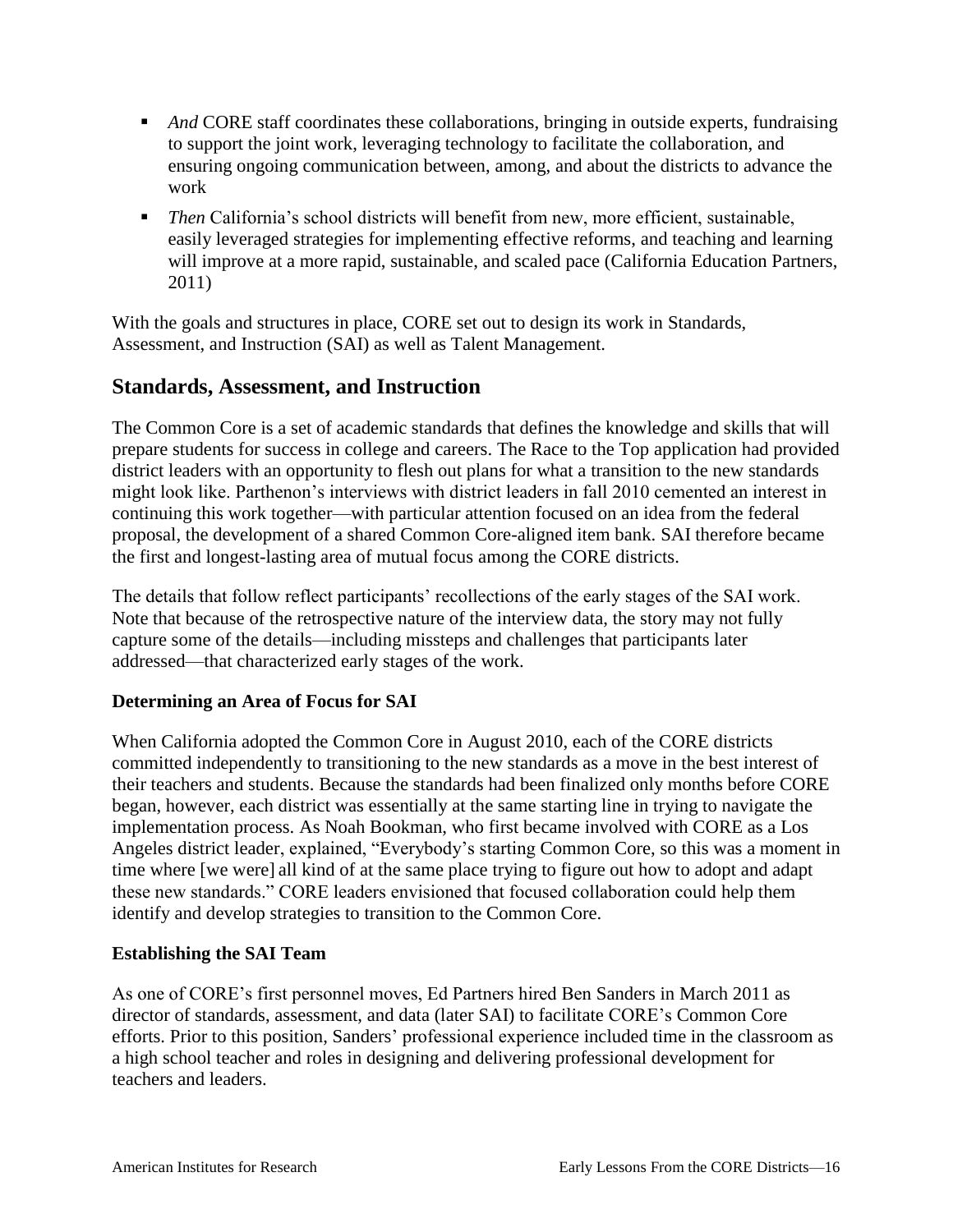To collaborate on Common Core-related issues, the superintendents of the participating districts identified an initial SAI team of about seven senior instructional leaders; the team later grew to include close to 50 leaders from across the CORE districts. The number of leaders from each district who participated depended on the size of the district; larger districts included between five and seven participants and small districts typically included between one and three. The selection criteria for these leaders depended on the district—as San Francisco's Shannon Fierro explained, "The district participants varied, and this was always a bit of a push-pull with CORE. Who do you send from your district? Every district is organized differently." Interviews suggested, however, that leaders across the districts had backgrounds in curriculum and instruction with expertise in mathematics or English language arts.

Midway through the SAI team's development, Ed Partners hired Michelle Steagall as CORE's chief academic officer in January 2012. Steagall came to CORE from Clovis, where she had participated in the group's collaborative activities as part of her central office role. Because she brought district experience to the CORE staff, Steagall helped bridge the gap between the staff's facilitation role and the on-the-ground needs and priorities of the SAI team.

#### **Designing the SAI Work**

With the SAI team in place, Sanders worked with its members to identify their priorities. The team moved forward with the mutual goal of developing strategies to implement the Common Core in CORE districts. It took time to solidify the form that work would take. Through several team meetings and learning opportunities, however, the focus of the SAI work gradually emerged.

Building on the strategy from the Race to the Top application of developing a shared item bank for district-level interim and formative assessments, the SAI team envisioned a shared statewide set of assessment items for districts to collect information on student progress. These assessment items could inform teachers' classroom decisions and help the central office make strategic decisions to better meet identified student learning needs. The design, development, and piloting of new assessment modules became an early anchor for the districts' work together. This work, however, was a gradual and iterative process that engaged each district in different ways at different time periods in these initial years.

#### *SAI Team Meetings*

The SAI team met on a nearly monthly basis beginning in April 2011. Although team members frequently met in person at an easily accessible location (often in Southern California), the group also began working occasionally through videoconference to improve convenience. The focus of these meetings was to develop and vet guiding principles for a Common Core implementation plan. Through these meetings, team members found opportunities to establish trust; build informal and formal connections among district leaders; participate in professional learning opportunities; and jointly focus on planning processes, strategies, and progress for the Common Core implementation in each district.

From these initial meetings, the team eventually determined that it was crucial to address its own professional learning needs on the Common Core. Team members brought content expertise and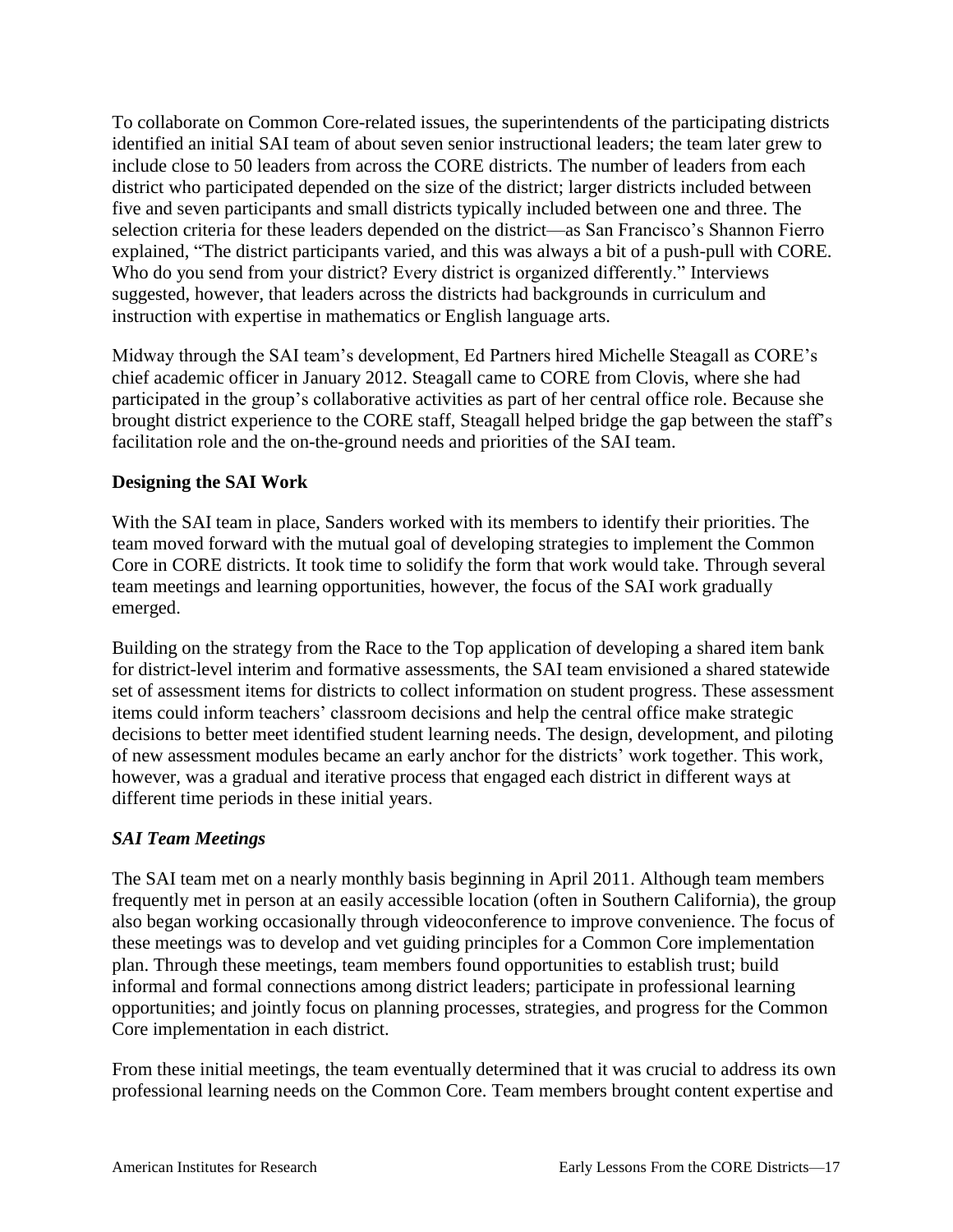experience in curriculum and instruction—and each district had begun their own professional learning activities on the new standards—but team members were nevertheless new to the Common Core. District leaders required more in-depth knowledge to understand the standards and more effectively organize the new assessment modules that would later anchor the districts' early work.

CORE leveraged the size and influence of its members to organize training sessions for the SAI team on the new standards. Phil Daro, for example, one of the authors of the Common Core in mathematics, led the group through an in-depth discussion of the mathematics standards in November 2011. This session addressed the founding logic, rationale, goals, and organization of the standards, as well as implications for practice. In January 2012, additional standards authors and experts in the field—including David Coleman, Jason Zimba, Pam Grossman, and Stanley Rabinowitz—trained this group on English language arts and mathematics standards and assessment issues. Participants' recollections indicate that these professional learning opportunities were an efficient and effective approach for establishing a shared understanding of the Common Core among superintendents and district leaders.

Through their own professional learning, SAI team members also achieved clarity on an area of focus that could leverage the collective contributions of seven districts to inform and support local implementation efforts. Fresno's Dave Calhoun emphasized the importance of creating a resource that could serve this purpose:

"There were many, many resources available both within and supportive of school districts in California that could be leveraged in this collaboration to really accelerate our work. We really worked together to figure out, 'What would be the type of resource that would actually be of value and useful for teachers as we move into the new (at that time) world of Common Core State Standards?'"

The original item bank idea evolved to be not just a resource that districts could access to develop their own assessments, but a vehicle to help teachers and leaders understand the Common Core. By looking at ways in which students could demonstrate the knowledge and skills required by the new standards—through assessment tasks—educators could develop a stronger understanding of what the standards demanded of students. Assessment therefore offered promise as a tool for monitoring student progress and building educator capacity.

Near the end of 2011, a subteam formed to design a set of Common Core-aligned online modules—complete with instructional guides, curricular resources, and formative assessment and analysis tools—for targeted grade levels. This approach built on the idea of an assessment bank first articulated in the Race to the Top application, but evolved to reflect what district leaders were learning through their early SAI professional learning opportunities. During these meetings, the team determined that it was necessary to introduce the modules to select schoolbased implementation teams during summer 2012 that later helped develop additional modules.

#### *2012 CORE Summer Design Institute*

The task of developing assessment tools among participating districts focused on what CORE called its Summer Design Institute. Building from the shared professional learning opportunities in 2011, the SAI team engaged with teacher teams from each participating district to introduce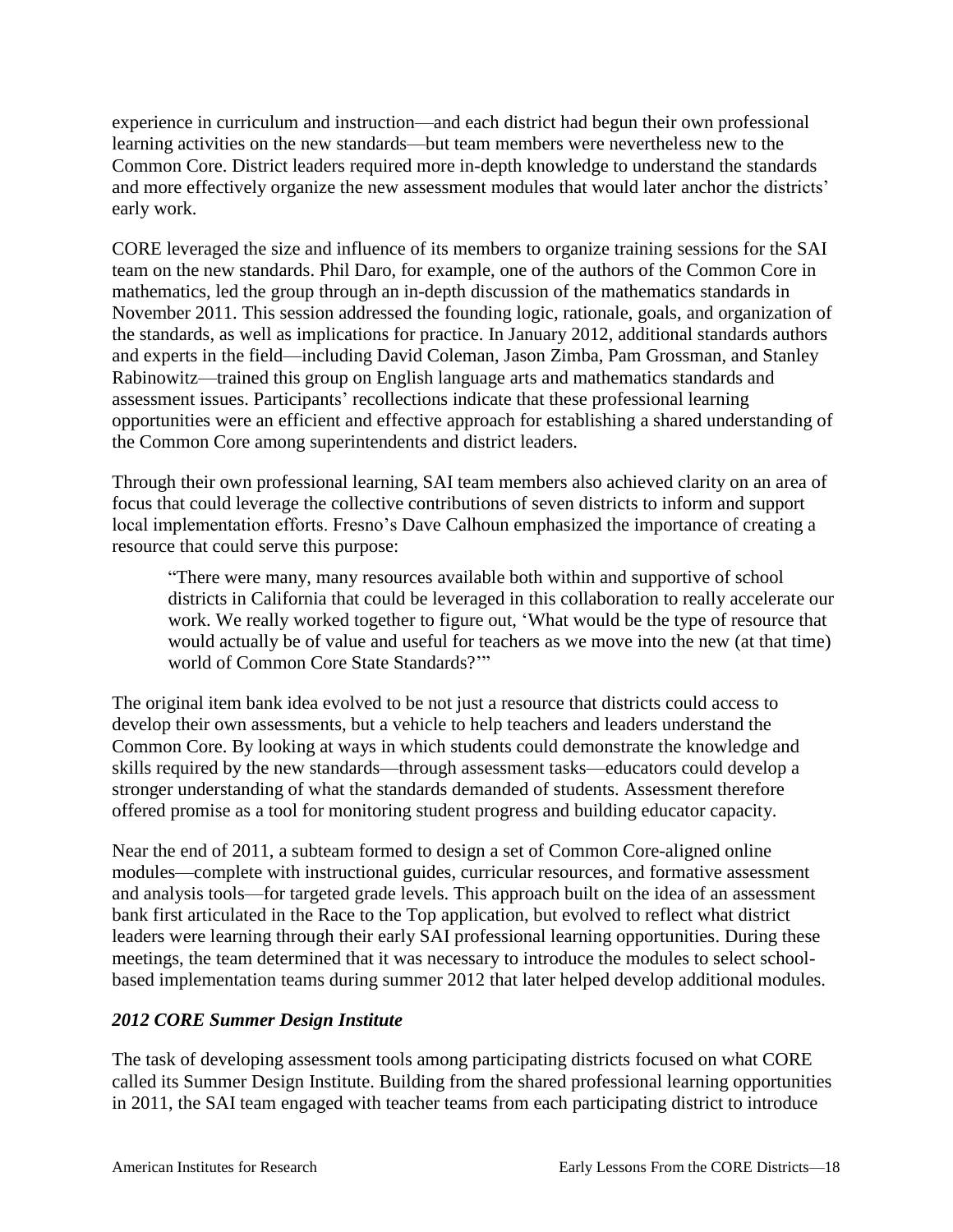them to (a) a conceptual and practical understanding of the Common Core; (b) the role of formative assessment in implementing the Common Core (and improving instruction generally); and (c) the process of developing Common Core-aligned formative assessment tasks.

As a product of the districts' work together, teacher teams developed formative assessment tasks for use across the participating districts. The development process unfolded in three phases: (a) conducting training prior to the Summer Design Institute; (b) designing assessment tasks during and following the Summer Design Institute; and (c) piloting new assessment tasks in classrooms during the following school year. Notably, the SAI team designed the work to focus on both *product* (assessment tasks) and *process* (developing the tasks)*.* The concrete product that emerged was a set of assessment tasks that teachers could use in their classroom practice. Perhaps equally important, the process of developing the tasks provided a valuable professional learning opportunity for teachers to more deeply understand the Common Core itself and the ways in which their instruction would need to change to help students succeed with the new standards.

CORE district leaders invited a group of teacher leaders from each of the eight districts participating in CORE at the time<sup>10</sup> to contribute to the process. These teachers represented a specific content area (English language arts or mathematics) and a range of grade levels. According to interviews and e-mail updates to the CORE board, desired participant characteristics included teachers who were in good standing with the district, previous knowledge about Common Core standards, extensive classroom experience, content (mathematics or English language arts) knowledge, demonstrated initiative and completion of work, and willingness to collaborate. As with members of the SAI team, however, the actual selection process varied by district.

### *Pre-Institute Training*

Before the Summer Design Institute, the CORE districts invited a set of recruited teacher leaders to register and participate in a series of pre-Institute webinars the SAI team hosted. These onehour webinars and supplemental readings were designed to maximize the productivity of the institute by providing a primer on the Common Core, the purpose of CORE, the focus on formative assessment, and the goal and process of the Summer Design Institute. Rochell Herring—a program officer in education leadership at the Wallace Foundation with expertise in school design, leadership development, and standards-based instruction—provided the first webinar in May 2012 on the English language arts standards. The second webinar, in June 2012, featured Daro and focused on the mathematics standards. Margaret Heritage led the third webinar in June 2012 on formative assessment.

#### *Summer Design Institute Assessment Development*

The Summer Design Institute was a two-and-a-half day training opportunity held in Berkeley in June 2012. The institute featured 125 teachers, about 30 members of the SAI team, and several content experts to guide the work. The teacher teams broke into seven pairs from each of the eight CORE districts, with each pair representing a specific content area (mathematics or English

 $\overline{a}$ <sup>10</sup> Oakland USD had joined the original seven districts as an eighth CORE member by the time the Summer Design Institute took place.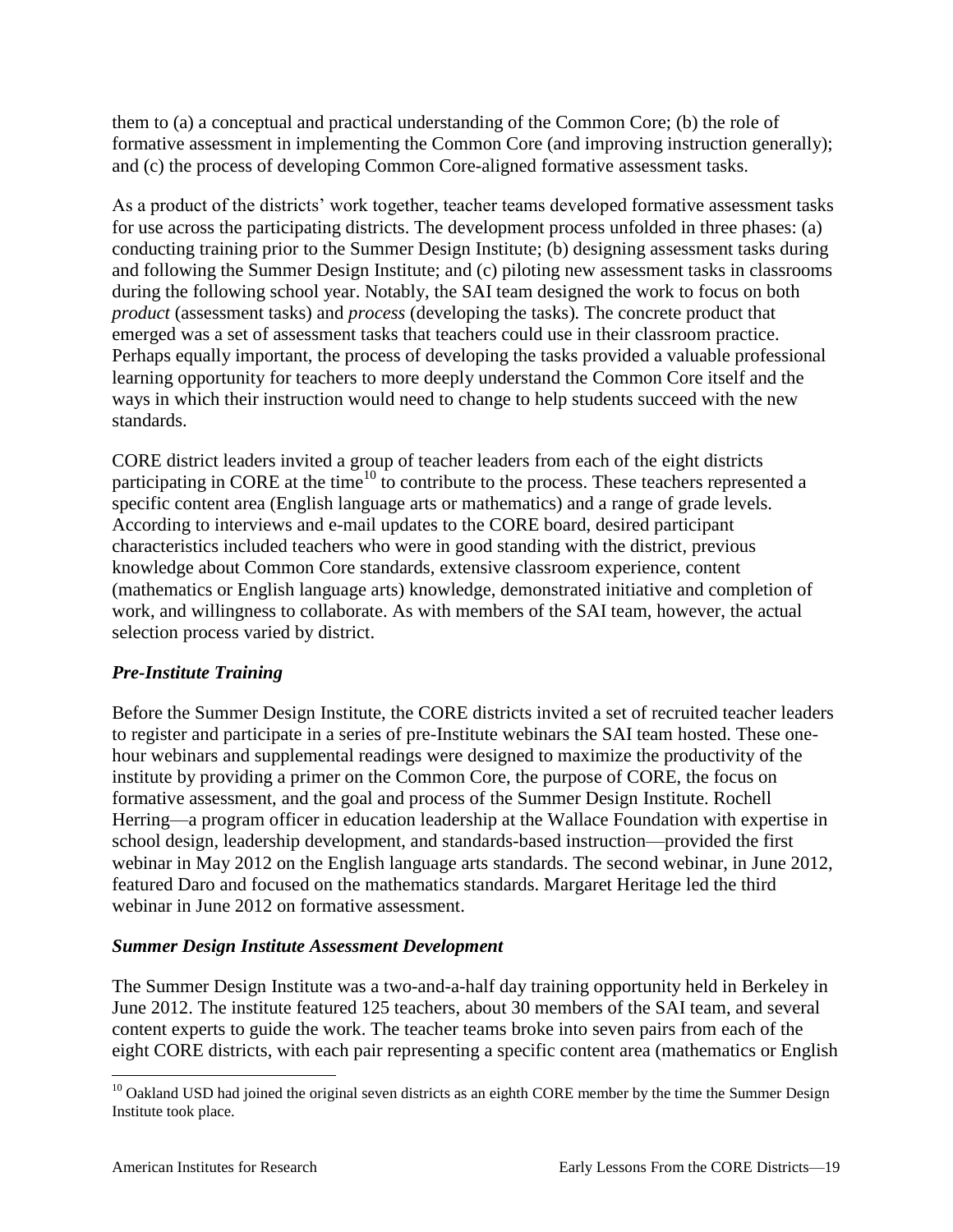language arts) and grade level (Grades 3, 4, and 7 for mathematics and Grades 1, 4, 7, and 9 for English language arts). Through the workshop, the SAI team sought to build the capacity of teachers to employ formative assessment, analysis, and continuous improvement processes aligned with the Common Core.

To help develop assessment tasks, CORE outlined a model in spring 2012 for what it called *assessment modules* (see Figure 3). The model built on the content specifications from the Smarter Balanced Assessment Consortium, which was in the process of creating California's new Common Core-aligned statewide assessment system. The model also focused on a multistep process of asking students to demonstrate their understanding in a series of progressively more demanding steps. According to the CORE website,

The modules incorporate a "stimulus" (in ELA, an excerpt of complex text; in math, a set of variables), a series of "constructed response" questions arrayed along a cognitive ramp of increasing complexity, and a culminating performance task (an evidence-based writing prompt in ELA; a complex problem to solve and write about in math. (CORE, n.d.)

The modules included *formative (performance) assessment tasks* designed to measure students' ability to apply knowledge and skills in response to complex questions or problems; *scoring rubrics* to guide and calibrate teachers' analyses of student work; *teacher directions* for administering the tasks along with a profile of the tasks; *student work exemplars* that sampled student work and teacher feedback; and *optional elements*, such as academic content discussion, instructional guides, and teaching resources.



**Figure 3. CORE Formative Assessment Module: Key Components**

*Note:* Adapted from CORE's 2012 Summer Design Experience, *[http://coredistricts.org/our-work/standards-and](http://coredistricts.org/our-work/standards-and-data-assessments/)[data-assessments/](http://coredistricts.org/our-work/standards-and-data-assessments/)*

Institute leaders tasked each teacher team with developing one performance task during the June event and another two before the end of summer 2012; the teams designed three sets of 28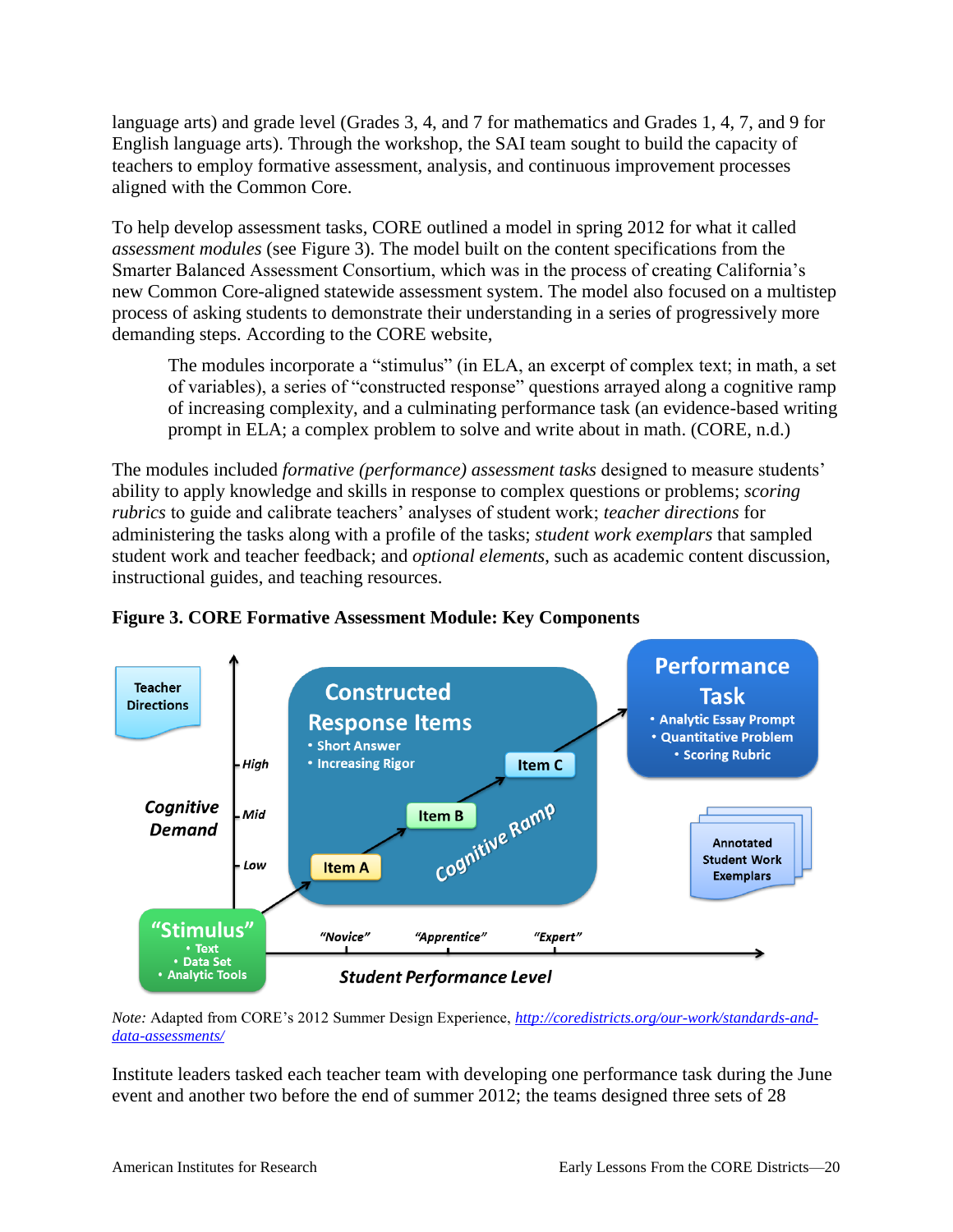modules during three phases (June, July, and August) for a total of 84 initial assessment modules ready for trial when teachers started school in fall 2012.

## *Post-Institute Pilot*

After teacher teams completed the assessment modules and had them reviewed for quality and alignment, the CORE districts selected a cohort of teachers to participate in piloting the performance assessment tasks during the 2012–2013 school year. According to an SRI International policy report, $\frac{11}{11}$  each of these districts also selected the performance modules to pilot, prepared teachers and students for the pilot, scored the tasks, and debriefed teachers about their experiences with the task (Tiffany-Morales, Astudillo, Black, Comstock, & McCaffrey, 2013). Teachers collected student work associated with the assessment modules and provided feedback about potential revisions to the modules. CORE regarded this third phase of the assessment development process as invaluable both to inform revisions to the assessment modules and help teachers transition to the standards.

The pilot provided an opportunity for teachers to observe how students responded to the new expectations of the performance assessment tasks. Teachers also reported that their instructional practices shifted to align with the performance assessment tasks in the pilot (Tiffany-Morales et al., 2013). In these ways, the assessment module efforts helped CORE's collaborative work influence classroom practice in participating districts. As Sanders described, "The nice thing about those folks is that they were closer to the ground, if you will. They were closer to the work itself." The pilot also enabled CORE's collective work on the Common Core implementation to reach the classroom level and helped identify lessons learned that would later inform districts' local implementation efforts.

## **Participant-Reported Outcomes of the Early SAI Work**

CORE participants spoke about ways in which the SAI team, and in particular the assessment module development process, influenced their districts and their work as individuals.

## *Developing Tools to Support Assessment Practice*

The early SAI work produced CORE's earliest tangible product, a set of 64 assessment modules available for use within and beyond the CORE districts.<sup>12</sup> The participating districts entered their new partnership eager to adopt the Common Core, but with an awareness that the transition would be a daunting and uncharted process. The opportunities to collaboratively plan, learn, and develop an initial way of implementing the Common Core were an invaluable experience for CORE as an organization. The monthly meetings and Summer Design Institute made the standards more concrete and helped build a common understanding about what high-quality classroom assessment tasks look like. In some districts, the assessment module development

http://cep01.managed.contegix.com/display/SAI/CORE+ELA+Performance+Assessment++Modules/ The final assessment modules for mathematics are publicly available at

 $\overline{a}$ 

 $11$  SRI International interviewed teachers and administrators in three of the participating districts about their experiences with the pilot of the performance assessment tasks following the Summer Design Institute.

 $12$ <sup>12</sup> The final assessment modules for English language arts are publicly available at

http://cep01.managed.contegix.com/display/SAI/CORE+Math+Performance+Assessment+Modules/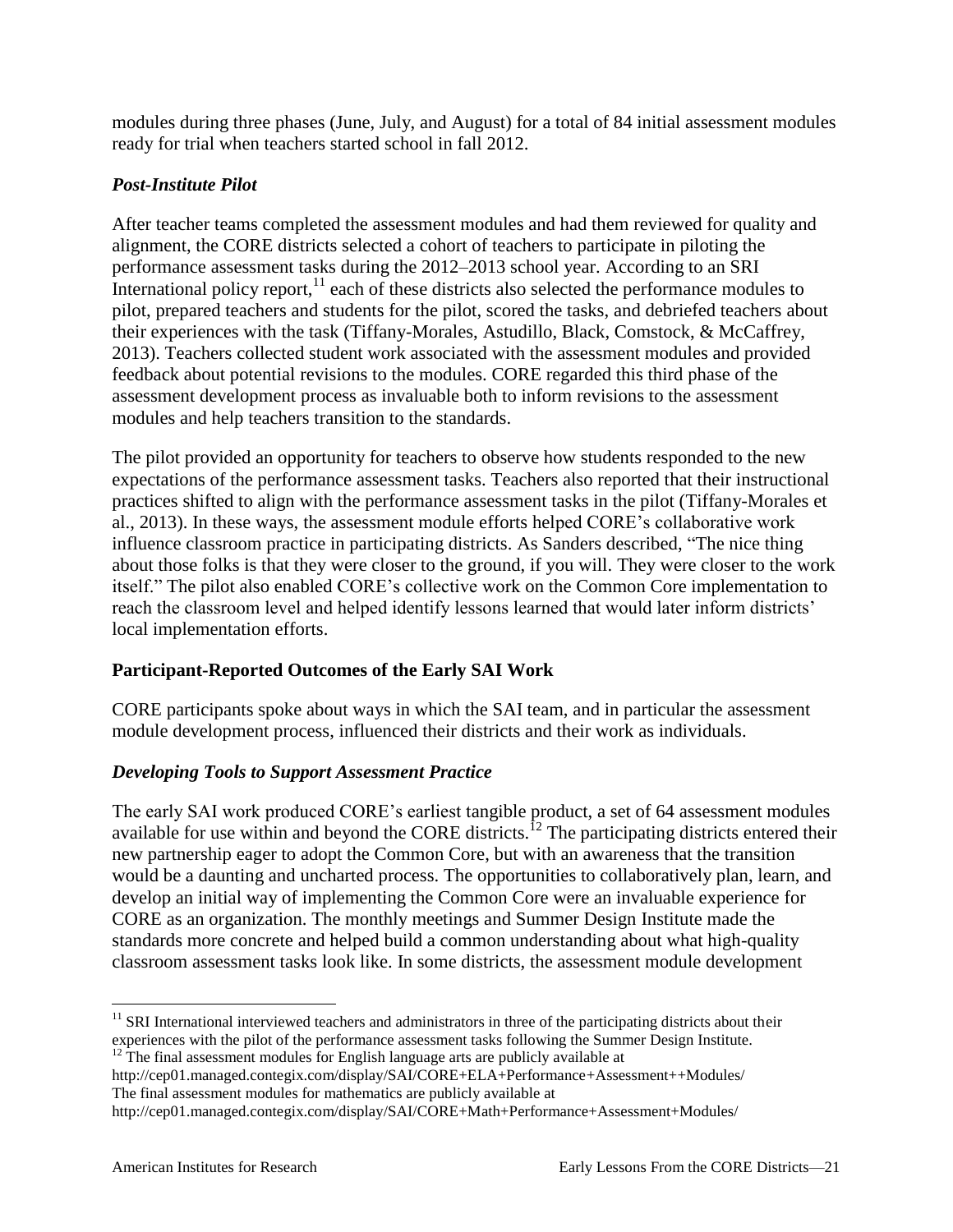directly influenced subsequent approaches to assessment development and use. Steinhauser, for example, reported that curriculum leaders in Long Beach leveraged the learning from the Summer Design Institute to write new end-of-unit districtwide performance assessment tasks. Sanger also went on to use one of the modules as a benchmark assessment in all its ninth-grade English language arts classrooms (Tiffany-Morales et al., 2013).

#### *Creating Access Points for Standards Implementation*

Evidence suggests that the Summer Design Institute and its associated activities provided an access point for teachers and administrators to understand the Common Core. Through a survey administered by Ed Partners, participants reported an increase in their knowledge of the Common Core from 5.3 before the Summer Design Institute to 7.6 afterwards on a ten-point scale, where one represents "basic knowledge" and 10 represents "highly knowledgeable." In addition, 84 percent of survey respondents agreed that they "gained a better understanding of the instructional shifts" associated with the Common Core through their participation, and 91 percent agreed that the information they learned about the Common Core "is directly applicable to my work" (Sanders, 2013).

Interview responses also indicated that the process of developing modules made the standards more concrete than more abstract conceptions that might have characterized their early exposure to the Common Core. Santa Ana's Michelle Rodriguez highlighted the inherent value and outcome of SAI's initial approach with the Institute:

"The great part was our teachers were excited about what they were doing and our students were learning at a higher level because they were able to do learning around all the work that we had taught within the Common Core around big ideas, essential questions, [and] really learning through project-based elements as well."

Calhoun shared a similar sentiment about the organizational outcomes associated with SAI as an orienting experience for teachers: "I think it really helps both the system and teachers to really recognize where the target had moved to as we stepped into the world of Common Core."

#### *Demonstrating the Value of Collaboration*

The superintendents who created CORE had already embraced the value of collaboration through previous opportunities to work with and learn from one another. Several CORE members suggested that during the initial years of forming and planning, the SAI team developed a similar appreciation for working together. One observer noted that the range of activities "gave an opportunity for the SAI team to work together with a mutual focus—the processes of working together was a learning experience in and of itself." Learning as a group about the Common Core helped participants gather insights about the standards. Long Beach's Ruth Ashley affirmed this by saying, "I think it's helped me to look at the system…with more appreciation in learning from my colleagues from other districts." Sacramento City's Iris Taylor reinforced this point: "I feel like there are people that I can connect with and talk to about what's working or not working and who can answer questions that I may have. I have a network of people that I can reach out to. Then there's the professional learning, the opportunity to learn at the feet of the experts in the field has just been invaluable."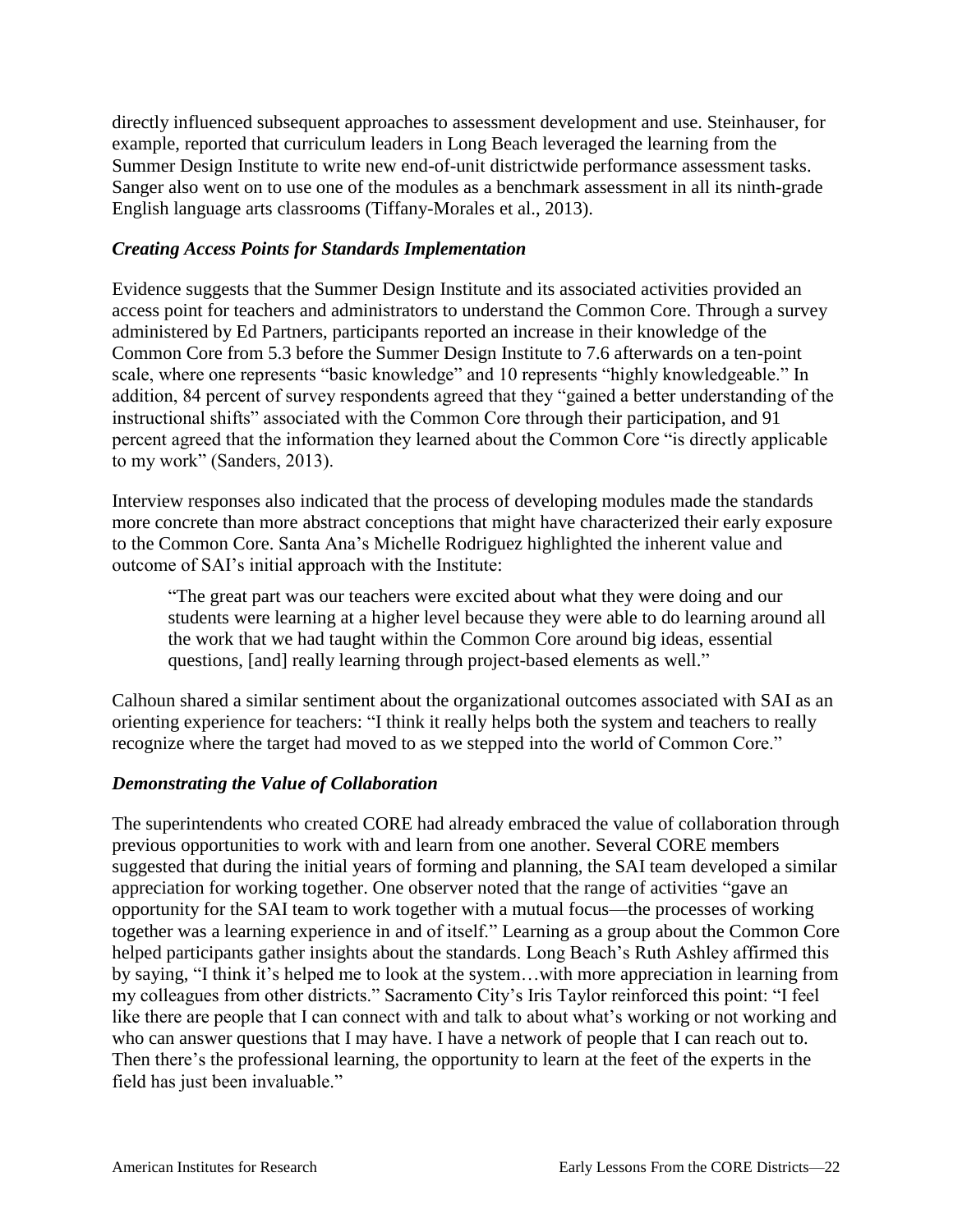#### *Recognizing Differences Among Individuals and Districts*

Although accounts of the SAI work from interview respondents were generally positive, participating individuals and districts reacted in different ways. Whereas Sanger integrated a performance assessment module into a districtwide assessment, for example, not all districts told stories of incorporating the SAI team's work products into their own practice. In fact, some comments suggested that translating CORE learning opportunities into daily district practice was difficult because no established structures or procedures existed to do so. Likewise, not all individuals and districts shared the same perceptions of the work's value.

One example of this diversity in responses comes from Oakland. Although Oakland district leaders and teachers participated in the Summer Design Institute, they came to the workshop having joined CORE only three months prior. Working on their own Common Core transition plans independent of the other districts, Oakland district leaders had identified their own priorities and strategies for the standards transition. As Knight recalled, "We were on our own path in Oakland. When I came in, we did participate in that formative assessment pilot, but it didn't resonate in the same way for Oakland as it did for San Francisco and L.A." Because Oakland had already made progress in developing Common Core-aligned curricula that included assessment tasks, Phil Tucher explained, "We thought maybe we were a year or two ahead on that part of the work….The performance task development pilot was a little bit redundant at that point, at least for math."

Both district leaders also shared positive impressions of CORE's work, but their experiences speak to the differences that exist in a group with membership as diverse as the districts in CORE, as well as to potential challenges of introducing new members to collaborative efforts. Even for a topic like the Common Core, for which the similar starting point among all districts created substantial common ground, slight differences in individual district timelines and priorities affected the degree to which collaboration added value.

#### **Evolving Areas of SAI Attention**

The SAI team continued to search for areas of common interest on which to focus their work. Even as the piloting efforts continued on the assessment modules, SAI team members identified and designed approaches to address other areas of interest. Internal CORE communication indicates that a three-day Arts Integration Institute in November 2012 followed the 2012 Summer Design Institute as the next major SAI activity. (Neither CORE documentation nor participant interviews revealed much detail about this event.) By the time the districts decided to pursue the ESEA waiver in early 2013, plans were underway for the 2013 Summer Symposium, which emphasized the importance of academic language and literacy development—especially for ELs—in Common Core implementation.

#### **Reflections on the Early SAI Work**

SAI participants generally shared favorable impressions of their opportunities to work together. Their interview responses suggest that some key features facilitated the group's early success.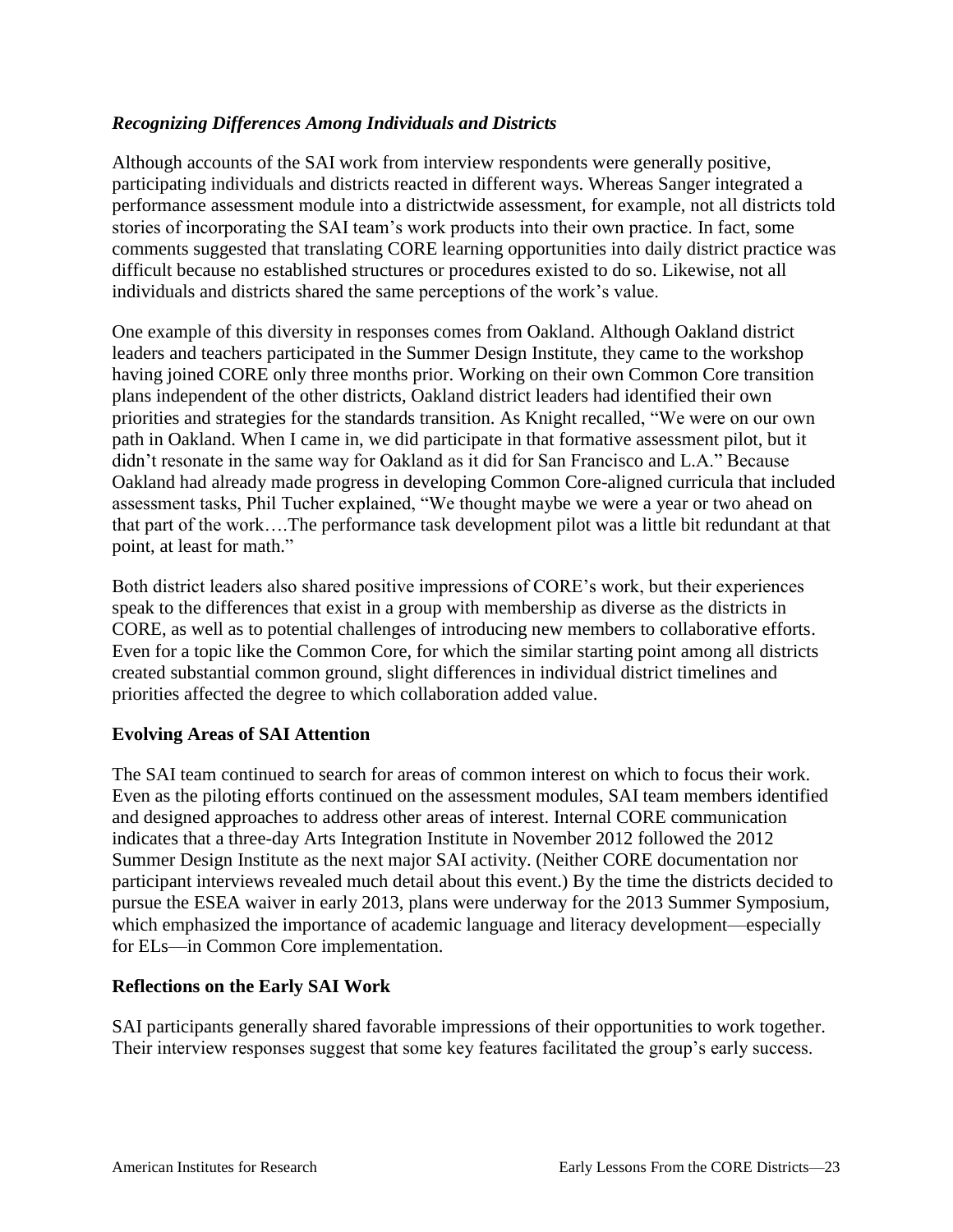#### *Shared Starting Points*

When CORE's work began, district leaders were still trying to work through details of new standards that had been released only months before—standards that would shape new state assessments, instructional materials, and other expectations related to teaching and learning. All participants were at the same starting point in trying to craft an implementation plan for their own district. This helped create a willingness to learn among the participants because they had not figured out solutions to their shared challenge. It also opened the space for districts to mutually develop a product. Because the districts did not have fully developed instructional tools at their disposal, they had an opportunity to operate more efficiently by creating something that each district could apply to its own context without having the reinvent the wheel.

#### *Willingness to Learn*

The CORE district leaders' willingness to learn accompanied tolerance for an undefined mechanism for collaboration. It took time for participants to define what their work would look like; the initial SAI team met for nearly a year before planning began for the Summer Design Institute. But team members embraced and worked through a period of ambiguity to reach a point of concrete next steps—perhaps in part because they knew they had to implement the Common Core anyway. From Rick Miller's perspective, approaching this work with an open mind made these experiences useful and meaningful:

"I will say what made it really, really manageable, and gratifying, and successful, I think, to some degree, was a collective willingness on the part of a lot of the folks to just accept the reality of the fact that we didn't know exactly what we were doing, and that was okay. People had a natural sense that [CORE] was a useful thing."

#### *Connections to the Classroom*

CORE's efforts to develop assessment modules also connected its work directly to some classrooms. Many cross-district networks feature conversations among senior leaders, but do not extend their efforts to the day-to-day work of teachers and leaders in schools. The Summer Design Institute and its associated activities directly engaged teacher leaders from each of the participating districts. The subsequent pilot put new assessment tools in the hands of some teachers and on the desks of their students. If collaboration is to ultimately create differences in student performance, it needs to enhance student learning opportunities. The assessment modules were an attempt to make this connection. Module development and the subsequent pilot, however, happened with only a select group of teachers. Future documentation efforts may help illuminate the degree to which ongoing SAI activities have helped improve instruction at scale.

### <span id="page-28-0"></span>**Talent Management**

Like implementing new standards, developing great teachers and leaders had been a focus of the districts' Race to the Top application. When Parthenon interviewed district leaders in the aftermath of the Phase II funding decision, it confirmed an interest in sustaining efforts around teacher quality. Paired with the SAI efforts, Talent Management became the short-lived second focal point around which CORE designed its early work together.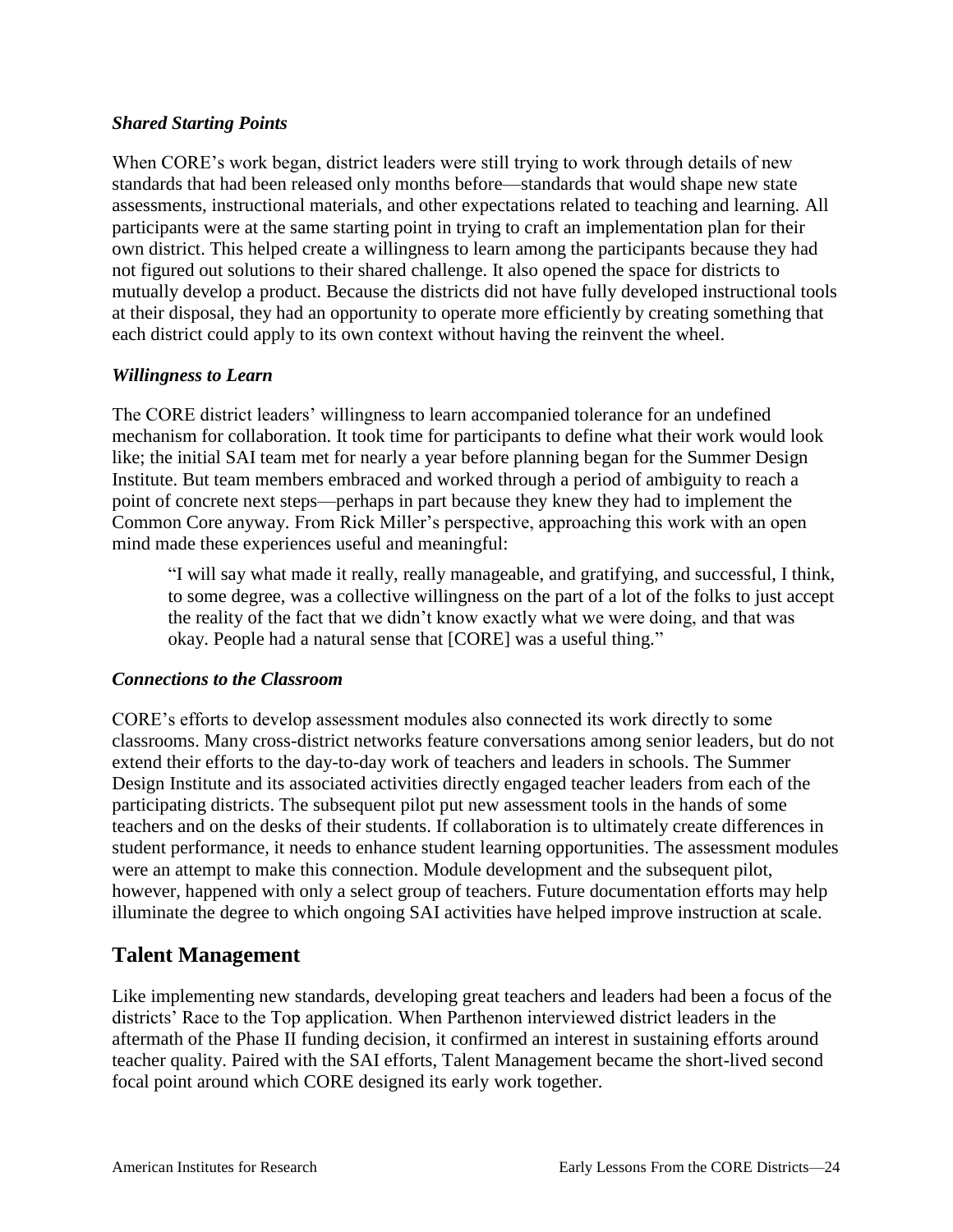Like SAI, the Talent Management story relies primarily on retrospective interview data. In contrast to the SAI work, however, CORE suspended its Talent Management efforts after a short period of time. As a consequence, interview responses may place more emphasis on the struggles encountered in Talent Management—which shaped the final and lasting impressions of that line of work—than those experienced in SAI, whose longer history of shared work may obscure the memory of some early challenges.

#### **Determining an Area of Focus for Talent Management**

Under the broader umbrella of great teachers and leaders, the participating districts decided to focus their attention on teacher evaluation. Teacher evaluation had been a key component of the Race to the Top application: states could earn up to 58 points for their plans to improve teacher and principal effectiveness based on performance. The final California application committed to a new principal and teacher evaluation system based on multiple measures, at least 30 percent of which would derive from student achievement growth. The writing process for the teacher evaluation portion of the application had required a careful balance of faithfulness to the districts' beliefs about teacher quality—including different perspectives on the role that student achievement data should play—and the need to field a competitive application. As Parthenon's Dave Hoverman recalled,

"I think at the time there was a level of discomfort that the superintendents actually had about some of the commitments; they were trying to do something that was authentically committing to some of the requirements to get this money that they also felt were the right things to do in their communities and for their kids."

Despite the challenges of crafting an application about a teacher evaluation policy, Parthenon's report suggested that it remained an area of common interest for the districts to address together.

#### **Establishing the Talent Management Team**

To help guide the work, Ed Partners hired Jennifer Goldstein to serve as director of talent development (later renamed Talent Management) in April 2011. Goldstein came to CORE on loan from a faculty position at City University of New York, where she conducted research on teacher evaluation and distributed leadership and taught an inquiry team-based leadership preparation program. She described "a strong belief that…meaningful talent management reform…involved a partnership between district management and labor—the teacher union that places that were really redesigning what teacher evaluation looked like had both of those players at the table." Because she had professional commitments that extended into the summer, Goldstein actually began her work with CORE in by doing part-time work in summer 2011 before coming on board full-time that fall. A needs assessment that Goldstein conducted as her first activity in the new role confirmed that teacher evaluation was the top area of interest for the CORE districts.

As with the SAI team, each superintendent identified a team from their district to contribute to the Talent Management work. This team had only one or two people per district, which was smaller than what the SAI team later became. Interview responses also indicated that substantial variation existed in the types of district leaders that participated—some had cabinet-level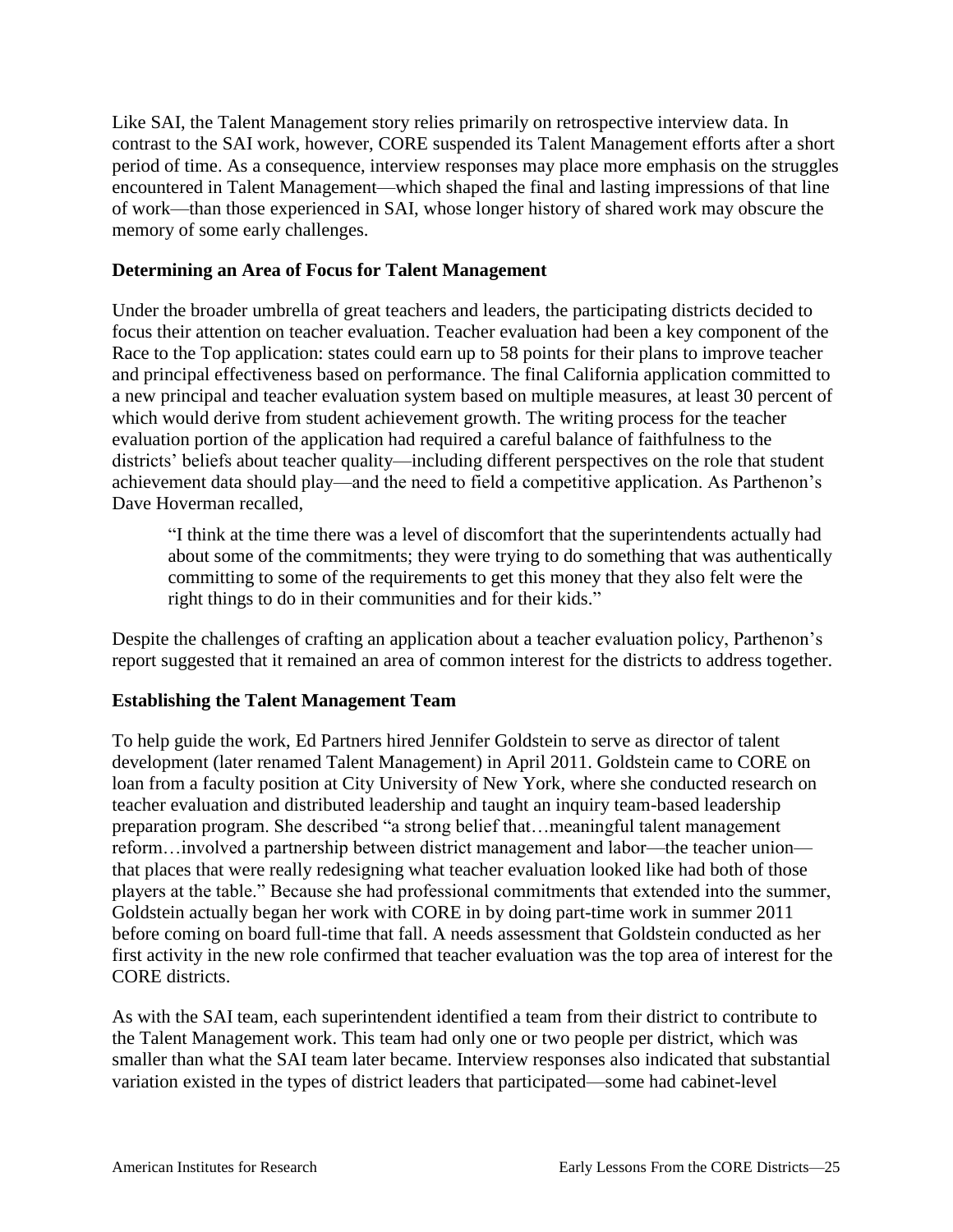positions while others did not, and some had responsibilities for labor negotiations while others did not—which may have contributed to later challenges in finding common ground.

#### *Union Involvement*

Notably, the work did not involve the teacher unions from any of the districts. A meeting organized in the aftermath of the Race to the Top application (but predating CORE) in July 2010 had included five of the districts (Fresno, Long Beach, Los Angeles, Sacramento City, and San Francisco), plus union leaders from Fresno and Los Angeles. The goal had been to find some common ground on issues of teacher quality. Although the meeting produced some useful discussion, it did not lead to any concrete next steps. At the same time, tensions about teacher evaluation stretched back to the Race to the Top application and unions were reluctant to agree to an evaluation system that incorporated student achievement. Among the seven original CORE districts, only United Educators of San Francisco officially supported the federal application.

Beyond the history of central office and labor relationships, Miller suggested that active collaboration with the teacher unions was outside the scope of what CORE was trying to accomplish:

"[Part] of the ongoing ethos of CORE is that we're not a singular implementer; we're not trying to become one large district. We talk about what works with each other, and we learn from each other, but then we go back and implement based on what works for our local context. I would argue that negotiations fall squarely into that. How the union was involved in our work really was a local decision."

For Goldstein, however, the lack of union involvement was a red flag because it conflicted with her view of how education systems best address issues of teacher evaluation.

#### **Designing the Talent Management Work**

CORE had established a shared focus on teacher evaluation and assembled a team to explore the issue, but the work itself was largely undefined at the outset. As Goldstein explained, "My first task on being hired was to define what the Talent Management work would be." E-mail updates to the CORE board indicate that meetings of the Talent Management team took place monthly beginning in September 2011, alternating between in-person meetings and videoconferences per agreement by the team members.

In addition to general conversations within the Talent Management team about goals and strategies, the group's work together featured some shared learning opportunities. CORE commissioned an analysis of the contract language in the districts' collective bargaining agreements in an attempt to inform efforts to improve teacher evaluation policies. Representatives from the Value-Added Research Center joined the group to provide an orientation to their work and lay the foundation for a potential partnership with some of the participating districts. Neither of these activities translated, however, into ongoing areas of focus or shared work.

Accounts from participants suggest that three district leaders in particular—Mecum, Drew Furedi of Los Angeles, and Nancy Waymack of San Francisco—made strong connections and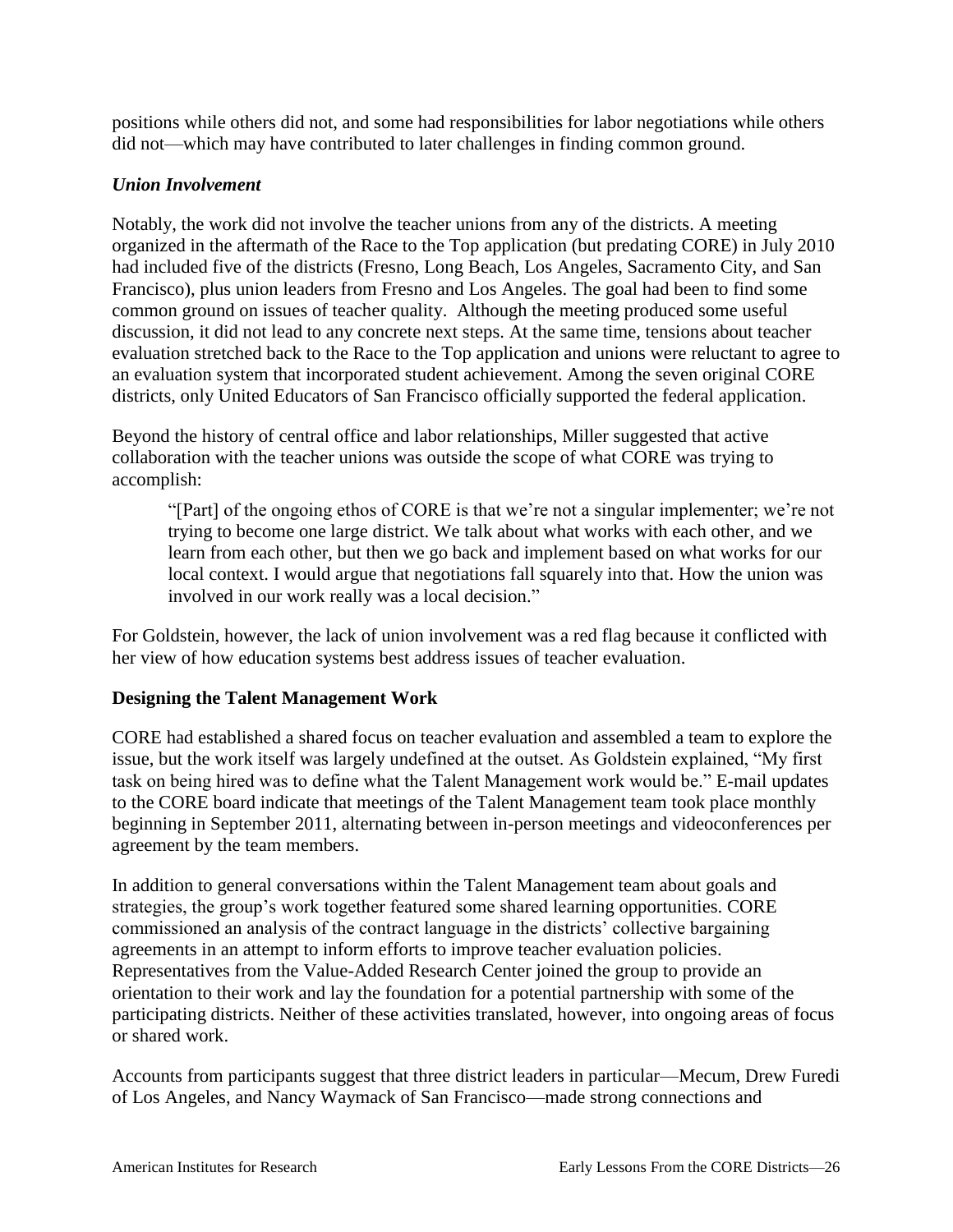continued to consult with one another on teacher evaluation issues. Overall, however, the Talent Management team never coalesced around a concrete set of work. Attendance dwindled. Steagall recalled, "The team was small….It was small by nature and then it got even smaller when some districts said, 'This doesn't create value to us.'" Finally, an e-mail update from Miller to the CORE board in April 2012 announced that Goldstein was going to transition to a new role on the faculty at California State University at Fullerton. Talent Management lay dormant until it reemerged under a broader frame of *professional capital* within the context of the CORE ESEA waiver.

#### **Participant-Reported Outcomes of the Early Talent Management Work**

Echoing the experiences of the SAI team, the limited set of district leaders who participated in and spoke about the Talent Management team spoke highly of the opportunity to develop and strengthen relationships among their peers from other districts. Two individuals also described how conversations with colleagues from other districts strengthened the work they were already doing within their own system. There do not appear to have been any concrete changes, however, that resulted from the early Talent Management work.

#### **Reflections on the Early Talent Management Work**

Two fundamental challenges plagued the Talent Management working group: lack of common ground among districts and poor role alignment.

#### *Lack of Common Ground*

First and foremost, the districts simply never found sufficient common ground to guide their work together. The Race to the Top application had established some joint commitments related to parameters of a teacher evaluation system, one of which was the incorporation of student achievement data into evaluation ratings. Absent a mandate to do this, however, district leaders had very different priorities and strategies.

Both the starting places and the end goals varied widely. Long Beach and Sanger had strong relationships with their unions and did not see a need to change course in major ways. Reflecting on the push to incorporate student achievement data into teacher evaluations for Race to the Top, Long Beach's Ashley said, "That's not our culture, and it's still not our culture to do that. We have, as a district, always embedded those conversations with our administrators and teachers together in data, so it was always about the hard data and the soft data as well." The incorporation of student achievement as 30 percent of a teacher's rating was a nonstarter in Long Beach. Los Angeles, in contrast, wanted to build on the progress made in the Race to the Top application as part of its movement toward a new evaluation system that incorporated student achievement data into teacher ratings. Clovis represented yet another lens. The district had just developed a new teacher evaluation system in summer 2010, and as the only CORE district without a teacher union, represented a completely different world when it came to talks about contract language.

Conversations about teacher evaluation also get highly charged in a way that the SAI discussions never were. Evaluation involves judgments about individuals' performance and affects hiring and firing decisions. Evaluation had also become a hot-button issue politically in California and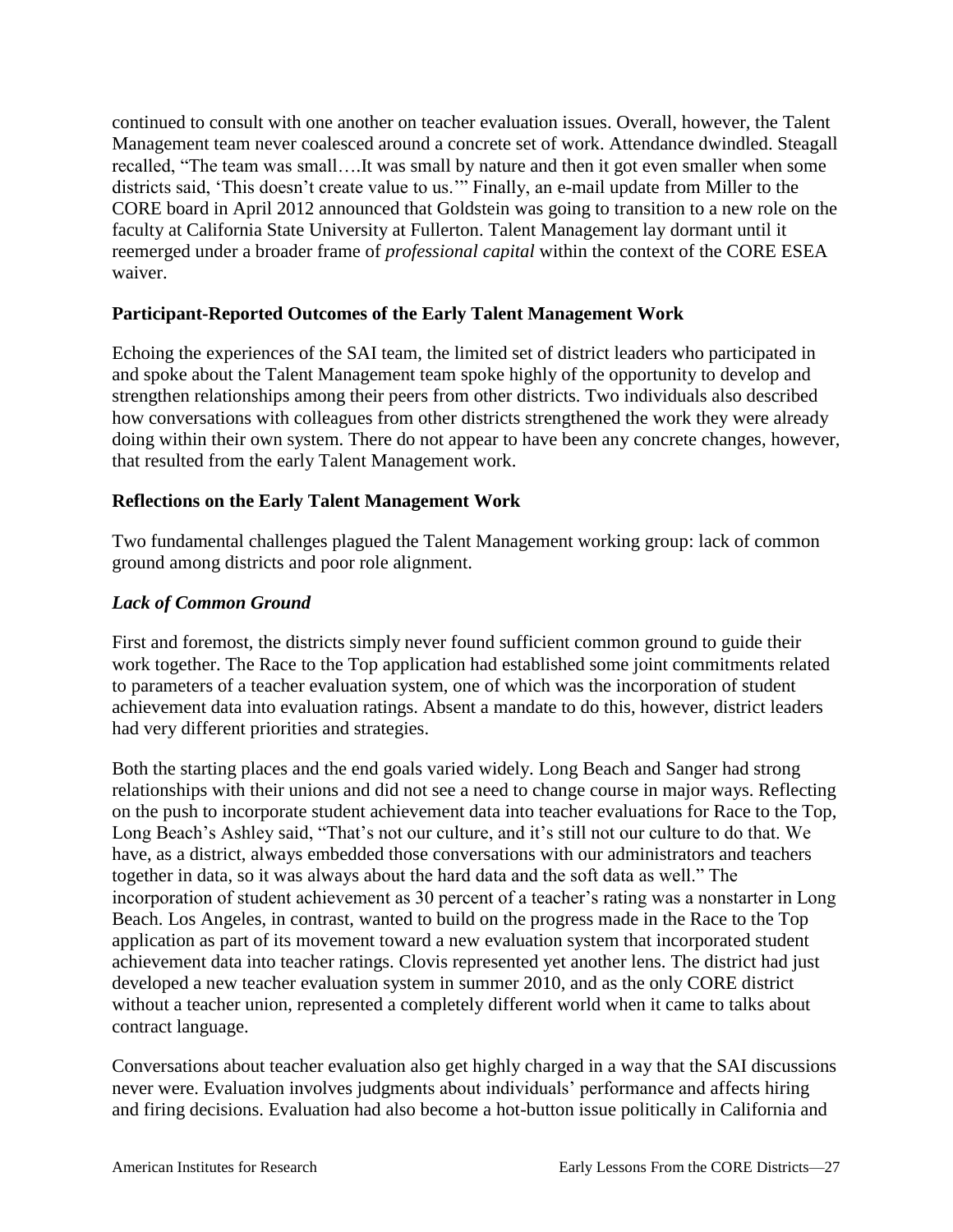across the country. As Miller reflected, "That was really hard work. We were naïve in how hard that work was. I'm talking about politically hard work to deliver that. It was in the middle of this tempest."

The result was a struggle to find areas of commonality in which the districts could work together. San Francisco's Waymack recalled, "I think we were a little floundering in finding the common task that we were all doing that would benefit from our joint work on it." Hanson echoed this sentiment by contrasting the Talent Management work with the efforts of the SAI team: "When you're at the same starting point on Common Core and you have different strategies, but you're going down the same road, you can still stay together…It's harder when you have different strategies, different purposes, different orientations, and you're already at different starting spots."

In the end, the Talent Management experience helped identify one of CORE's most important early lessons, the need to develop a shared priority and concrete body of work. Phil Halperin, senior partner at Ed Partners, summarized this perspective by explaining, "Having a common practice, having a common need that all the participants share and are bound together on, is critical. Otherwise, it's just a tea party, a camping trip." Miller added his takeaway: "When you don't share the end goal and you don't share the starting place, I think it's almost impossible to collaborate. As I do this work moving forward, it's a place I will always look and say, 'Where are we starting?' to see whether or not this makes sense for us to do this work together."

#### *Poor Role Alignment*

Comments from a variety of individuals involved with the Talent Management work, including from Goldstein herself, also point to a poor match between the director and the role that CORE wanted her to play. Goldstein's vision for what the work should entail did not match the districts' goals. She wanted to find ways to address the bigger picture of teacher evaluation, including the role that partnerships and labor play in that development process, as well as the connections between issues of teacher evaluation and the emerging work of the SAI team. The Talent Management team, however, wanted to begin collaborating together on a more focused scope of work. This created challenges for figuring out how best to lead and facilitate the partnership.

At the same time, Goldstein's background did not fit the mold of what district leaders came to believe was effective. In particular, central office experience was important to establish credibility with the group and to understand and address their concerns. Despite her extensive research background and history of working in and with school districts, Goldstein had not spent time as a central office employee. CORE staff members concluded that a background in a school district was important for being successful as a facilitator of this work; the decision to bring Steagall from Clovis to CORE as the chief academic officer was a direct reflection of this new philosophy.

## <span id="page-32-0"></span>**The CORE Board**

The two explicitly identified strands for CORE in its early years were SAI and Talent Management, but CORE's story during this time period also includes the critical role of the board itself. The CORE board played a functional role beyond setting the agenda for the second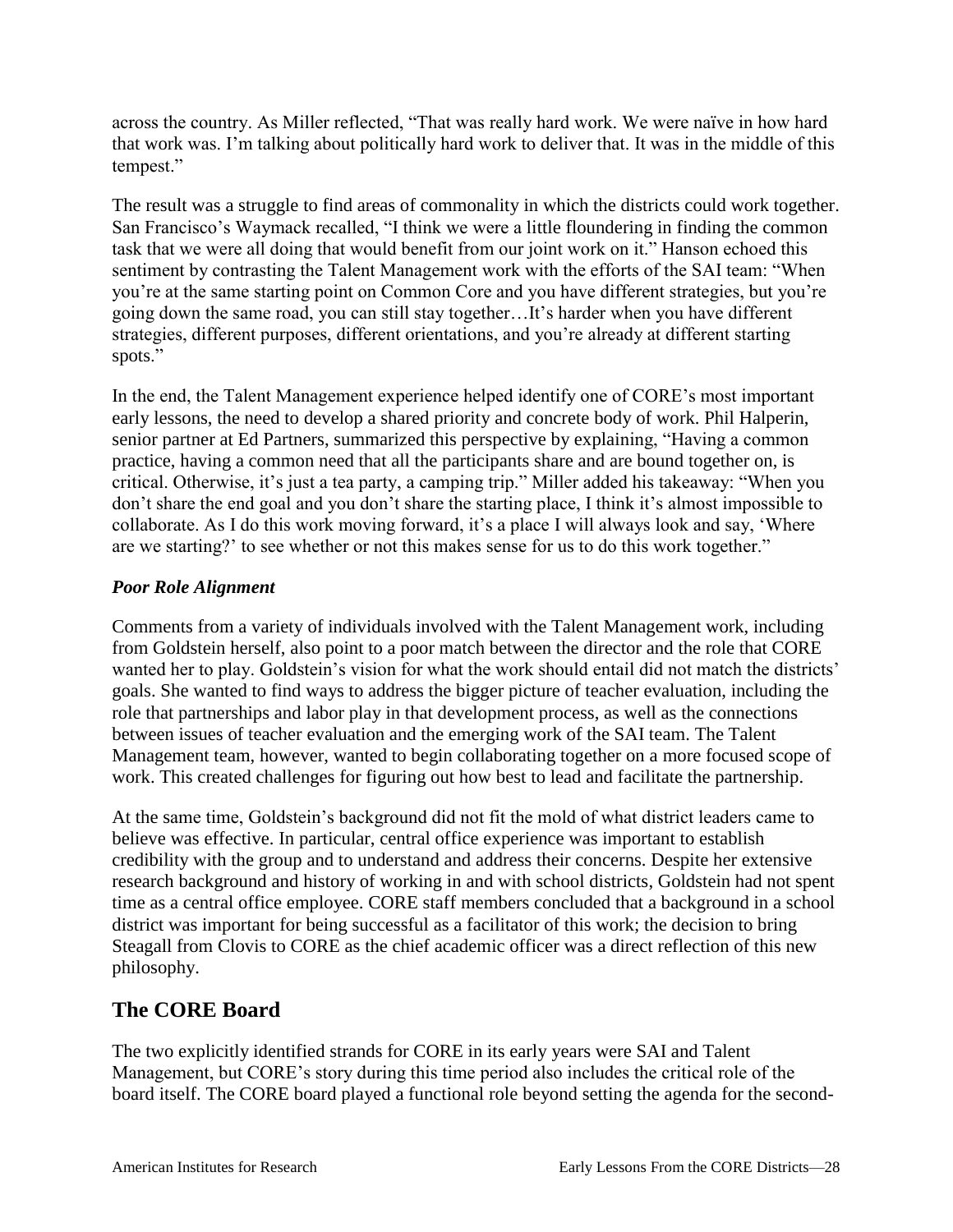line leaders who drove the SAI and Talent Management work. Perhaps equally important, CORE played a role for the superintendents themselves to deepen relationships, fuel their ongoing commitments to one another, and extend their influence in the state.

In addition to its work within districts, CORE emerged as an avenue for communication and engagement among superintendents on state policy issues. Regular e-mail updates from Miller to the CORE board reflect conversations about bills coming through the California legislature, measures promoted by the governor, and other education-related initiatives as well as member discussions about the implications of potential policies and how they should respond.<sup>13</sup> CORE board members often encouraged one another to support these issues through telephone calls, letters, personal meetings, and public statements. In addition to individual actions, CORE itself sometimes issued formal statements, as in a memo on federal flexibility delivered to U.S. Secretary of Education Arne Duncan in February 2011. In addition to CORE initiating its own advocacy work, stakeholders also turned to CORE to ask for its support for policy initiatives or legislative action. This political engagement role helped the board monitor developments related to ESEA flexibility and eventually paved the way for CORE districts to apply for a waiver in 2013.

Beyond this externally focused role, interview responses also indicated that the CORE board created a critical support system for the participating superintendents. The nature of this interaction was different from other superintendent networks. Former Santa Ana Superintendent Thelma Melendez de Santa Ana described the group as individuals who were "forward thinking, that wanted reform in their districts, and wanted to collaborate, because usually it's a very lonely position. You're sort of on your own, and everybody's super competitive. This was a completely opposite way of looking at the work." The result for many superintendents was a community that supported one another on multiple levels. San Francisco Superintendent Carranza described the value of the group by explaining, "It's almost kind of my own personal–professional support group with people that I trust to be able to talk about the unvarnished work we're trying to do….It also is a really important space where I get to recharge my batteries as a leader in the company of other leaders." Former Los Angeles Superintendent Deasy voiced a similar sentiment, saying, "The superintendents I would count on as my closest supporters….I would do anything for them personally and professionally, and they helped me grow. They were there for my professional development and they were there for my personal support."

Even more than the opportunity to engage in shared work across school systems, therefore, the CORE board itself played an important role in shaping and providing value for the superintendents' work together.

## <span id="page-33-0"></span>**CORE Persists and Grows**

CORE leaders established their work based on a philosophy of collaboration, but with no clear idea of how collective efforts across districts might play out. As a result, its long-term viability was very much in question. In the first two years of work together, however, CORE not only

 $\overline{a}$  $13$  Miller's previous role at CDE—and his ongoing policy connections through personal relationships and a role as a principal at the political strategy consulting firm Capitol Impact—positioned him well to coordinate this policy engagement.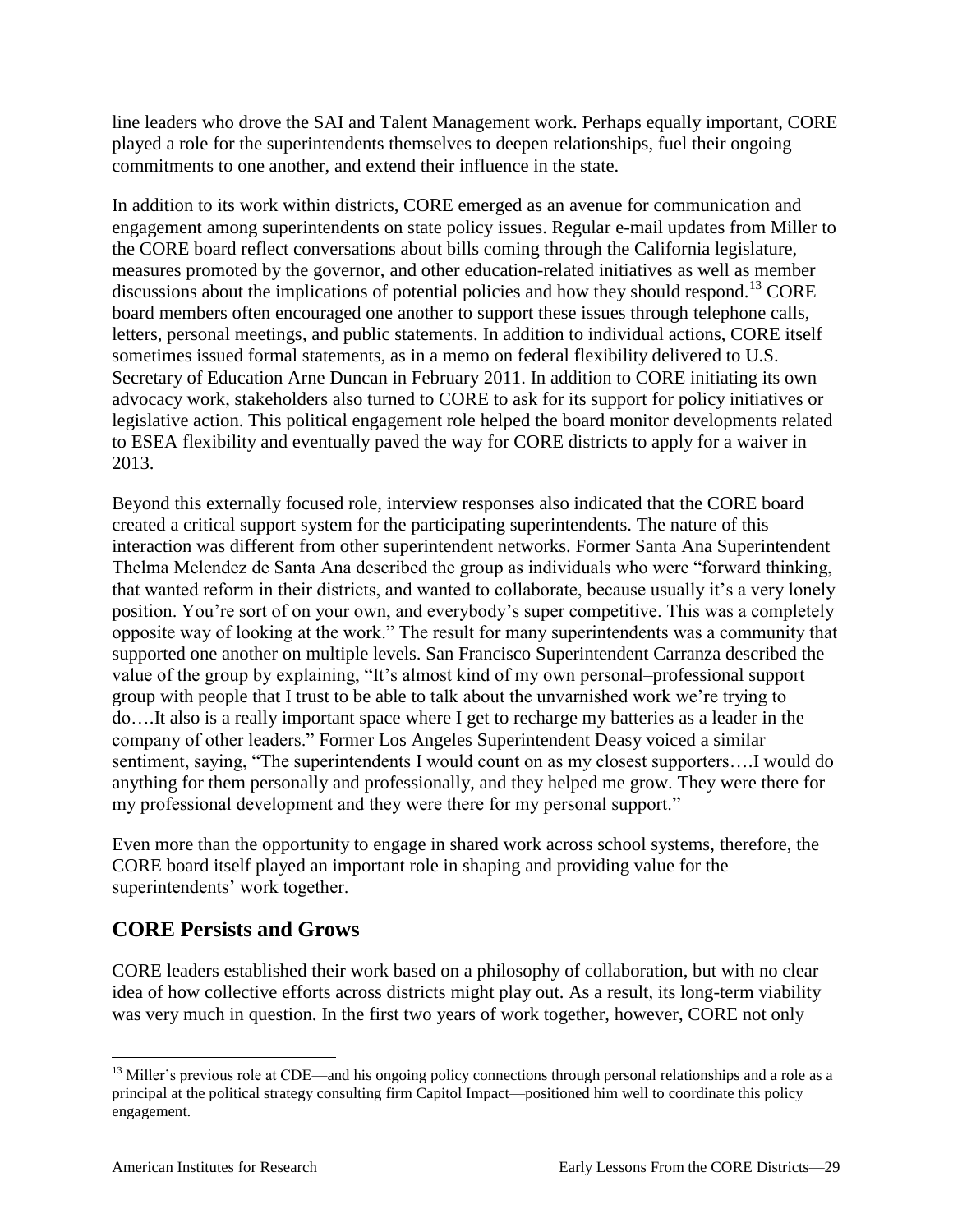continued to exist, but expanded to include three additional districts while surviving turnover in superintendent leadership.

#### **Incorporation of New Districts**

After beginning as the seven districts who wrote the Race to the Top application, CORE expanded to include three additional districts. Like the Race to the Top district selection process, these new additions emerged from existing relationships among superintendents.

Oakland USD was the first new district to join CORE's ranks. An e-mail update from Miller to the CORE board in March 2012 announced the decision, but the incorporation of Oakland Superintendent Tony Smith into the group was a natural extension of the relationships already in place. Smith was a regular participant in UED and the California Collaborative and developed strong connections with his peers through these and other channels. As Miller explained, "When Tony was part of these groups and we'd have dinner together or do our thing, it just became so obvious that what he was thinking was the same thing we were thinking, and vice versa….It made enormous sense for us to include Oakland as well." For his part, Smith saw value in the opportunity for collaborating and learning from one another. He also saw value in the shared priorities on issues of equity and access as well as the work of Common Core implementation. The decision to join seemed obvious. As Smith recalled, "I think the choice that…we, Oakland, would be involved in CORE was not a district choice. I just said we are, and I just kept showing up."

Santa Ana and Garden Grove formed the second wave of new CORE membership when they joined in July 2012 and January 2013, respectively. Garden Grove had always been closely connected to the CORE efforts; other superintendents and CORE staff members often referred to Superintendent Laura Schwalm as the "silent partner" in the group. Schwalm had strong relationships with many members, particularly with Hanson and Steinhauser, and was content to connect with them informally without the publicity and commitments that would come through a formal CORE membership. When Schwalm decided to retire in 2013, however, she saw an important opportunity for her successor Gabriela Mafi. As Schwalm explained, "I finally joined CORE as I was transitioning out of Garden Grove because of the desire to stay connected and to allow Garden Grove an immediate support network." Mafi, who previously had not had much involvement with the group's work, joined CORE as a board member and continued Garden Grove's involvement when she stepped into the superintendent role.

Santa Ana, on the other hand, introduced a new district perspective to CORE. Superintendent Thelma Melendez had assumed her position in 2011 after serving as ED assistant secretary. Having returned to California, she already had established relationships with many of the participating superintendents: She had participated in a superintendent training program with eventual Superintendents Deasy (Los Angeles) and Raymond (Sacramento City), had contributed as a member of UED during her time as superintendent of Pomona USD, and came to know the districts' work better during her time in Washington, D.C. As she explained, "While I was assistant secretary, I became a bigger fan of Long Beach and Fresno and their initial work there. I knew coming back that I wanted Santa Ana to be a part of it. I talked to Mike [Hanson] and Chris [Steinhauser] and they let us." Miller echoed this account: "We were all friends with her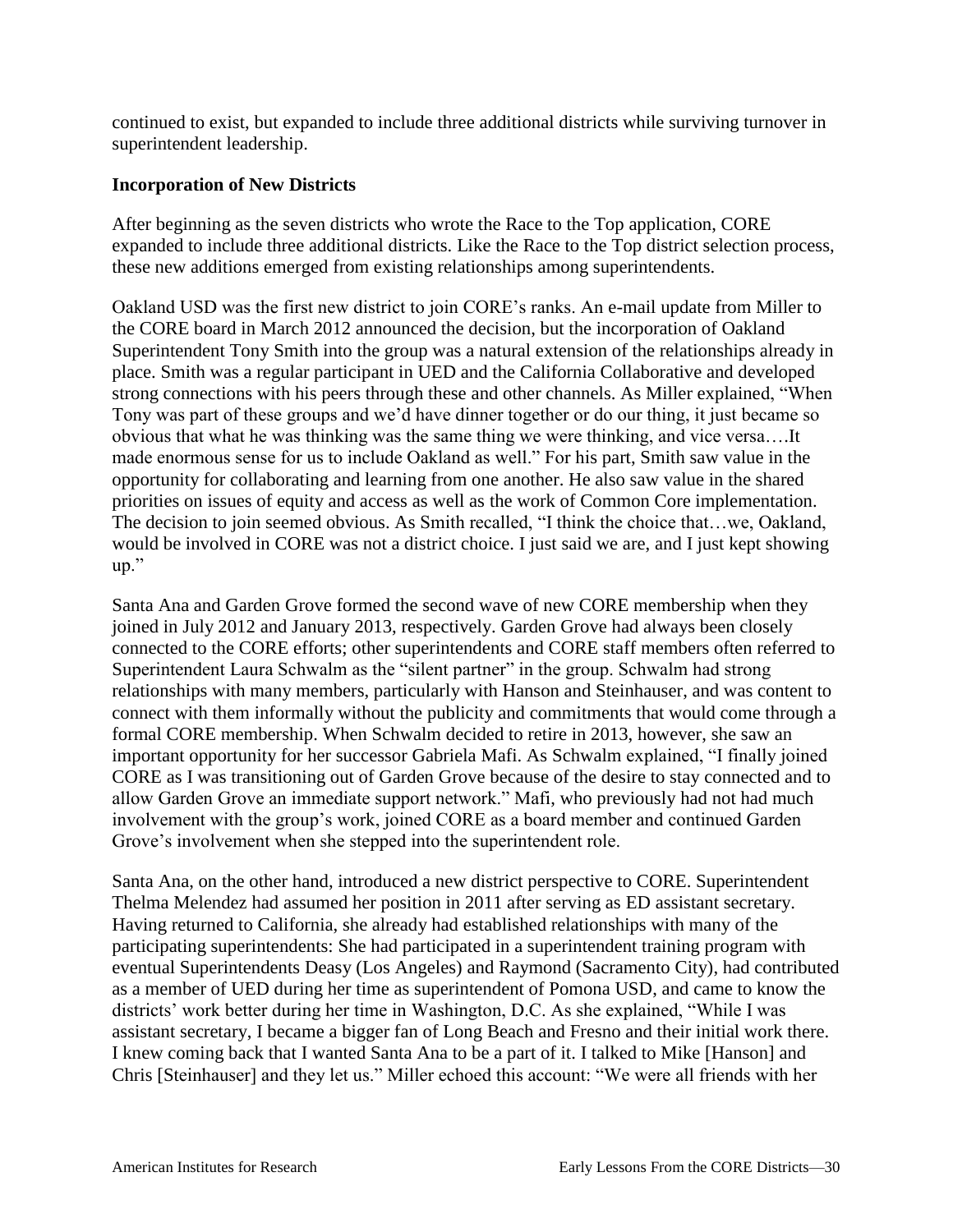when she was in D.C. When she came back, it made sense….It was a combination of folks knowing them and them wanting to be a part of it."

CORE's expansion in many ways mirrored the process of district selection for the Race to the Top application. Superintendents built on existing relationships and shared priorities to establish new ways of working together—and in the process, expanded the set of districts involved and the number of California students they reached.

#### **Continued Participation Through Superintendent Turnover**

Since CORE began in fall 2010, a superintendent transition has taken place in eight of the 10 districts. For three of the districts, this transition took place in the time period before the ESEA waiver decision. In all three cases, the new superintendents stepped into their role from within the central office. Los Angeles' Deasy knew of CORE from his role as deputy superintendent. He recalled that the district's continuation in CORE when he became superintendent in early 2011was an easy decision, saying, "I reached out to these superintendents right away and then really began to become very involved in it." Carranza was even more connected with CORE, having helped write the Race to the Top application and continued working with colleagues in other districts after CORE began. To him, maintaining San Francisco's involvement when he assumed the superintendency in summer 2012 was also a no-brainer: "It was in my mind a *fait accompli* that we would continue to be part of CORE....We had built institutional muscle around the collaboration."

The transition in Clovis was not as seamless as those in Los Angeles and San Francisco. Like Carranza and Deasy, Janet Young had held a senior leadership position in her district as the associate superintendent for human resources. Like Carranza, she served as part of the Race to the Top writing team. She had not been involved with CORE, however, prior to becoming superintendent in summer 2011. At that time, she recalled, "I got the feedback that they wanted us to continue as a partner and so, because I did not have all the knowledge and the experience the former superintendent had, it was difficult to base the decision on whether to stay in or exit CORE until we got into it." CORE leaders told Young that the district could choose which elements of CORE in which it would participate. Comfortable with the nature of that commitment, Young elected to continue as a CORE member. Accounts from many CORE participants, however, indicate that Clovis' involvement with the group has been extremely limited, and some ambiguity exists as to whether Clovis is still a member. For her part, Young spoke very highly of CORE's work, but acknowledged that—particularly in light of her district's decision not to apply for the ESEA waiver—the district is "an outlier" when it comes to active participation.

Since the decision to apply for an ESEA waiver, superintendent transitions have happened in five other districts. As in the aforementioned districts, Garden Grove's Mafi and Sanger's Matt Navo became superintendents after a long history of working within the central office in their districts, and after having been groomed for their roles as part of a succession process. Oakland, Sacramento City, and Santa Ana, in contrast, brought in new superintendents from other districts; in Sacramento City and Santa Ana, the transition took place after a period of leadership by an interim superintendent. All five districts have continued their involvement with CORE. Future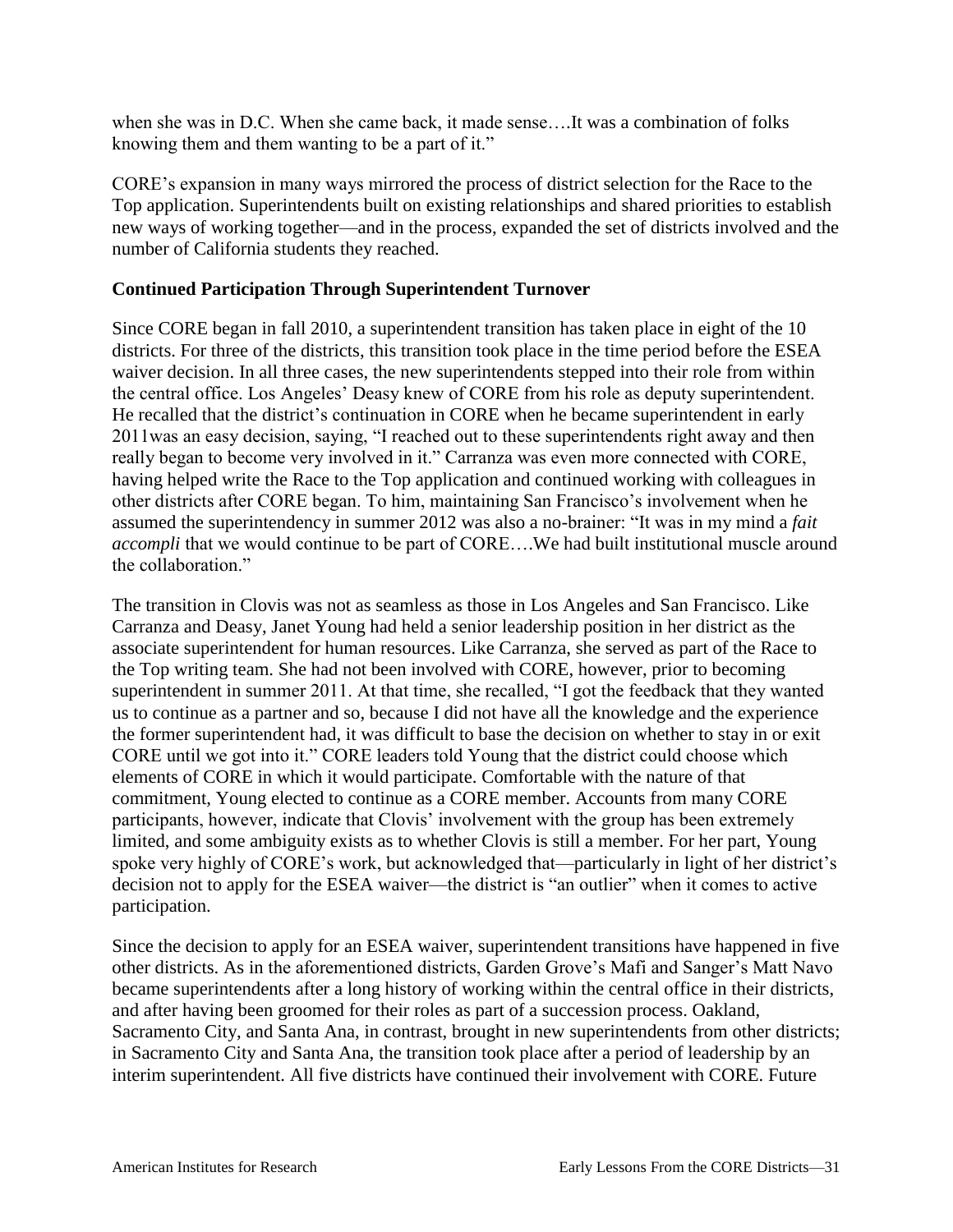documentation work can examine these transitions to provide greater insight into how CORE has maintained district involvement even when new district leaders lack prior exposure to the group.

#### **Evolution Through the CORE Waiver**

Perhaps the most influential transition that CORE experienced took place when the districts applied for and received an ESEA waiver. This changed the parameters of collaboration in several important ways. Rather than existing as a community of choice, where districts could opt in to whatever elements of CORE's work that they chose, the eight waiver districts committed to a set of shared activities and deliverables for which they were accountable to one another and the federal government. At the same time, not all districts participated in the waiver. Clovis and Garden Grove elected not to submit an application, and Sacramento City and Sanger have subsequently decided not to renew their waiver applications. Questions therefore emerge about what it means to be a CORE district when the commitments among members differ.

It is beyond the scope of this report to examine these questions and the others that emerge through the waiver process. Future work will explore these issues in further detail.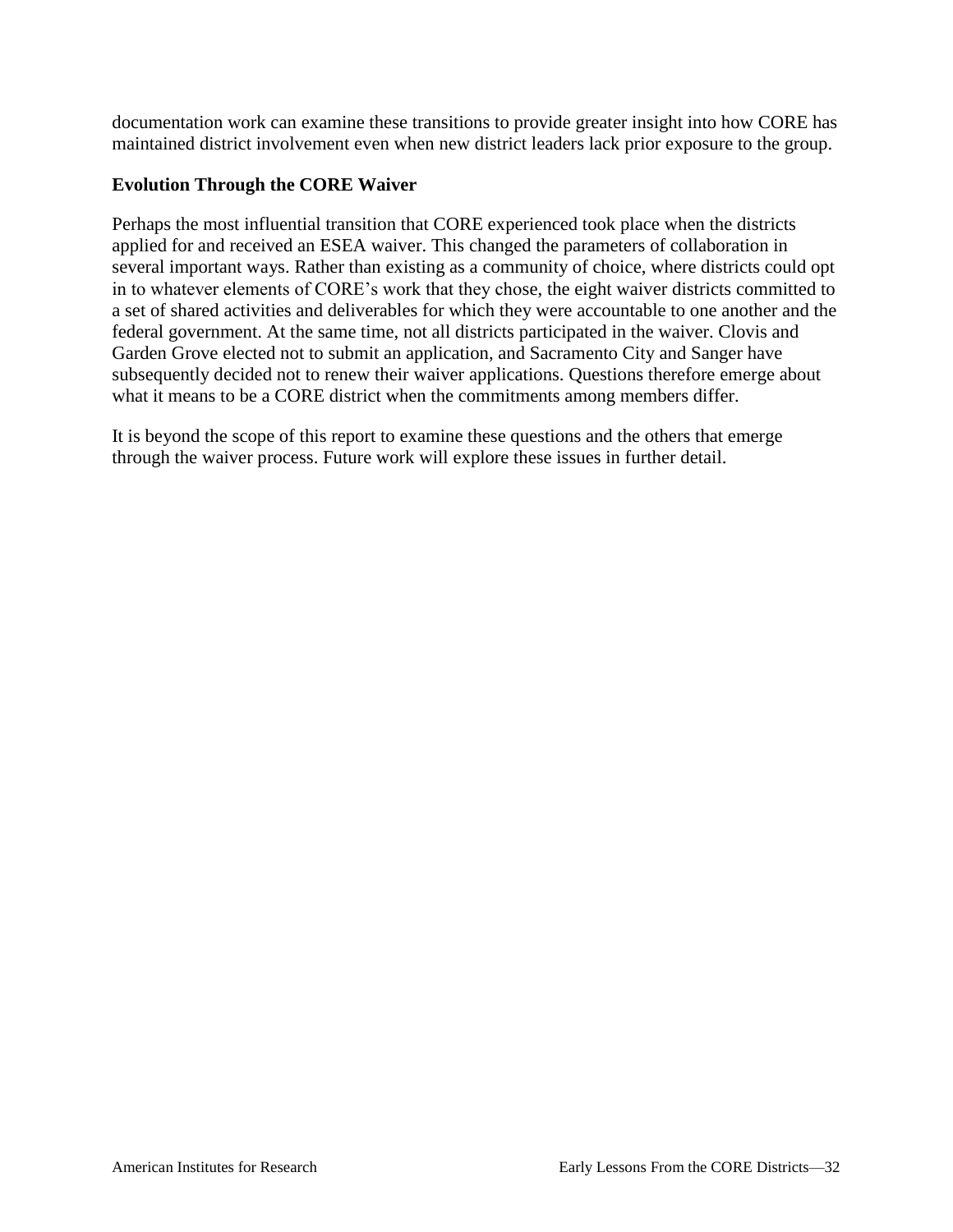#### **Figure 4. CORE Timeline**

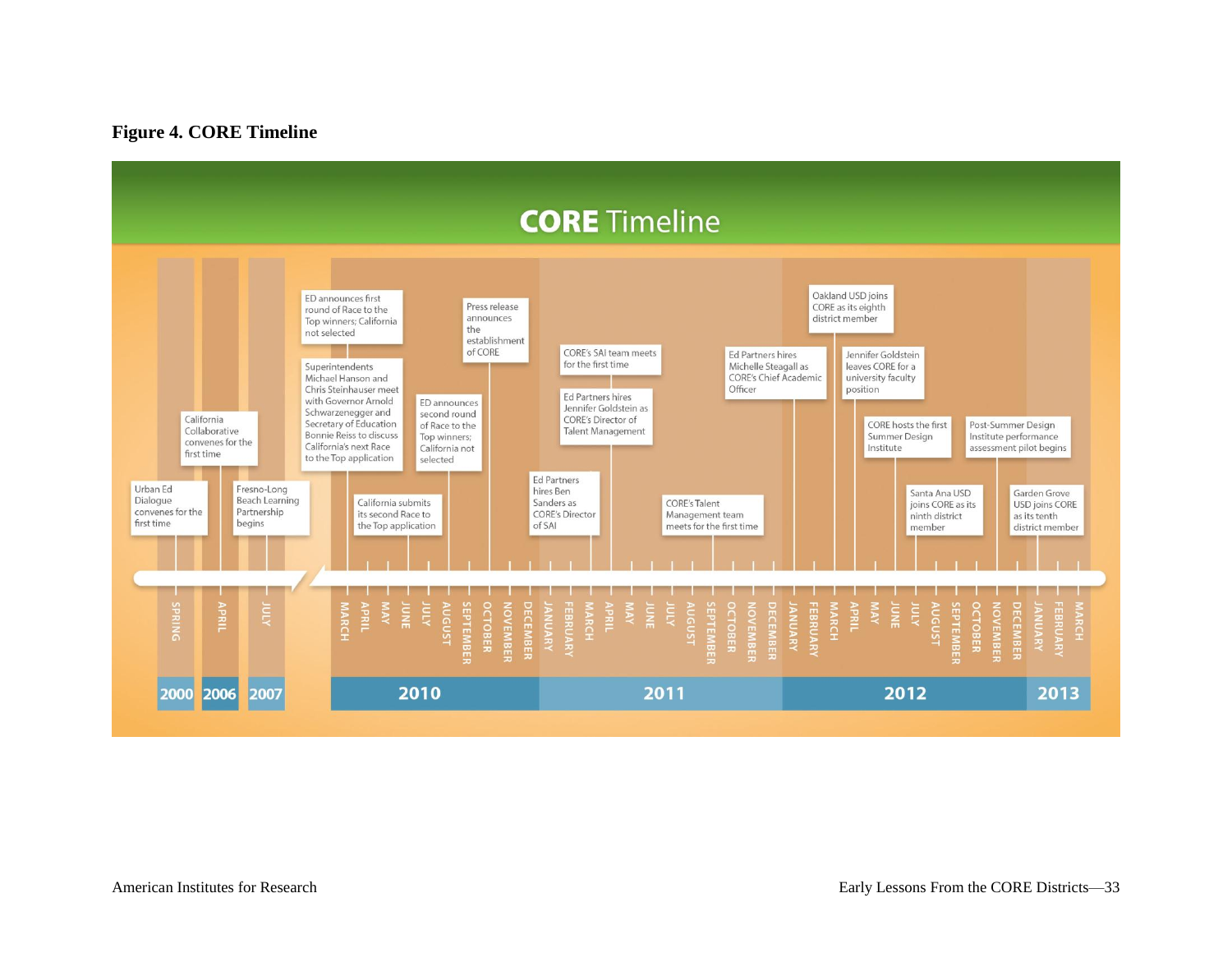## <span id="page-38-0"></span>**Reflections on CORE's Early Work**

Having chronicled the early CORE story, an important question emerges: So what? What do we make of CORE's existence and the work in which districts have engaged together? This report provides a historical record of how CORE came to be and how the districts designed their work. It also can shape our understanding of what participants perceive to have been successful, what can improve, and what others might learn if they wish to explore a similar model of networking and collaboration. To that end, this section addresses two questions. First, what do CORE staff members and district leaders believe they have accomplished? We examine participant perceptions of what CORE has to show for its collective efforts. Second, what are the lessons learned? We identify some of the crucial issues that CORE and other district partnerships might consider in shaping their work together. Some key decision points and the balancing of sometimes competing priorities can affect collaborative work in important ways. We discuss some of these issues and how they played out in CORE's initial years.

## <span id="page-38-1"></span>**What Did CORE Accomplish in Its Early Years?**

An obvious question arises when educators try something innovative in education: Does it work? For CORE, no universal outcomes indicate whether the early cross-district collaboration was a success. What CORE accomplished also varies by district and individual. Participants have engaged with CORE to different degrees, and the ways in which their work has changed as a result may look very different from system to system and person to person.

Tracking the outcomes of collaborative work also presents challenges of attribution. Collaboration may shape district behavior in important ways, but rare is the direct causal link between working together and a concrete change in practice or performance. As former Oakland Superintendent Tony Smith explained:

"If a district that's in CORE says they did all that stuff without being part of CORE, I don't think that's true. If CORE says this district is doing this because they're in CORE, I don't think that's true either. I think that it's the kinds of things that people are gravitating to and…played out and got strengthened by sitting at the table together."

What is true is that nearly every district interviewee responded that they were personally better off and their district was better off because of their involvement with CORE. A representative quote from Steinhauser reflects this perspective: "I personally believe this: We would not be experiencing the positive outcomes that we are today if it was not for our involvement in CORE." Several indicators support the notion that CORE's members found value in their early work together.

### **Expanded Relationships**

The most frequently addressed effects of the CORE experience were the deepened and expanded relationships that district leaders developed with their peers. CORE itself was an outgrowth of existing relationships among superintendents. Accounts from these individuals about their CORE experience suggest that they strengthened these bonds through their work together.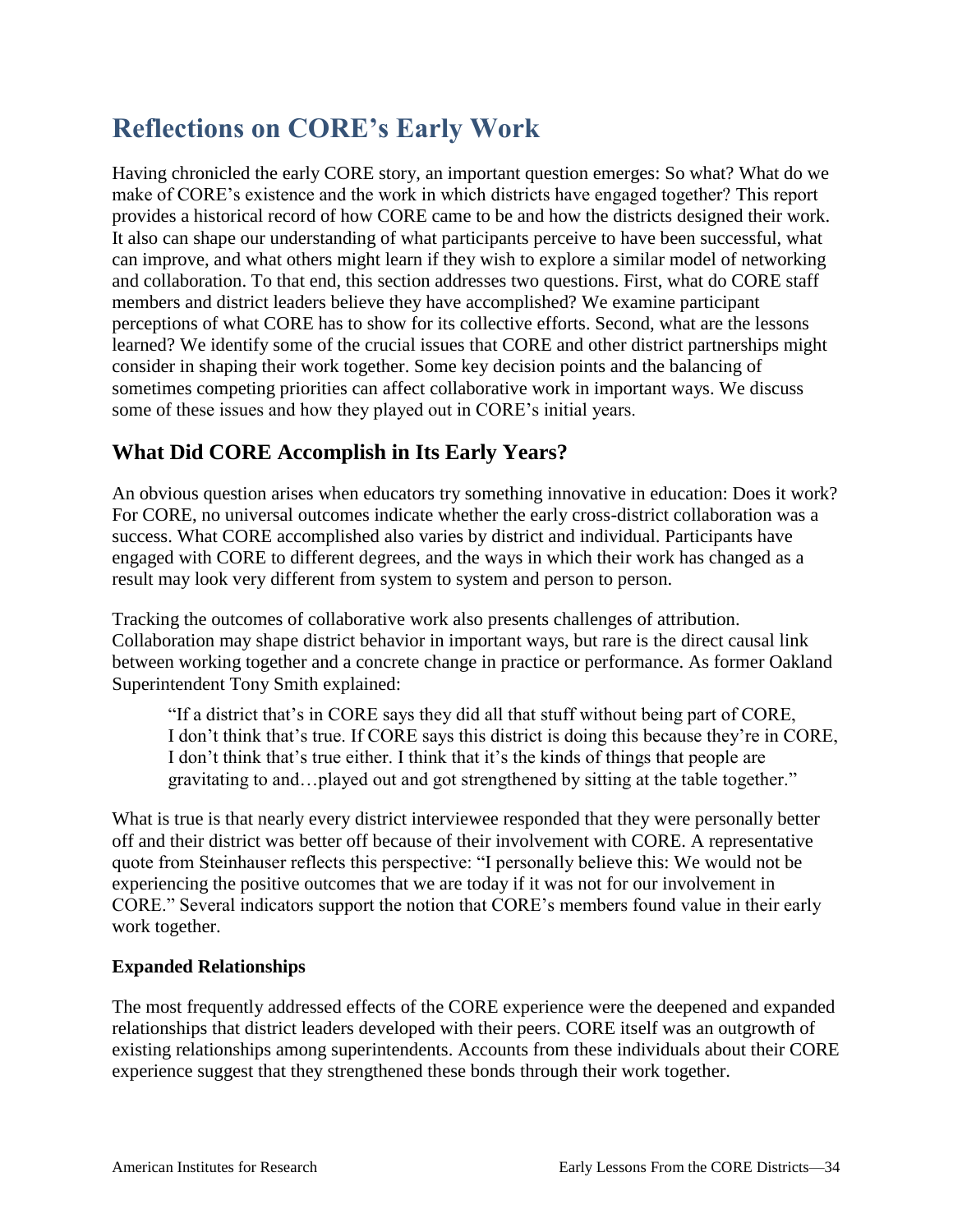Perhaps more powerfully, however, CORE engendered relationships among other second-line district leaders who would not otherwise have known or had a chance to work with one another. Several central office leaders told stories about calling their colleagues in other districts when they ran into questions or wanted advice. As Oakland's Knight attested, "One of the greatest benefits—if not the greatest benefit—of the CORE collaboration is the informal collegial relationships that are formed and are long lasting….That has been really invaluable and continues to inform our work." Fresno's Mecum described the relationships as expanding into her everyday work: "Now that we have those relationships...we're reaching out all the time..... mean, it's just fluid—it's not like we stop and meet now. It's just something, the minute we're doing something, we reach out." These relationships created the foundation for the productive collaboration and outcomes that would follow.

District leaders' accounts of relationships suggest that when partnership is effective, one result of the districts' work together is not simply the activities *within* CORE. Part of the power of crossdistrict collaboration may be that it changes the way educators approach their work. The relationships free educators from the silos that traditionally characterize district work and create an environment with more support and information than they previously could access.

#### **Capacity and Feelings of Empowerment**

Participants also reported improved capacity. Leaders within the SAI team, for example, often described a deeper understanding of the state's new standards as a result of their learning opportunities with peers and Common Core experts. Speaking of her time in Clovis, Steagall explained, "I was better positioned to lead in my district with the knowledge that I brought back from my engagement with CORE—from both the experts as well as my peers from other school districts."

Interview respondents also described a sense of empowerment. After years of operating within the confines of what many perceived as an ineffective state system of education, CORE provided an opportunity to operate outside those boundaries and give voice to the district perspective where it had previously not existed at the state level.

#### **Continued Participation Demonstrates Value**

An indicator of how much participants valued their CORE work and the relationships it fostered was their continued participation. All 10 districts continued to identify themselves as CORE members (although the level of engagement among districts varied). District leaders also continued to attend and contribute to CORE meetings and activities through the CORE board and SAI team. People voted with their feet. CORE attendance records indicate that all eight districts participated in SAI meetings between January 2012 and March 2013; only Clovis and Oakland missed more than two meetings, and four of the districts had perfect attendance. In contrast, participation waned in the Talent Management group—an indication that district leaders did not see the same value in that line of work.

#### **Tangible Work Products**

Beyond the gross metric of participation, CORE also created some tangible products through its early work. The most obvious example is the assessment modules that emerged from the 2012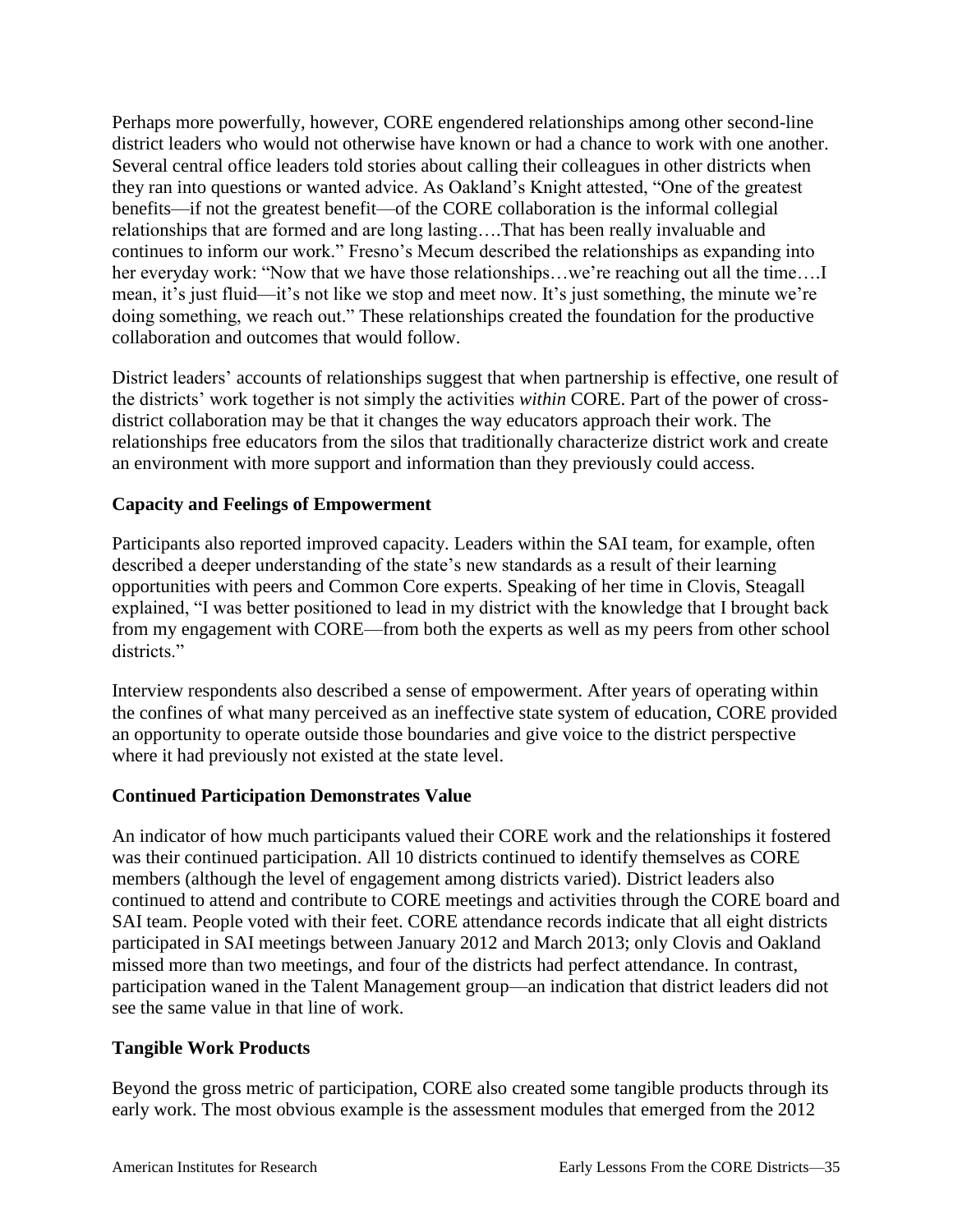Summer Design Institute. Educators within the CORE districts and beyond now have access to a set of instructional resources that can help guide teachers and students through the expectations of student learning that come with the Common Core. At least one district has embedded this work formally by incorporating one of the modules into a districtwide assessment. Little information exists, however, about the degree to which other districts have accessed these modules or perceptions of their quality.

#### **Leveraged Knowledge of Other Systems**

District leaders also described leveraging their connections with and knowledge of other districts to effect change in their own systems. District leaders in Oakland, for example, recalled encountering transition challenges with principals in their attempts to employ new Common Core-aligned assessments in their districts. These site leaders were reluctant to transition to new tests while still being held accountable to performance on the California Standards Test, which measured progress toward the previous state standards. A few went so far as to tell their teachers to ignore the district's new curriculum and assessments and prepare their students for this test. Messaging from central office leaders was inconsistent. Principals were caught in the middle, and the confusion interrupted important standards implementation work and undermined the transition to the Common Core. The next year, because of interactions through CORE, Oakland leaders learned that Los Angeles was making a similar transition to Common Core-aligned assessments. Los Angeles had decided to forgo what had been a comprehensive assessment the prior year and focus instead on a couple of performance tasks from the Mathematics Assessment Resource Service as their sole centrally administered assessment for the year. Armed with this information, Oakland central office leaders were able to use the example of their influential peer to help motivate their own transition—as Tucher explained, "with way more confidence that we're not fighting an entire system alone."

#### **Subsequent Collaborative Efforts**

Finally, interview responses indicate that CORE spawned subsequent collaborative efforts among participants. San Francisco and Oakland, for example, both recently adopted new district policies for honors courses and mathematics course sequencing at the secondary level that are designed to create more equitable learning opportunities for students. District leaders crafted a white paper and policy language together, and then testified in front of one another's boards to demonstrate commitment to the joint effort. It is difficult to attribute collective action like this directly to CORE. The relationships among central office leaders that made this kind of effort possible, however, are unlikely to have developed without that networking vehicle. Moreover, district leaders reported that subsequent collaboration through CORE deepened as a result of partnering more intensively on that specific project.

## <span id="page-40-0"></span>**What Are the Lessons Learned?**

CORE emerged from a unique set of circumstances to which other districts are unlikely to have access. Cross-district collaboration continues to grow, however, as an avenue toward system and school improvement. As an example of the ways in which districts can work together, CORE offers lessons not only for its own continued growth and evolution, but for other educators who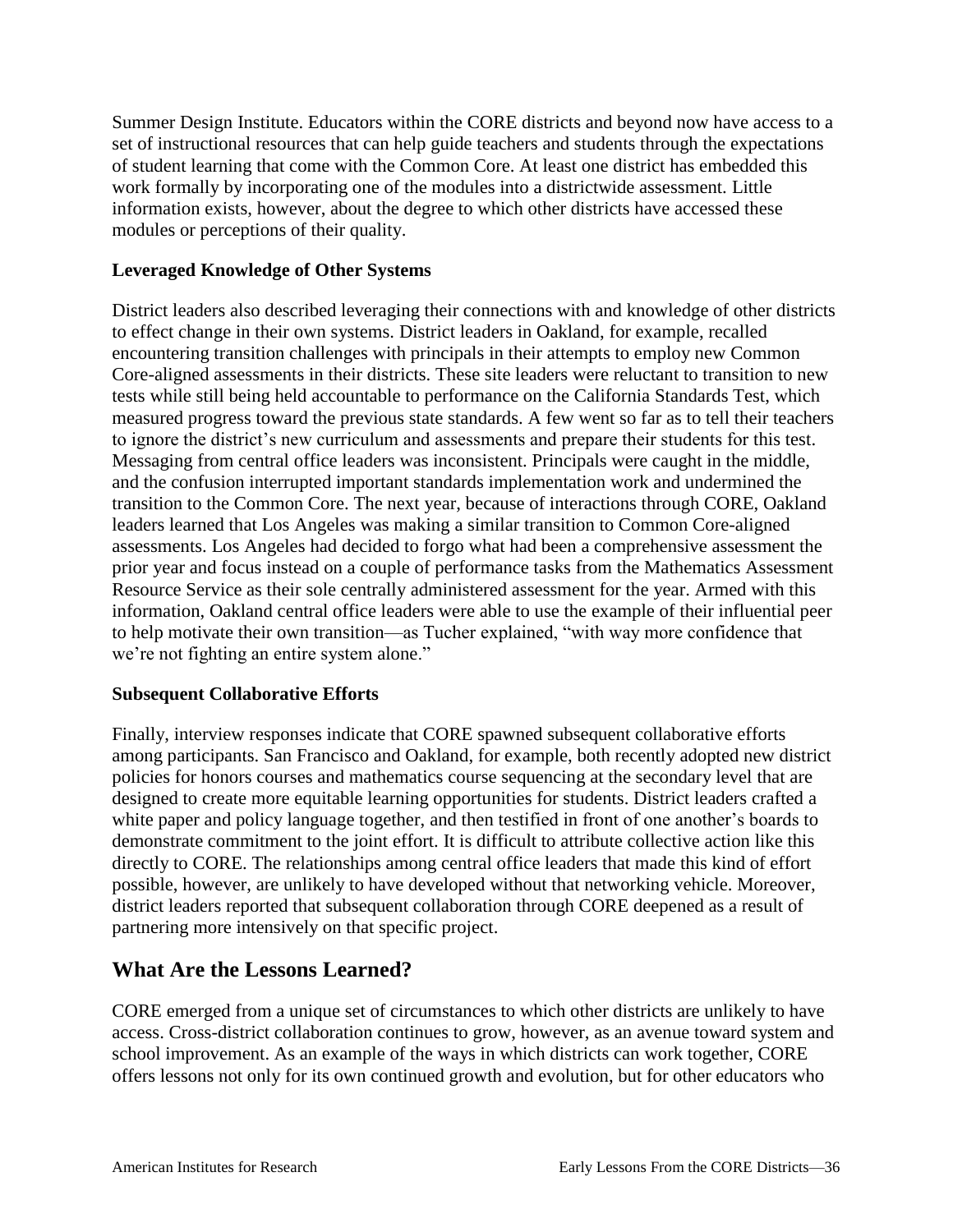might consider similar approaches to collaboration. This section outlines some key considerations that have emerged from CORE's work.

#### **Select the Right Districts**

The CORE experience suggests that the success of a cross-district collaborative effort depends heavily on the districts that comprise the partnership. Several characteristics of the 10 districts that comprise CORE contributed to the effectiveness of the group's work together.

#### *Participation by Choice*

Superintendents did not join CORE as the result of a mandate or external matching exercise; they selected their peers and elected to join the partnership. As a result, the participants focused their work on what they believed to be best for kids and what they believed they could achieve progress on together—not on areas of focus defined by someone else. They also had the freedom to engage with the work to the degree that it added value for them.

#### *Common Priorities*

Interview responses also suggest that common interests and priorities helped the districts ground their collective efforts. Despite the many important differences among the participating districts, all featured a traditionally underserved student population. The percentage of African-American or Latino, EL, and socioeconomically disadvantaged students—all of whom have struggled in California's K–12 education system—matched or exceeded state averages in almost every district. Just as important, the superintendents in the districts expressed a deep commitment to addressing issues of equity and access as well as ensuring that all students had opportunities to succeed. Deasy described this connection by observing, "The size made no difference. We all have language learners. We all have youth in poverty. We all struggled with physical resources. We all had unions.<sup>14</sup> I mean, there was a common thread in our mission that was the captive issue." These shared principles helped the participating districts find common ground as they designed their work.

On a big picture level, these common priorities united all participating districts. Other differences, however, sometimes made collaboration difficult. One example is discrepancies among districts in the realm of teacher evaluation—especially the incorporation of student achievement data—which made it difficult for districts to work together.

### *Diversity Among Districts*

Just as similarities in priorities and student populations influenced districts' ability to collaborate, so, too, did their differences. The CORE districts represented a wide range of sizes (ranging from nearly 650,000 students in Los Angeles to only 11,000 in Sanger); locations (ranging from Northern California to the Bay Area to the Central Valley to Southern California); and philosophies about issues such as centralization of district decision making. Interview responses suggest that these differences enhanced the work by giving participants different lenses and strategies for understanding issues. Rodriguez, for example, reflected, "It is nice to have both

 $\overline{a}$ 

 $14$  Clovis USD does not have a teacher union.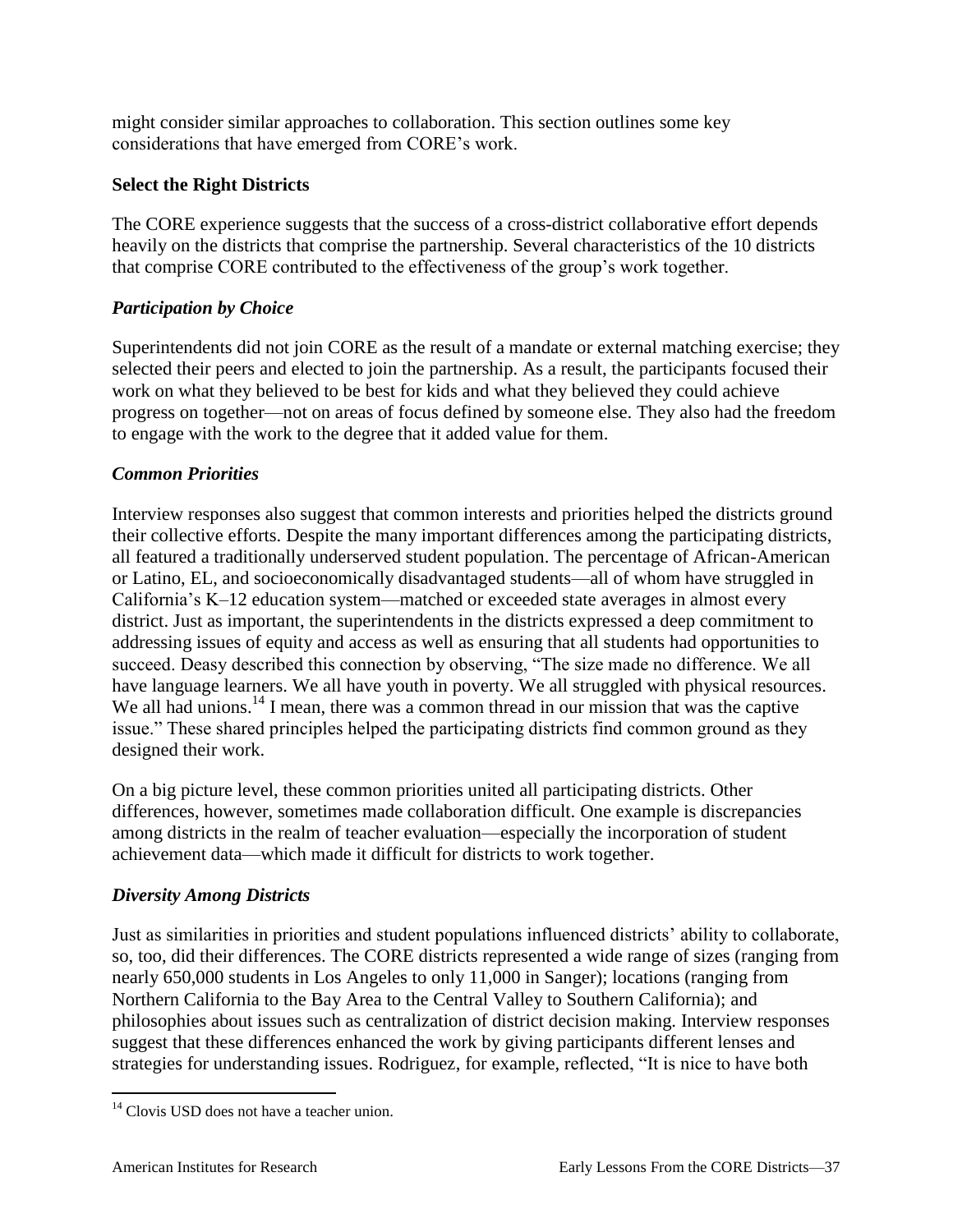bigger and smaller districts around so that you can see, 'Oh, so how are they tackling this? How would that then apply to our setting?'" Similarly, Carranza observed, "I think the willingness of the large urbans to engage in understanding the reality of the smaller school districts, and the smaller school districts [willingness] to engage in the complexities of the large urbans and be [open] to understanding that has been really powerful."

The differences among districts also created obstacles. Travel presents a barrier to working together. Although technology helps the process through videoconferencing and other communication and information-sharing tools, much of CORE's work happened face-to-face. Long days of driving and flying created an added burden for those who had to travel.

District size also can influence the ability to engage. Whereas the larger districts had the luxury of spreading CORE responsibilities among individuals within the central office, Sanger's smaller student population also meant a much leaner district staff. Consequently, the same core set of leaders had to devote a substantial portion of its time to keep the district involved. Johnson explained, "When it's the same six people in the room every time trying to figure out, 'Okay, now who's doing this also?' that can become really problematic, and it limits your ability to really engage deeply in some of those things." CORE was able to help with this process by providing funding for an additional district staff person, but Sanger leaders described a level of effort that simply exceeded their capacity. In partial response to these demands, especially as they increased in the context of the ESEA waiver, Sanger ultimately elected to disengage from some key elements of CORE's work. Subsequent documentation efforts will track this evolution in the district's participation in more detail.

#### *Mindset of District Leaders*

CORE participants also described an orientation toward learning and a growth mindset as critical components of their work together. Even though many of the participating districts had earned stellar reputations in the K–12 education community, all believed they had much to learn in order to fulfill their responsibilities to their students. Sanders reflected, "Almost to a person, they seem to demonstrate a lack of satisfaction with the progress that they had made. They just didn't feel like they had gotten to where they want to be." Consistent with this attitude, CORE staff members and district leaders indicated that their interactions were most effective when participants sought the commonalities that created opportunities to learn rather than focusing on the differences that could shut down those opportunities.

As part of this orientation toward learning, the CORE superintendents committed themselves and their districts to acknowledging their own weaknesses. Traditional venues for district networking such as conferences and professional associations often feature presentations about successes or frustrations about the *external* conditions that make work difficult. For CORE to be successful, the superintendents believed they needed to expose their flaws and struggles. As Johnson described, "One of our norms, one of our commitments to each other, was we're going to be brutally honest about the things that aren't working well because that's how we get things working better."

Mutual respect was another component of the culture that contributed to CORE's effectiveness. Conversations were most productive when everyone around the table believed that the others had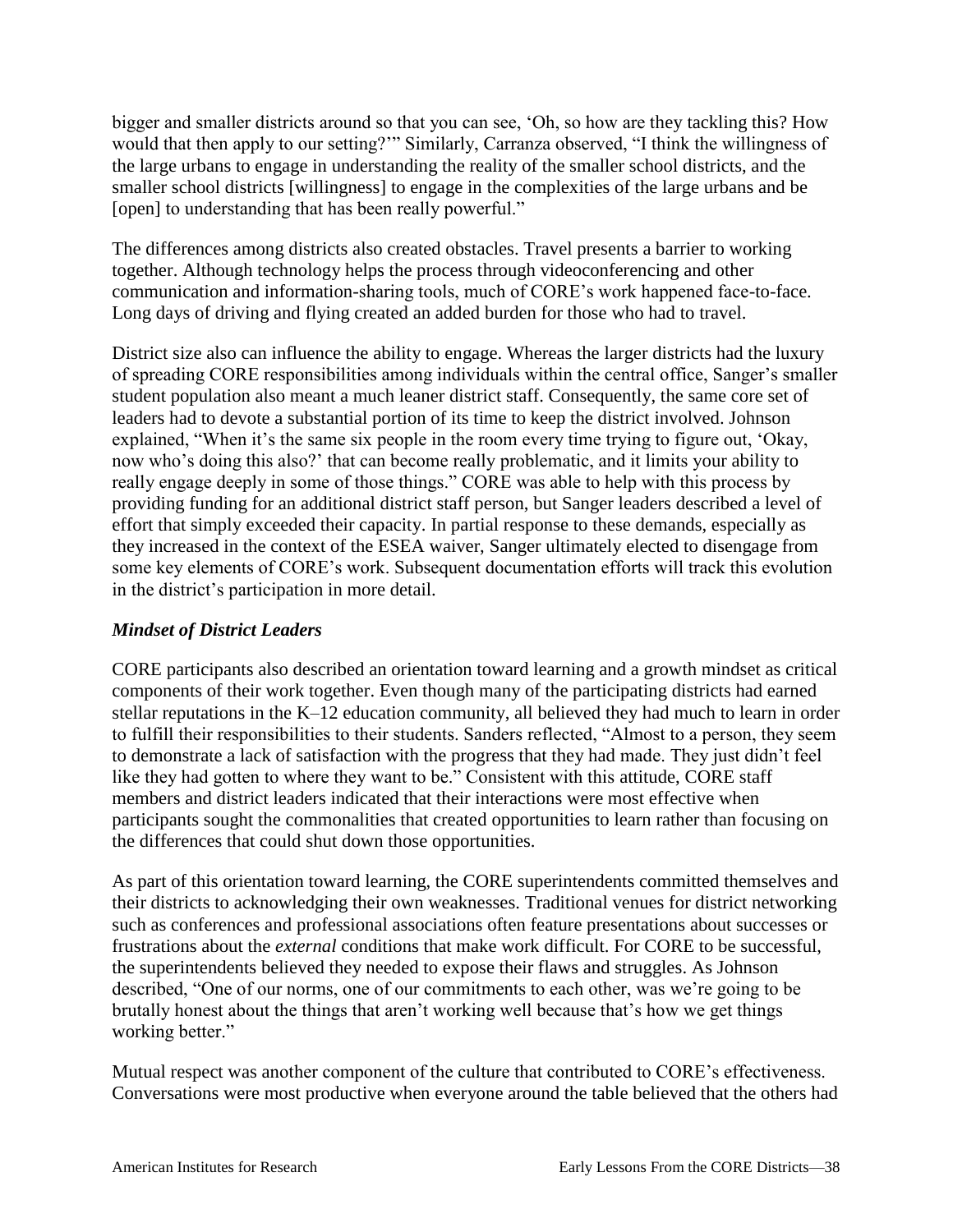something to offer. As Steagall explained, "It didn't matter what district you came from or what your position was, or is. Everyone had the same value when they walked in the door. We're all learning together. We all had something to share, but not everything." This norm of respect did not mean that everyone had to agree. Indeed, major differences in philosophy and approach existed among districts and individuals. CORE participants maintained an air of respect during these disagreements, however, through what Los Angeles Superintendent Cortines called the ability to "compromise with integrity."

#### **Cultivate Relationships**

An extension of culture and mindset, strong relationships were a fundamental aspect of the districts' work together. Relationships, however, were not merely a CORE outcome. They also were an important precondition for learning, and CORE staff members took concrete steps to build connections and trust among the participants. To create the conditions for the kind of unfiltered sharing that characterized CORE's work at its best, participants cultivated relationships to the point that they trusted one another and felt safe sharing honestly with their counterparts from other systems.

#### *Creating Time and Space for Relationships to Develop*

In the early stages of the districts' work together, participants had opportunities to get to know one another in both personal and professional settings. Fierro recalled, "There were opportunities for us to hang out, to get to know each other. We spent the night at a hotel and had dinner all together and became friends. I think that that is actually fundamental to the design and success of the model." With time at a premium and the pressure to move as efficiently as possible, other collaborating districts beginning their work together may feel tempted to focus solely on shared work. CORE deliberately set aside time for individuals to get to know one another—a step that may have contributed to the deep relationships that can help a partnership thrive.

#### *Participating Consistently*

Interviewees also spoke to the importance of consistency in participation. When teams featured the sustained engagement of the same group of people, district leaders could build on a trusting environment and a foundation of working together to make further progress each time they met. CORE's work was less successful, however, when the same team of people did not commit to participating. Reflecting on the Talent Management work, Furedi recalled, "There was so much churn in a lot of the other districts that it was really starting over many times." If collaboration is more powerful when built on strong relationships, as many respondents suggested, the regular interaction required to develop these relationships becomes an important consideration in creating the conditions for learning.

#### **Be Clear About Expectations**

Interview respondents emphasized the need for clarity among participants about the reasons they pursue collaboration and what their commitments will entail.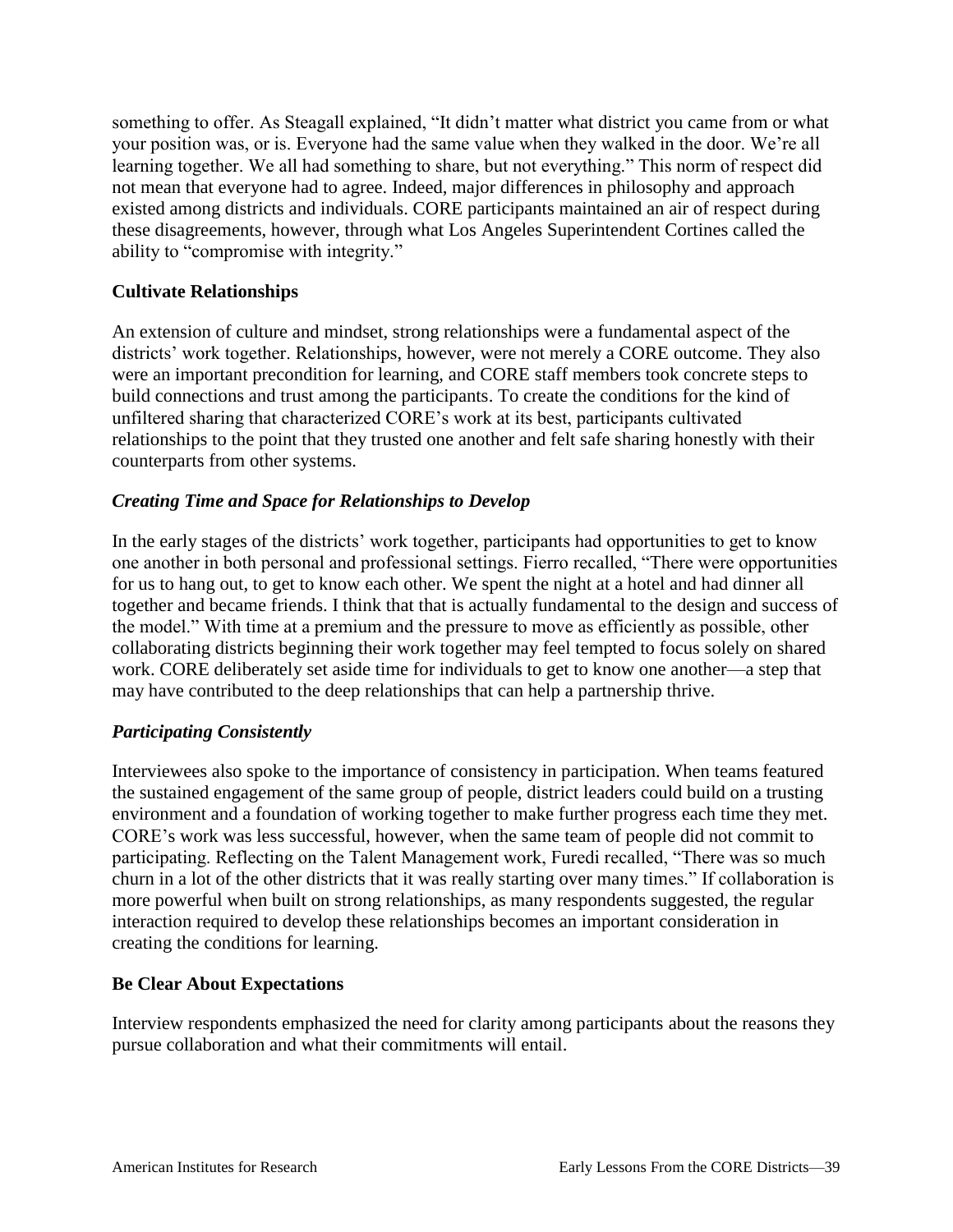#### *Identifying Shared Goals and Problems of Practice*

A wide range of goals—from developing shared products to engaging in legal or political advocacy to pursuing funding to simply expanding a network of peers—might unite a set of districts. When district leaders come together, a critical first decision is what they are trying to accomplish and what will happen to help achieve this goal. As Carranza advised, "First and foremost, you have to collaborate around *something*. The something can't be just because you all want to get together. There has to be something that brings you together to collaborate because the collaboration will be challenging at times." Schwalm echoed the point by emphasizing that collaboration is a means to an end: "Collaboration is a tool. Collaboration isn't the goal. [Work together requires] being very clear about what your goal is and why you're collaborating, then getting very focused on that."

Tied closely to identifying common outcomes, districts might collaborate most effectively when they work together on shared problems of practice. By identifying a challenge that exists in similar forms across districts and addressing that challenge as a team, districts can anchor their efforts in something concrete. The work that the SAI team guided to develop assessment modules is one example of the ways in which CORE focused not only on a shared problem of practice (how to facilitate implementation of the Common Core by building teacher capacity and monitoring student growth) but a shared product (Common Core-aligned assessment modules).

Some of CORE's successes and challenges CORE experienced related directly to its effectiveness at establishing clarity about expectations. When the SAI team coalesced around issues of Common Core implementation, it created a shared purpose that grounded their work together. Conversely, the Talent Management team was unable to articulate a common goal. Although team members shared an interest in teacher evaluation as a topic, no target outcome united their efforts. Without that glue to hold the group together, the work fizzled after a short period of time.

#### *Making Commitments to One Another*

Tied to clarity about purpose, the early CORE experience suggests that effective collaboration also should begin with honesty about the commitments each person is making. As they originally came together, the CORE districts freely chose to participate, and no district had to meet any specific requirements to continue its involvement. Although this flexibility gave districts the freedom to associate with CORE to the degree that it made the most sense to them, it also led to a variation in commitment levels. Interview responses suggest that the sanctioning and support of the superintendents has been important in framing CORE as a priority for participating districts; participation and perceptions of usefulness have waned when this commitment was not strong. Likewise, participants indicated that collaborative efforts were strongest when groups participated consistently. Agreeing at the outset of joint work about what participation entails may help achieve the consistency that enables a partnership to thrive.

The clarity described here applies not only among superintendents, but among all the individuals contributing to the work. If collaborative work is to permeate the system beyond the superintendent level, communication of purpose, priorities, and parameters needs to extend to all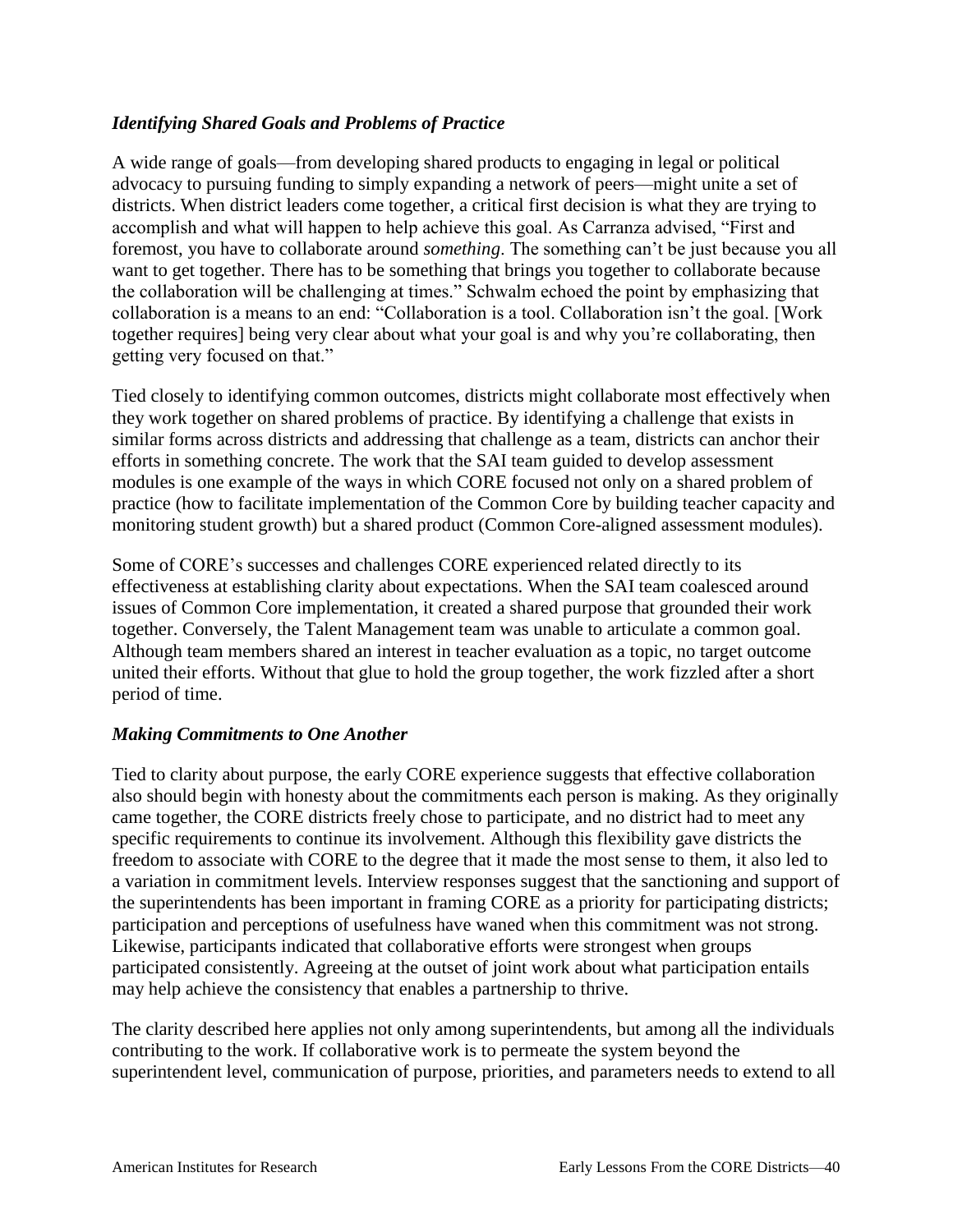participants. Messaging therefore becomes an important consideration for the leaders that bring their colleagues into a collaborative environment.

#### **Design Collaborative Work**

Interview responses also revealed some important considerations for organizing the work itself.

#### *Creating an Infrastructure to Facilitate Collaboration*

In CORE, a set of facilitators has been important for moving the districts' joint work forward. Collaboration takes time. The process of planning and organizing activities requires careful thought, preparation, and execution, all of which pose critical challenges for district leaders already overloaded with their day jobs. By hiring a staff of facilitators to guide the work—what some refer to as a "hub organization"—Ed Partners removed what would have been an unmanageable burden on the districts themselves. This staff has continued to grow, but in the initial period of CORE's existence, Executive Director Miller; Director of Standards, Assessment, and Instruction Sanders; Director of Talent Management Goldstein; and Chief Academic Officer Steagall played critical roles.

The CORE experience points to some characteristics of an effective facilitator. Content expertise helps not only in understanding the issues at hand, but in connecting district leaders with key pieces of research and experts in the field who can inform their work together. Beyond the content, CORE leaders also concluded that central office experience matters. Not all of the CORE staff members had this background—including, notably, Miller himself—but they came to see it as an important feature of the staff team. The practical knowledge of navigating day-today district challenges, along with the credibility that background buys with other district leaders, may help a facilitator respond more effectively to district leaders' needs.

In addition to the knowledge and experience that a facilitator brings to the table, dispositions and interpersonal skills also may represent important considerations. What one interview respondent called "an entrepreneurial spirit" can help partnerships navigate a context of ambiguity. Crossdistrict collaboration is uncharted territory for many school systems, and part of the facilitator role is to help everyone involved figure it out. That individual needs to help a group find direction by translating the priorities of district leaders into actionable next steps, and then constantly revisiting their approach to meet district needs. At the same time, district priorities and expertise need to drive the work forward. Identifying what she saw as a success of CORE's early efforts, San Francisco's Waymack noted that although the CORE staff members "participated and did act in facilitating roles, they let the districts be the experts. They let the superintendents be the experts."

Finally, the work also involves navigating the group dynamics and personalities, especially among superintendents who may be accustomed to making the final decisions within their own organizations. Reflections from participants indicated that Miller has played an important role in managing the internal and external politics that surround CORE. Sanger's Jon Yost observed, "You've got some pretty big personalities in that room….Rick's been really good at working behind the scenes, keeping CORE focused on the right work."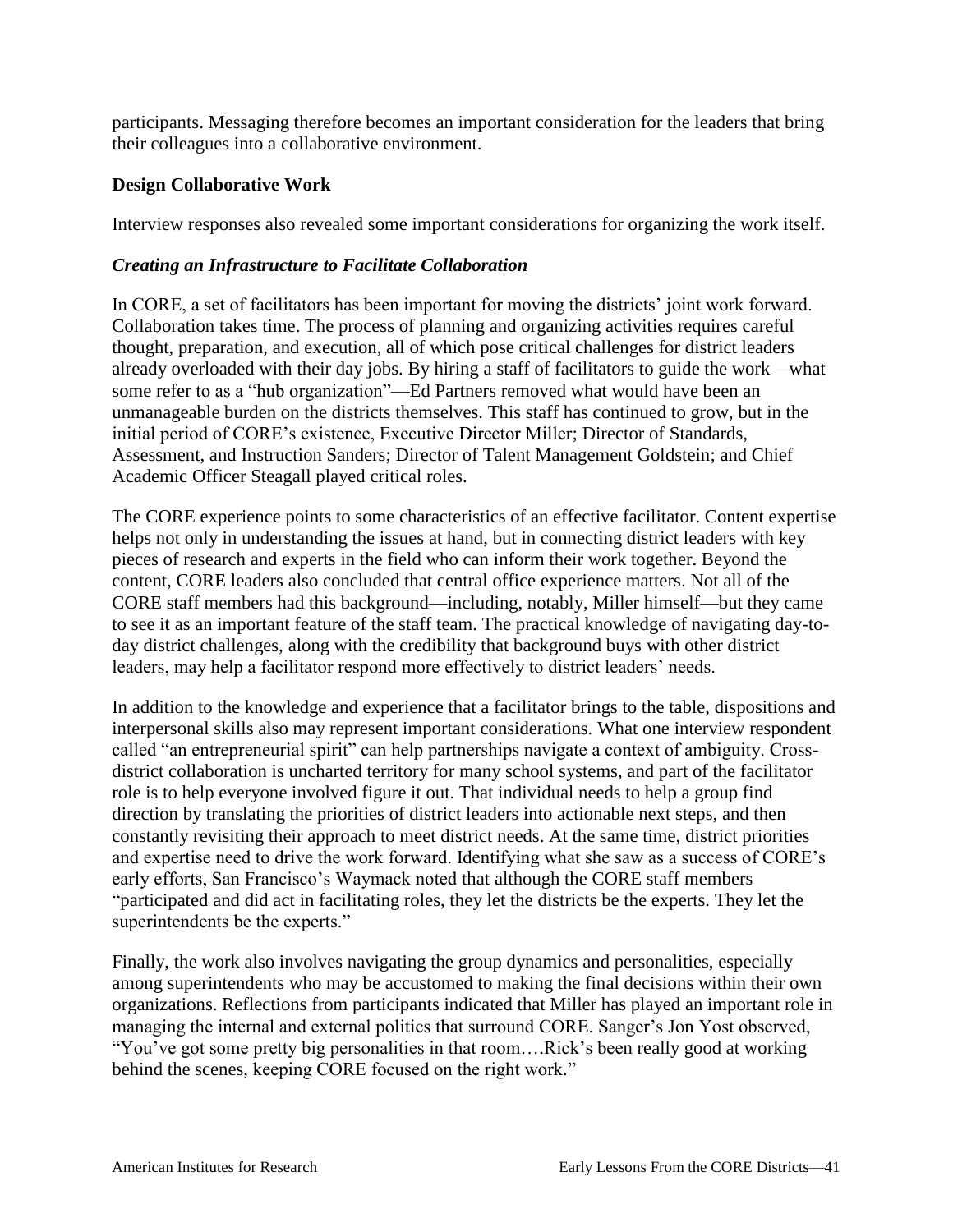#### *Leveraging Resources*

Collaboration creates an opportunity to engage in activities not possible on the small scale of an individual district. This was perhaps most clearly evident in CORE's access to content experts as they addressed the transition to the Common Core. District leaders described the contributions of individuals such as Daro and Heritage as instrumental in deepening their understanding of the new standards. In a state with more than 1,000 school districts, the vast majority could never have created the same opportunity on their own. By bringing districts together at a scale that could be compelling to leaders in the field—helped in no small part by the 10 districts serving a collection of more than 1 million students—CORE created unique and powerful learning experiences.

Other district collaborations might explore similar ways of expanding the set of options at their disposal to improve instruction and student learning. That may mean, as in CORE's case, working with experts who might not engage with individual districts. It could mean pooling financial resources to create learning opportunities that are not feasible at the individual district level. It also could mean leveraging the influence of a collection of school systems to effect change in other organizations—for example, to negotiate with textbook companies that might not otherwise cater to the individual needs of a single district.

#### *Providing Flexibility*

CORE district leaders deliberately designed their interactions to enable participants to adapt what the group learned and produced together to their own context. This orientation of the work was a departure from a policy setting in which compliance with state and federal mandates often drives central office efforts. The freedom from these constraints helped create the conditions for more authentic learning among districts.

In addition, CORE acknowledged that each district's situation is different: student demographics, district size, union relationships, local politics, reform history, and countless other factors shape the approaches that district leaders take to best meet student needs. Each CORE superintendent recognized from the outset that the solution in one environment might not apply to another environment and designed their work accordingly. Interviews from other district leaders indicate that this decision was important for creating the conditions to work effectively together. Santa Ana's Rodriguez, for example, described her appreciation that "they also recognize that we're not going to all look the exact same…. I appreciate the ability for there to be individualization and personalization of the efforts by school districts." Sacramento City's Olivine Roberts voiced a similar ethos, saying:

"A primary…philosophy of CORE is that each district is different and each must take into account its unique culture and context. Hence, CORE does not prescribe what each district must do; instead, we have the autonomy to customize the utilization of shared resources and apply the knowledge gleaned from the various professional learning opportunities to inform our local work."

But flexibility also can introduce tension. When districts have the freedom to participate in a partnership on their own terms, it may be difficult to secure commitments from all participants to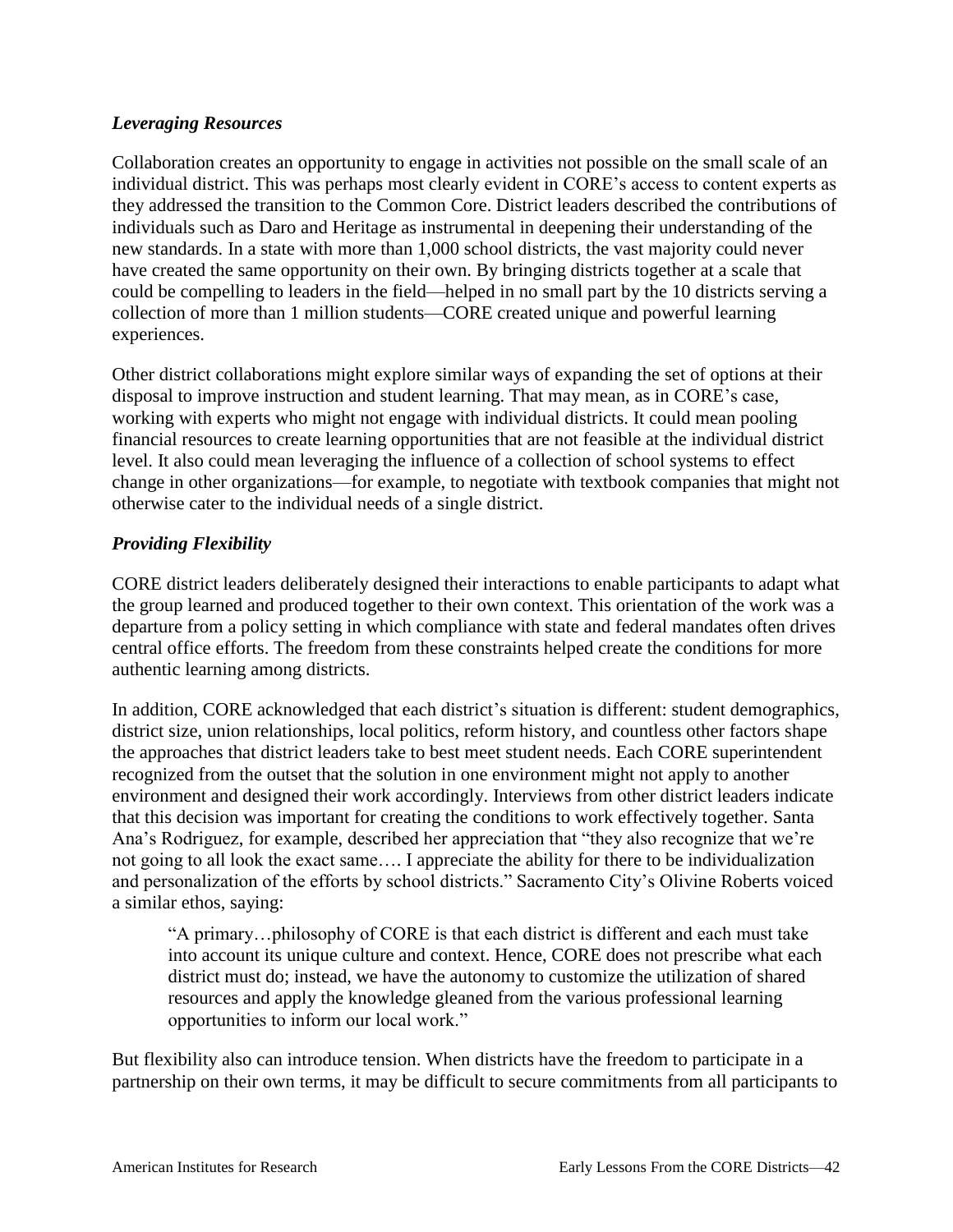contribute. Clarity about expectations can help districts navigate this balance between autonomy and mutual accountability.

The dynamic of flexibility changed when ED awarded ESEA waivers to eight of the districts in summer 2013. For the first time, participating districts had to commit to concrete deliverables and agree to consequences for their performance. Further documentation of CORE's efforts will seek to unpack this evolution and the implications for the districts' ongoing collaboration.

#### **Foster Commitment and Sustainability**

Conscious efforts to foster commitment and sustainability can help cross-district collaboration thrive. The initial superintendent buy-in when CORE began helped provide a critical initial push for the districts to embrace the learning opportunity. In urban school districts, however, turnover is a fact of life. Indeed, eight of the 10 superintendents who originally committed their districts to participate in CORE have transitioned out of their roles.<sup>15</sup> Directly integrating second-line leadership into the work can help partnerships continue. When other central office leaders develop their own relationships and make their own investments, their participation can shift from responding to their boss' mandate to actively participating because their work is better as a result. As districts embed collaboration deeper within their organizations, it can become part of the way they do their work and more easily survive the transition of a single individual.

The CORE experience also suggests that direct outreach to new superintendents can help the collaboration survive leadership transitions. In most cases, this happened through contact from Miller and fellow superintendents.<sup>16</sup> Comments from Clovis' Young indicated, in contrast, that she stepped into her role without a deep understanding of the district's involvement in CORE. This may explain, at least in part, why many respondents have described Clovis as the least engaged of the 10 districts. If direct outreach is a viable strategy for recruiting new superintendents to contribute to CORE, perhaps a similar approach might yield results when transitions take place in other central office roles as well.

#### **Allow Room for Growth While Providing Immediate Value**

Descriptions of CORE's evolution from participating district leaders indicate that it took time for the work to come into focus. Even when working teams identified a shared priority, extended conversations unfolded until team members crafted a plan for their work together. The relationships that many described as a positive outcome of the work also took time to develop. Through continued interactions, some participants developed a level of trust that deepened the professional connections among them. At the same time, the demands on district administrators' time are substantial. Taking a day each month to step away from the office and meet with peers from other districts is a luxury. If participants do not perceive an appropriate return on their investment of time and energy, they are unlikely to continue with high levels of engagement.

 $\overline{a}$ 

<sup>&</sup>lt;sup>15</sup> Cortines, who transitioned out of the superintendency after serving in the role from 2009–2011, returned to the position in 2014 after the departure of his successor, Deasy.

<sup>&</sup>lt;sup>16</sup> As the earlier description of superintendent turnover addresses, leaders who were already part of the districts became the new superintendents during 2010–2012 in the three districts in which the superintendents had left. IN subsequent documentation efforts, the process of recruiting new leaders to CORE may reveal new lessons in the cases of Oakland, Sacramento City, and Santa Ana, all of which brought in superintendents from outside the district.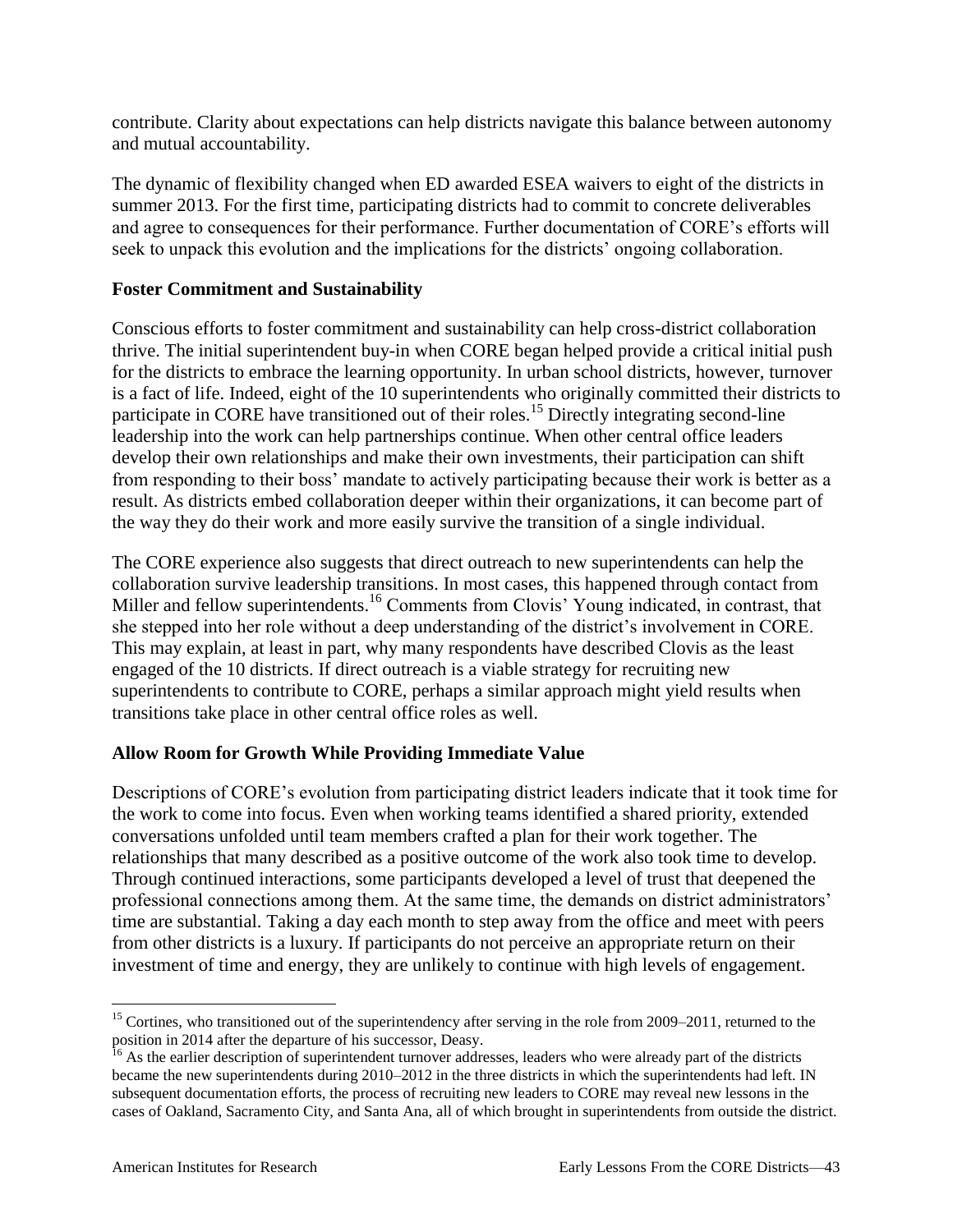The challenge facing districts that enter into a collaborative relationship, then, is to provide immediate value while also allowing time for the work and relationships to take shape. That tension may be easier to navigate when the superintendent is already deeply committed to working together, as was the case with CORE. Designing the work to produce some early wins—in CORE's case, these included valuable learning opportunities with experts in the field and the production of tangible assessment tools through the Summer Design Institute—may also help sustain interest and commitment until deeper and more lasting connections develop.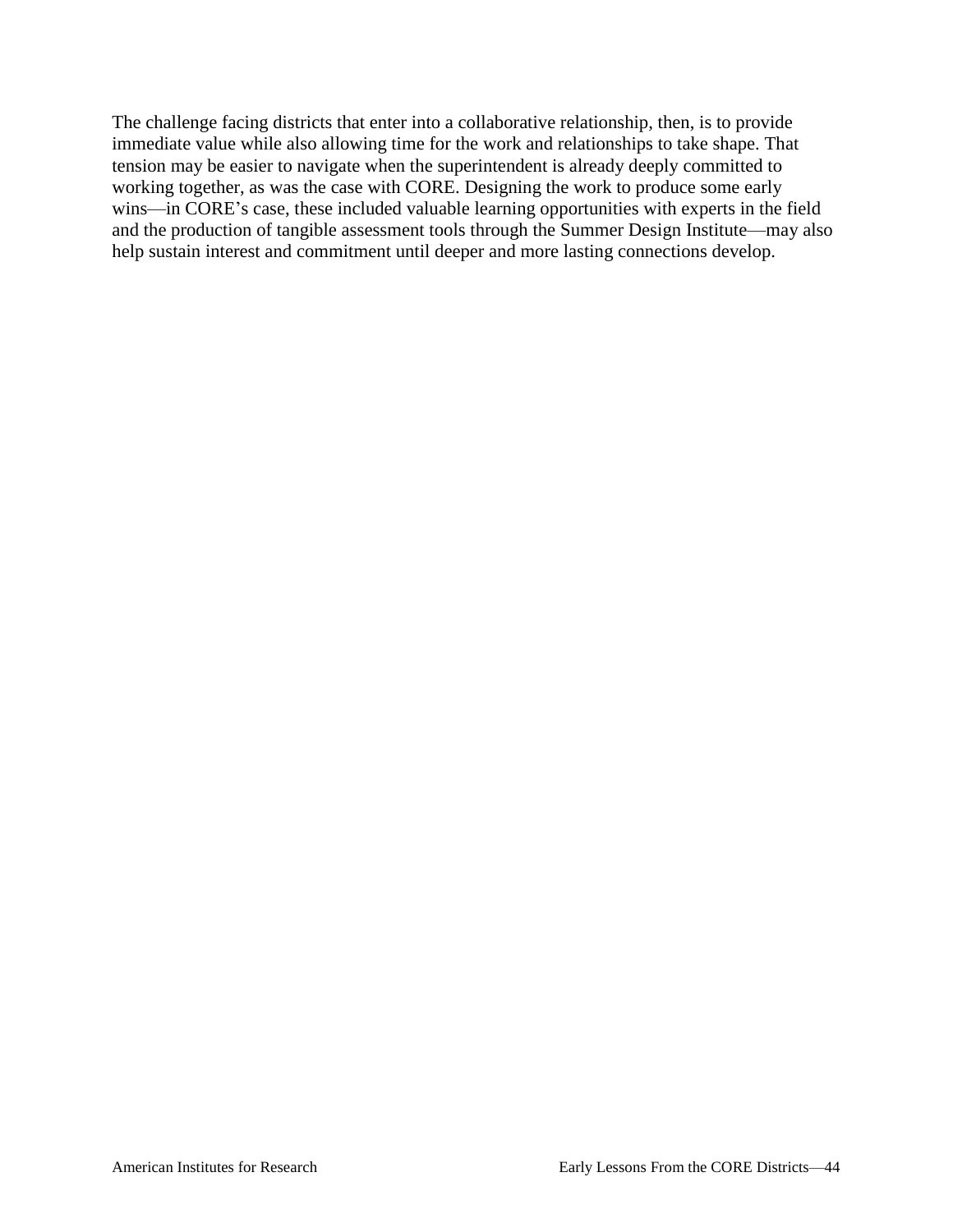## <span id="page-49-0"></span>**Conclusion**

CORE represents one manifestation of a growing trend in which districts are working together to accelerate their improvement while diffusing the burden of innovation. CORE's strategy of involving leaders from throughout the central office and its effort to develop shared products are among the features of its collaborative effort that may hold promise for other similar partnerships. Its high profile—due in large part to the ESEA waiver—also positions it well to inform the broader field of educators about its successes and challenges in pursuing formal collaboration. As new examples of cross-district collaboration emerge, an exciting opportunity exists to learn from the CORE experience.

CORE emerged from a unique set of preexisting relationships and political conditions that set the stage for a particular model of collaboration to develop. District leaders leveraged connections they already had with peers and built on a foundation of collective action that took place through the development of California's Race to the Top Phase II application. These conditions are important for understanding the design decisions that CORE leaders made. They also represent a context that other district leaders are unlikely to replicate. To that end, educators looking to follow this model of collaboration will need to explore the CORE story critically with an eye toward how any lessons learned might apply to their own situation.

The accounts of CORE district leaders, staff members, and other stakeholders suggest that some considerations might be particularly important for effective cross-district collaboration to occur. The selection of districts matters: the right people need to be at the table, and they need to be there for the same reasons. Once a partnership begins, participants need to attend both to the nature of the work itself and to the culture and relationships that will allow for meaningful discussions. Clear expectations from the outset about shared goals and commitments also can help ensure that everyone is on the same page to move forward together. Conscious attention to these issues might help other districts maximize the effectiveness of their own collaborative efforts.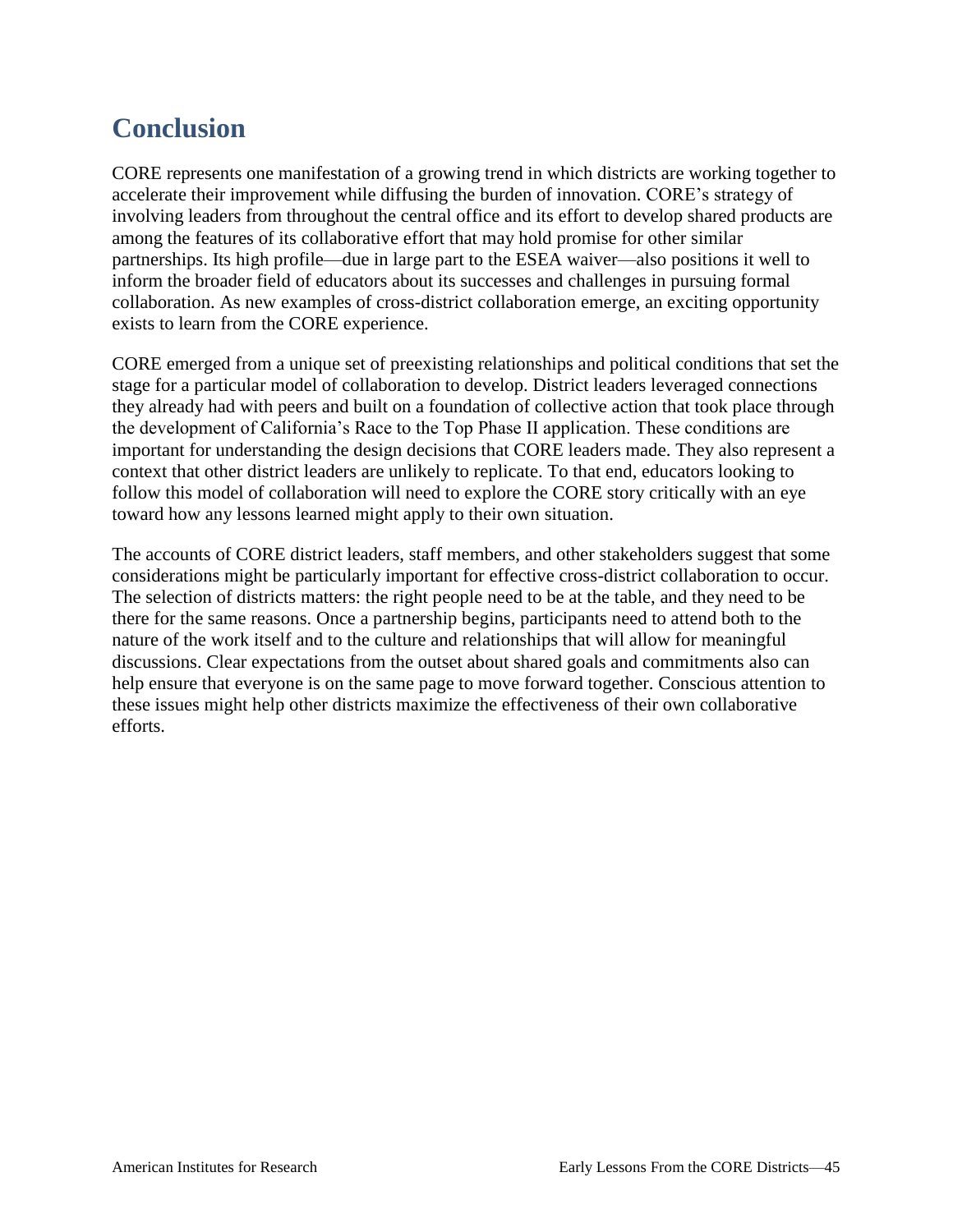## <span id="page-50-0"></span>**References**

- California Budget Project. (2010). *The top ten budget myths…and the truth.* Sacramento, CA: Author.
- California Collaborative on District Reform. (2012). *Special series on the Fresno-Long Beach Learning Partnership: Series overview.* San Mateo, CA: Author.
- California Education Partners. (2011, January 18). *Proposal to the Irvine Foundation.* San Francisco, CA: Author.
- California Office to Reform Education. (2011). *The California Office to Reform Education: A concept paper.* Unpublished manuscript.
- CORE. (n.d.). *Standards, assessment, and instruction.* Retrieved from http://coredistricts.org/our-work/standards-and-data-assessments/
- David, J. L., & Talbert, J. E. (2013). *Turning around a high-poverty district: Learning from Sanger*. San Francisco, CA: S.H. Cowell Foundation.
- DuFour, R. (2004, May). What is a "professional learning community"? *Educational Leadership,*  61(8), 6-11.
- Los Angeles Unified School District. (2010, October 8). *Seven Race to the Top superintendents announce California nonprofit organization to pursue funding for education reform*  [Press release]. Los Angeles, CA: Author.
- National Center for Education Statistics. (2012). *State education data profiles.* Washington, DC: U.S. Department of Education. Retrieved from http://nces.ed.gov/programs/stateprofiles/
- O'Connell, J. (2008, January 22). *State of education address.* Sacramento, CA: California Department of Education.
- Sanders, B. (2013, June 4). *CORE performance assessment development and pilot initiative 2012-2013* [Video webinar]. Retrieved from https://relwest.wested.org/events/143
- The Parthenon Group. (2010). *California RttT tailored district and collaborative plans: Final summary.* San Francisco, CA: Author.
- Tiffany-Morales, J., Astudillo, S., Black, A., Comstock, M., & McCaffrey, T. (2013). *Preparing for the Common Core: Using performance assessment tasks for professional development.* Sacramento, CA: The Center for the Future of Teaching and Learning at WestEd.
- Wenger, E. (1998). *Communities of practice: Learning, meaning, and identity.* Cambridge: Cambridge University Press.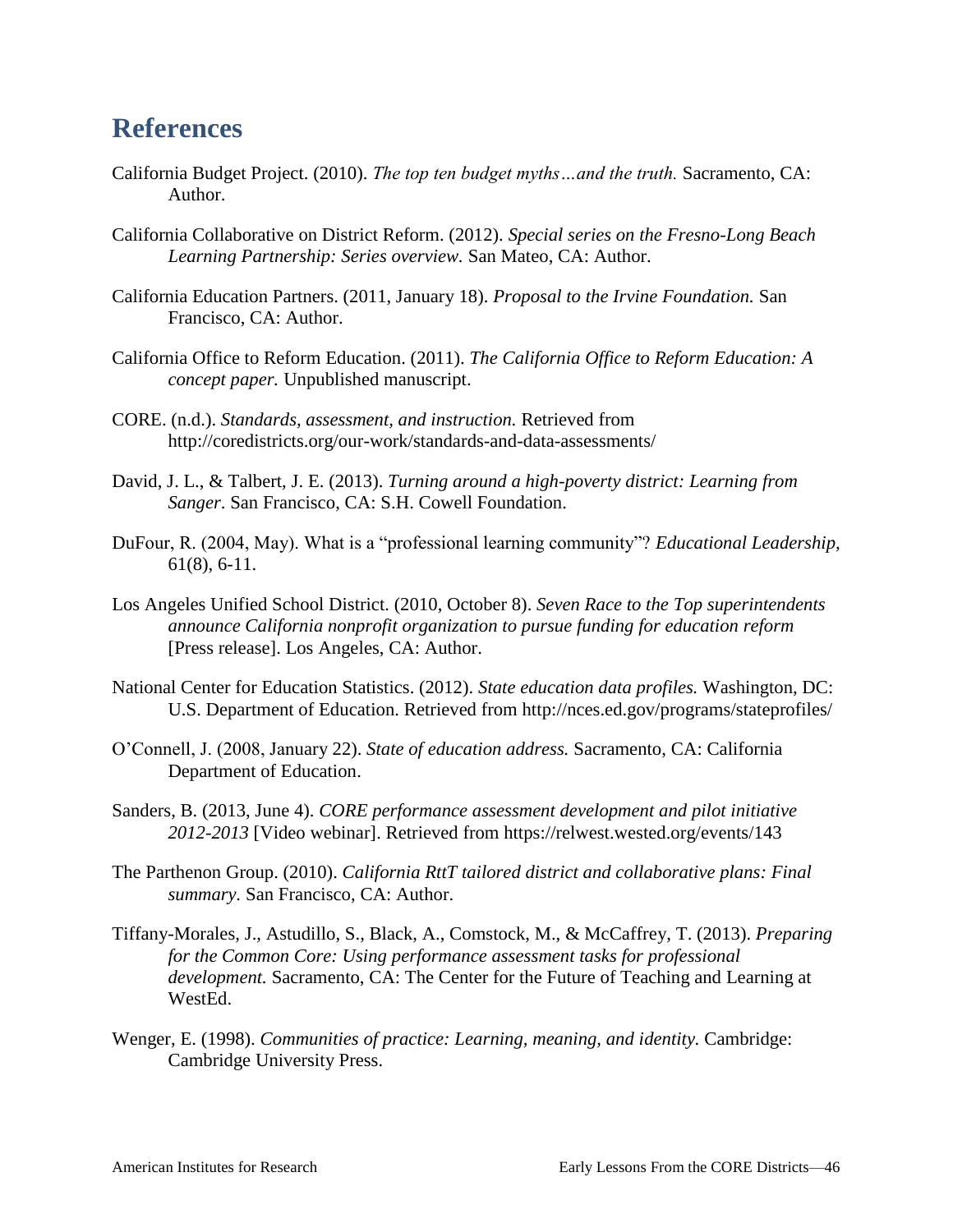Wenger, E. (2000). Communities of practice: The structure of knowledge stewardship. In C. Despres & D. Chauvel (Eds.) *Knowledge horizons: The present and the promise of knowledge management* (pp.205-224)*.* Woburn, MA: Butterworth-Heinemann.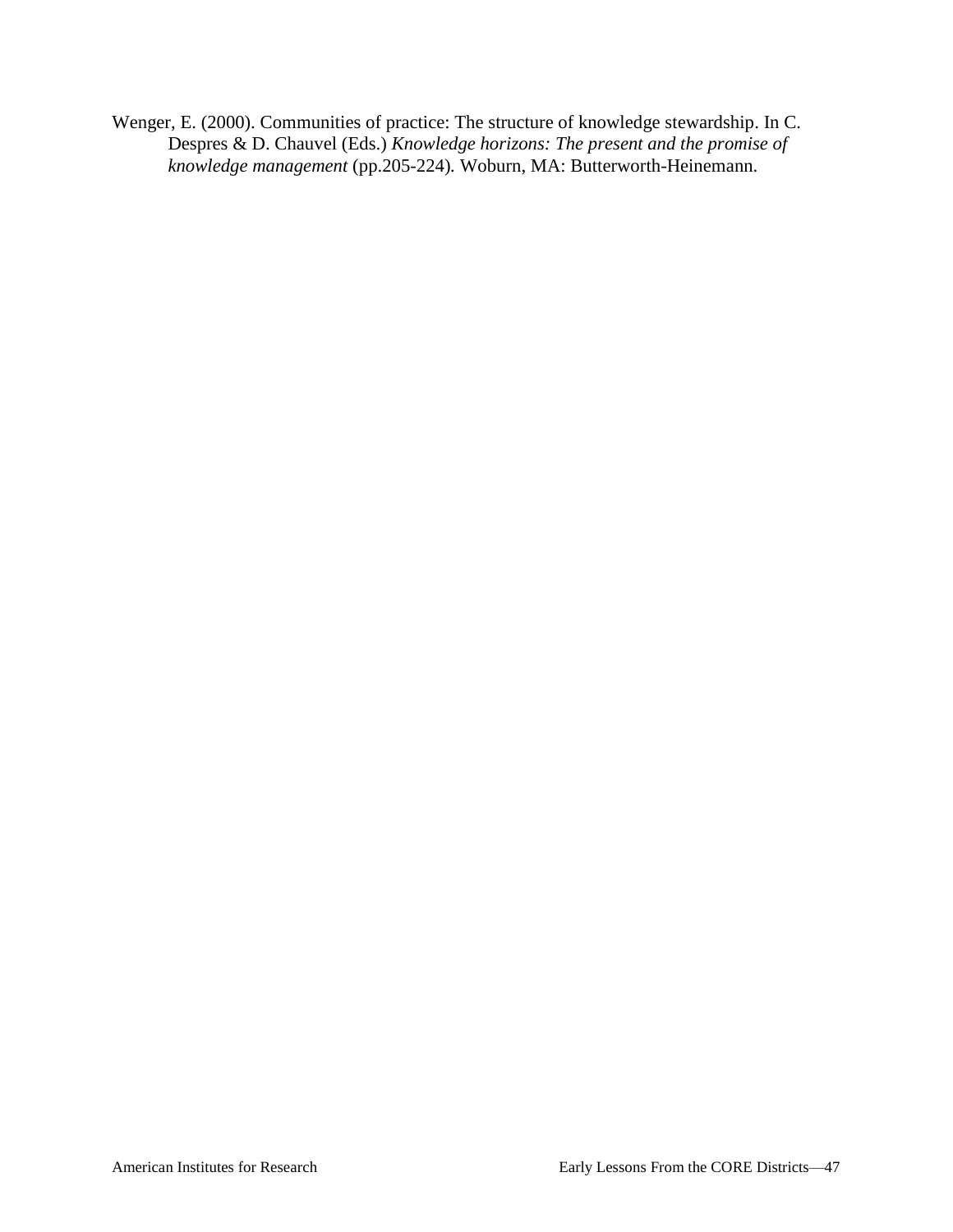#### ABOUT AMERICAN INSTITUTES FOR RESEARCH

Established in 1946, with headquarters in Washington, D.C., American Institutes for Research (AIR) is an independent, nonpartisan, not-for-profit organization that conducts behavioral and social science research and delivers technical assistance both domestically and internationally. As one of the largest behavioral and social science research organizations in the world, AIR is committed to empowering communities and institutions with innovative solutions to the most critical challenges in education, health, workforce, and international development.

#### **LOCATIONS**

#### Domestic

Washington, D.C. Atlanta, GA Baltimore, MD Chapel Hill, NC Chicago, IL Columbus, OH Frederick, MD Honolulu, HI Indianapolis, IN Naperville, IL New York, NY Rockville, MD Sacramento, CA San Mateo, CA Waltham, MA

#### International

Egypt Honduras Ivory Coast Kyrgyzstan Liberia Tajikistan Zambia